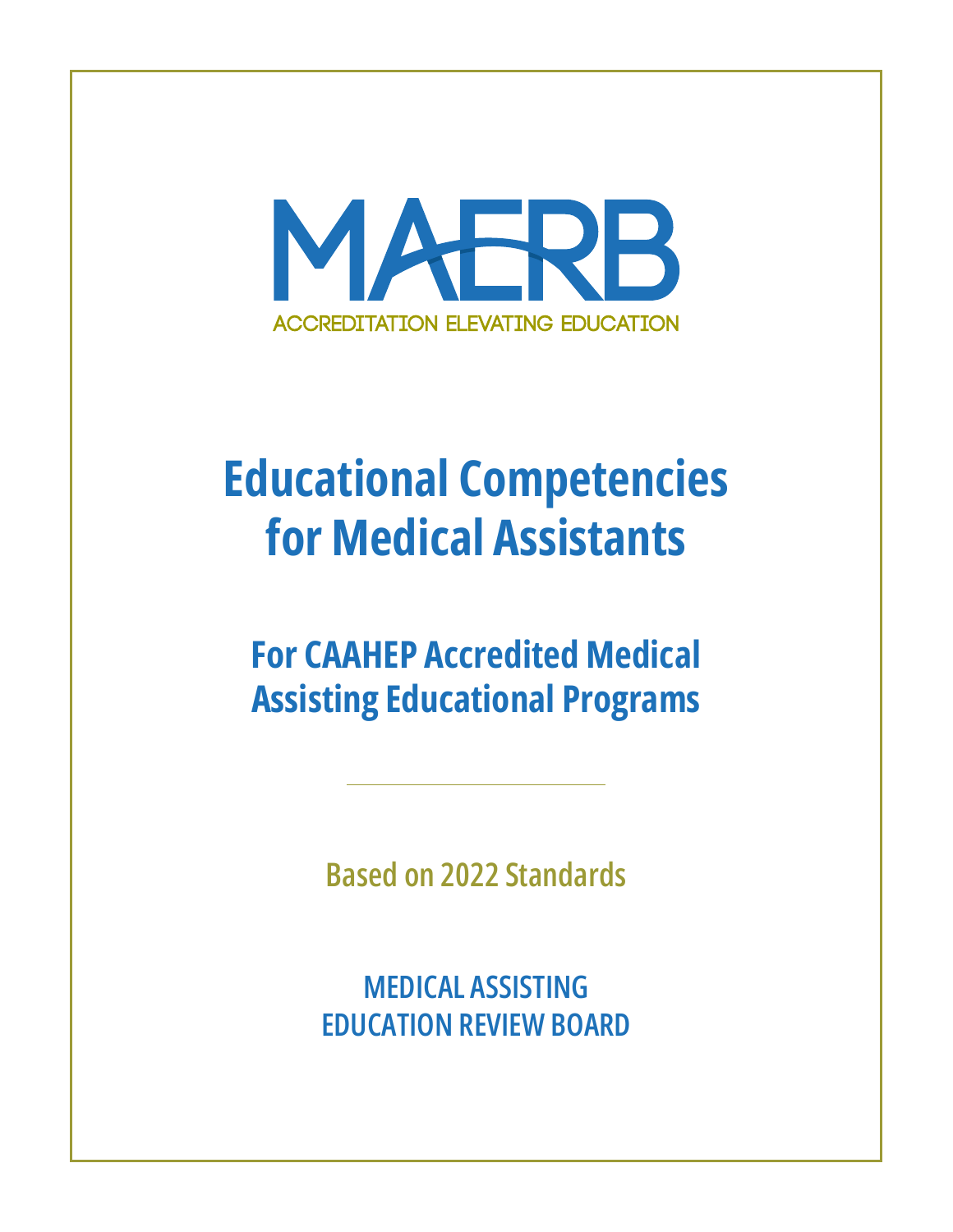#### **TABLE OF CONTENTS**

| I.P.1.         |                                                                                      |  |
|----------------|--------------------------------------------------------------------------------------|--|
| I.P.2.         |                                                                                      |  |
| I.P.3.         |                                                                                      |  |
| I.P.4.         |                                                                                      |  |
| I.P.5.         | Select proper sites for administering parenteral medications  8                      |  |
| I.P.6.         |                                                                                      |  |
| I.P.7.         |                                                                                      |  |
| I.P.8.         | Instruct and prepare a patient for a procedure or a treatment 8                      |  |
| I.P.9.         |                                                                                      |  |
| I.P.10.        |                                                                                      |  |
| I.P.11.        |                                                                                      |  |
| I.P.12.        | Provide up-to-date documentation of current provider/professional level CPR 9        |  |
| I.P.13.        |                                                                                      |  |
|                |                                                                                      |  |
| II.P.1.        | Calculate proper dosages of medication for administration 11                         |  |
| II.P.2.        | Record laboratory test results into the patient's records 11                         |  |
| II.P.3.        |                                                                                      |  |
| II.P.4.        |                                                                                      |  |
| II.P.5.        |                                                                                      |  |
|                |                                                                                      |  |
|                |                                                                                      |  |
| III.P.1.       |                                                                                      |  |
| III.P.2.       | Select appropriate barrier/personal protective equipment (PPE) 12                    |  |
| III.P.3.       |                                                                                      |  |
| III.P.4.       |                                                                                      |  |
|                |                                                                                      |  |
|                |                                                                                      |  |
|                |                                                                                      |  |
|                |                                                                                      |  |
|                |                                                                                      |  |
|                |                                                                                      |  |
|                | <b>CONTENT AREA IV: Nutrition</b>                                                    |  |
| <b>IV.P.1.</b> | $\frac{1}{2}$<br>Instruct a patient according to a patient's special dietary needs14 |  |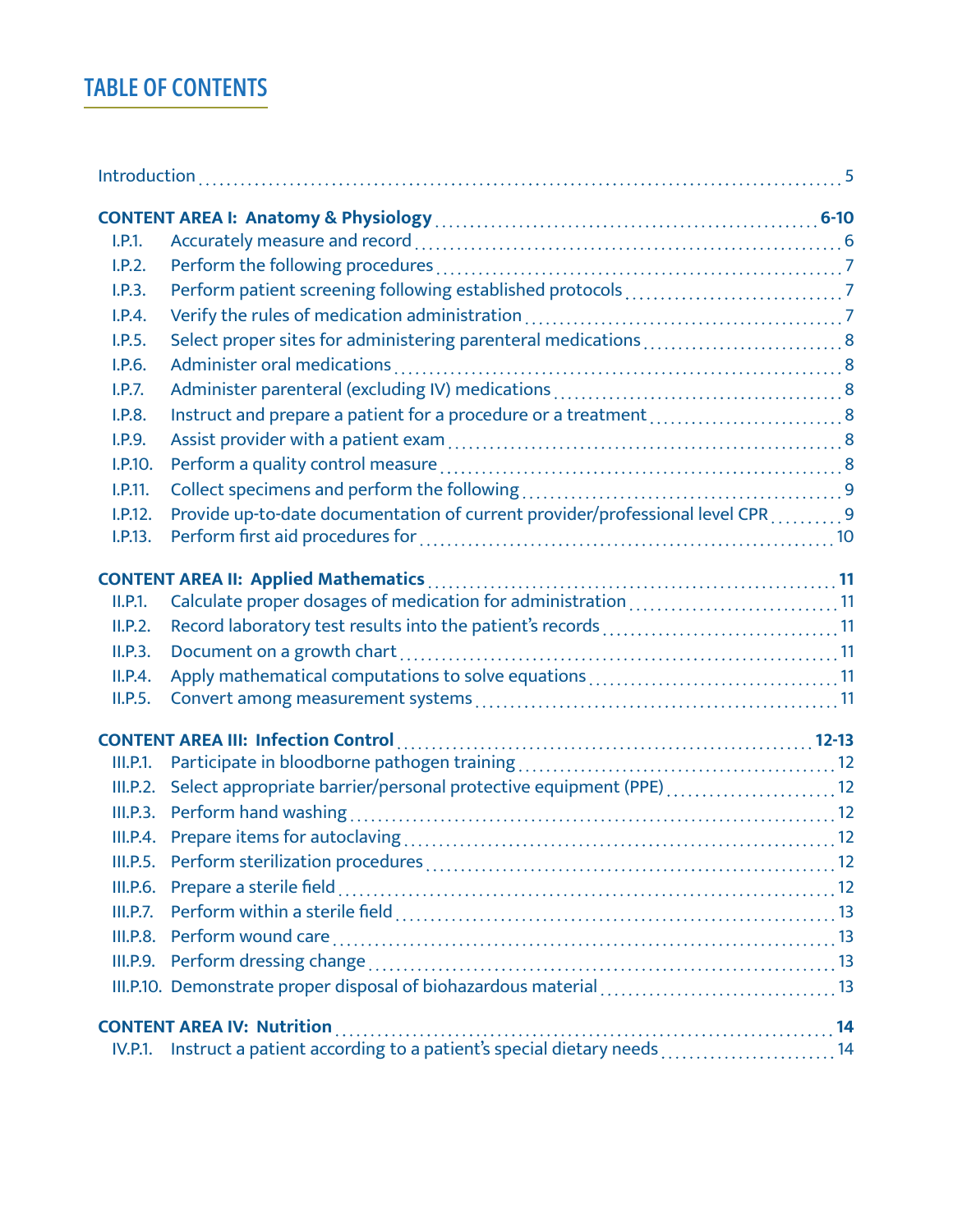#### **TABLE OF CONTENTS**

| V.P.1.        |                                                                                          |  |
|---------------|------------------------------------------------------------------------------------------|--|
| <b>V.P.2.</b> | Correctly use and pronounce medical terminology in health care interactions 15           |  |
| <b>V.P.3.</b> |                                                                                          |  |
| <b>V.P.4.</b> |                                                                                          |  |
| V.P.5.        |                                                                                          |  |
| V.P.6.        | Using technology, compose clear and correct correspondence 16                            |  |
| <b>V.P.7.</b> |                                                                                          |  |
| <b>V.P.8.</b> |                                                                                          |  |
|               |                                                                                          |  |
|               |                                                                                          |  |
| VI.P.1.       |                                                                                          |  |
|               |                                                                                          |  |
|               |                                                                                          |  |
|               |                                                                                          |  |
|               |                                                                                          |  |
|               | VII.P.1. Perform accounts receivable procedures to patient accounts, including posting18 |  |
|               | VII.P.2. Input accurate patient billing information in an electronic system 18           |  |
|               | VII.P.3. Inform patients of their financial obligations for services rendered  18        |  |
|               |                                                                                          |  |
|               |                                                                                          |  |
|               |                                                                                          |  |
|               | VIII.P.3. Obtain precertification or preauthorization with documentation 19              |  |
|               |                                                                                          |  |
|               | VIII.P.5. Assist a patient in understanding an Explanation of Benefits (EOB) 19          |  |
|               |                                                                                          |  |
|               |                                                                                          |  |
|               |                                                                                          |  |
|               |                                                                                          |  |
|               |                                                                                          |  |
|               |                                                                                          |  |
| X.P.1.        |                                                                                          |  |
| X.P.2.        |                                                                                          |  |
| X.P.3.        |                                                                                          |  |
| X.P.4.        | Complete compliance reporting based on public health statutes21                          |  |
| X.P.5.        | Report illegal activity following the protocol established by the healthcare setting 22  |  |
| X.P.6.        | Complete an incident report related to an error in patient care  22                      |  |
|               |                                                                                          |  |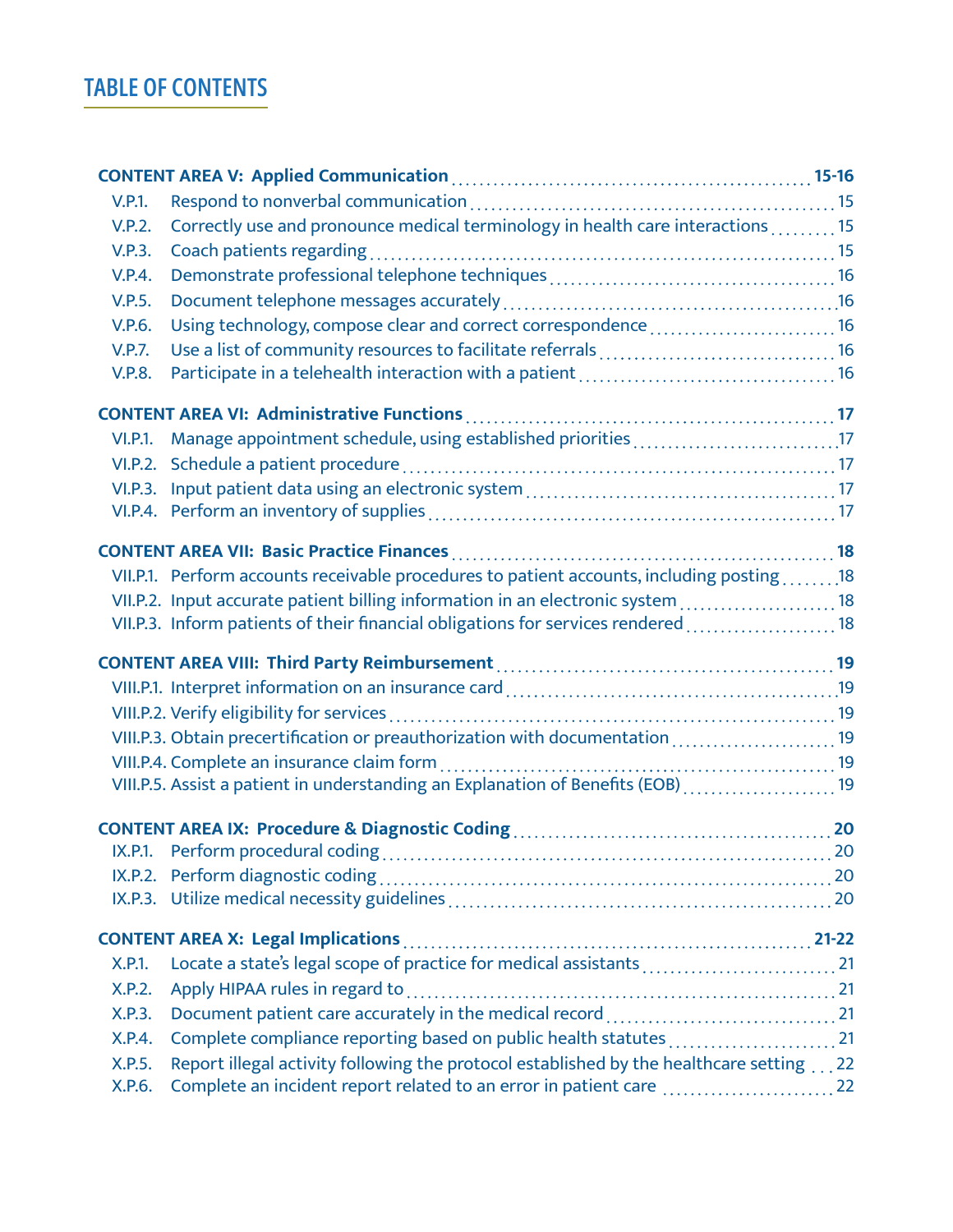#### **TABLE OF CONTENTS**

|     | XII.P.4. Evaluate the environment to identify unsafe working conditions  25 |  |
|-----|-----------------------------------------------------------------------------|--|
|     |                                                                             |  |
| A.1 |                                                                             |  |
| A.2 |                                                                             |  |
| A.3 |                                                                             |  |
| A.4 |                                                                             |  |
| A.5 |                                                                             |  |
| A.6 |                                                                             |  |
| A.7 |                                                                             |  |
| A.8 |                                                                             |  |
|     |                                                                             |  |
| A.1 |                                                                             |  |
| A.2 |                                                                             |  |
| A.3 |                                                                             |  |
| A.4 |                                                                             |  |
| A.5 |                                                                             |  |
| A.6 |                                                                             |  |
| A.7 |                                                                             |  |
| A.8 |                                                                             |  |
|     |                                                                             |  |
|     |                                                                             |  |
|     |                                                                             |  |
|     |                                                                             |  |
|     |                                                                             |  |
|     |                                                                             |  |
|     |                                                                             |  |
|     |                                                                             |  |
|     |                                                                             |  |
|     |                                                                             |  |
|     |                                                                             |  |
|     |                                                                             |  |
|     |                                                                             |  |
|     |                                                                             |  |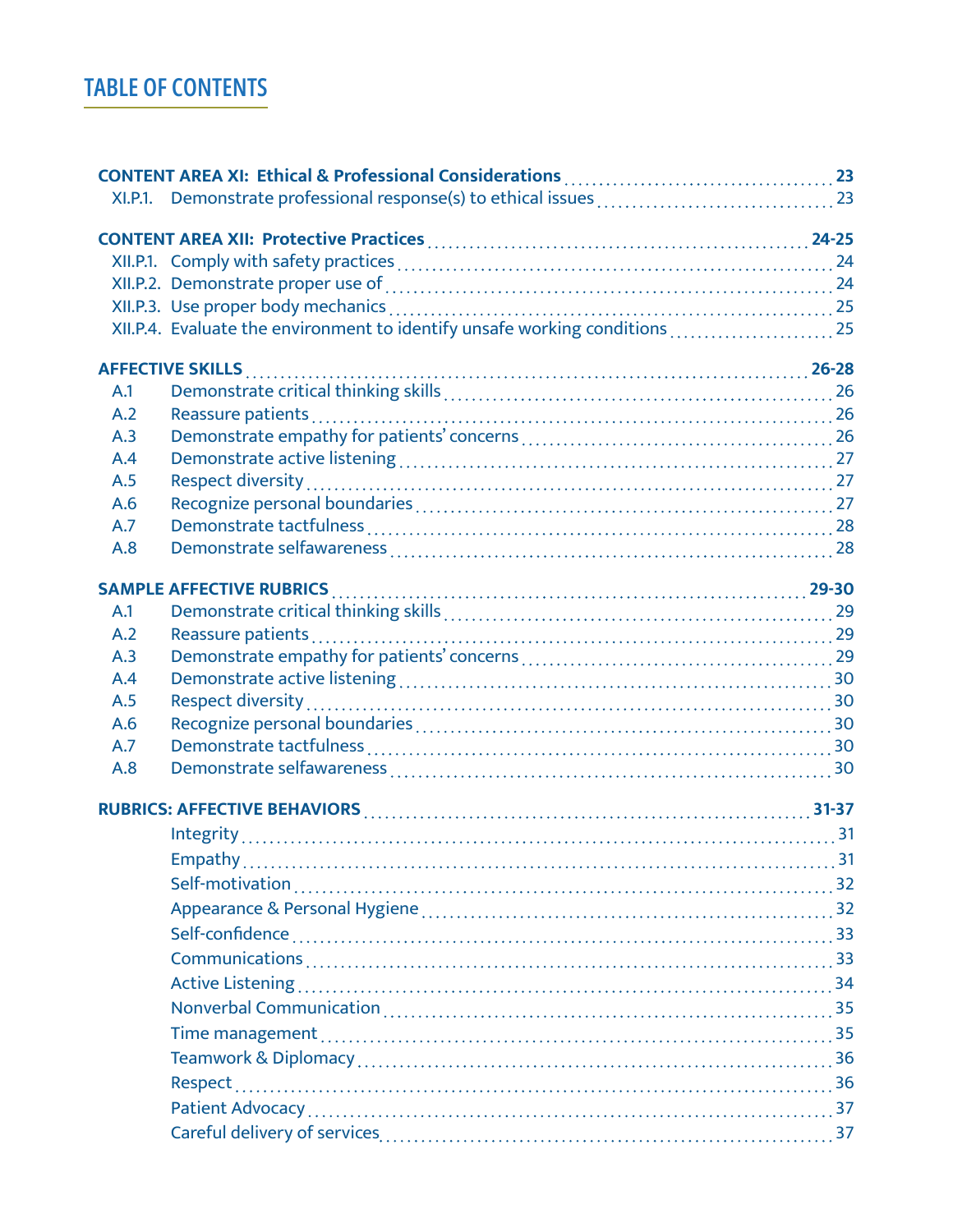#### <span id="page-4-0"></span>**INTRODUCTION**

The Educational Competencies for the Medical Assistant (ECMA) can be used in a variety of ways by the educators who teach within CAAHEP-accredited medical assisting programs. MAERB's goal in producing the ECMA is to provide suggested assessments for meeting each of the entry-level psychomotor and affective competencies in the 2022 MAERB Core Curriculum which can be found in Appendix B of the 2022 Standards and Guidelines. In addition, the MAERB is adding some possible procedures that can be implemented, even though they are not applicable to all programs based upon either state laws or the needs of their communities of interest.

For most of psychomotor and affective competencies, there are brief synopses of possible evaluations designed to have students perform and be assessed on those competencies. Instructors will need to develop the appropriate tool to demonstrate how students are being assessed, how achievement is measured, and how the students are evaluated.

Many of the suggestions are based upon scenarios that either require discussion or role-playing or both. There is a great deal of possible variations that can occur within those suggested scenarios so creativity and ingenuity will certainly further develop those preliminary sketches.

Several of the competencies have several evaluation options. It is not required that all of them be used; rather they just indicate the range of options available to the educator.

There are a few competencies where there are no suggestions, simply because the competency itself provides the model for the assessment and achievement of the competency. You will see a notation that no suggestions are necessary.

Documentation of achievement of all competencies found in the psychomotor and affective domains must be evaluated in a manner consistent with the action verb.

As was outlined above, the MAERB produces this document to provide guidance. The ECMA has been a useful tool for the last several iterations of the MAERB Core Curriculum. To expand the dialogue, the MAERB is always open to suggestions and samples from those who are teaching and working within CAAHEP-accredited medical assisting programs.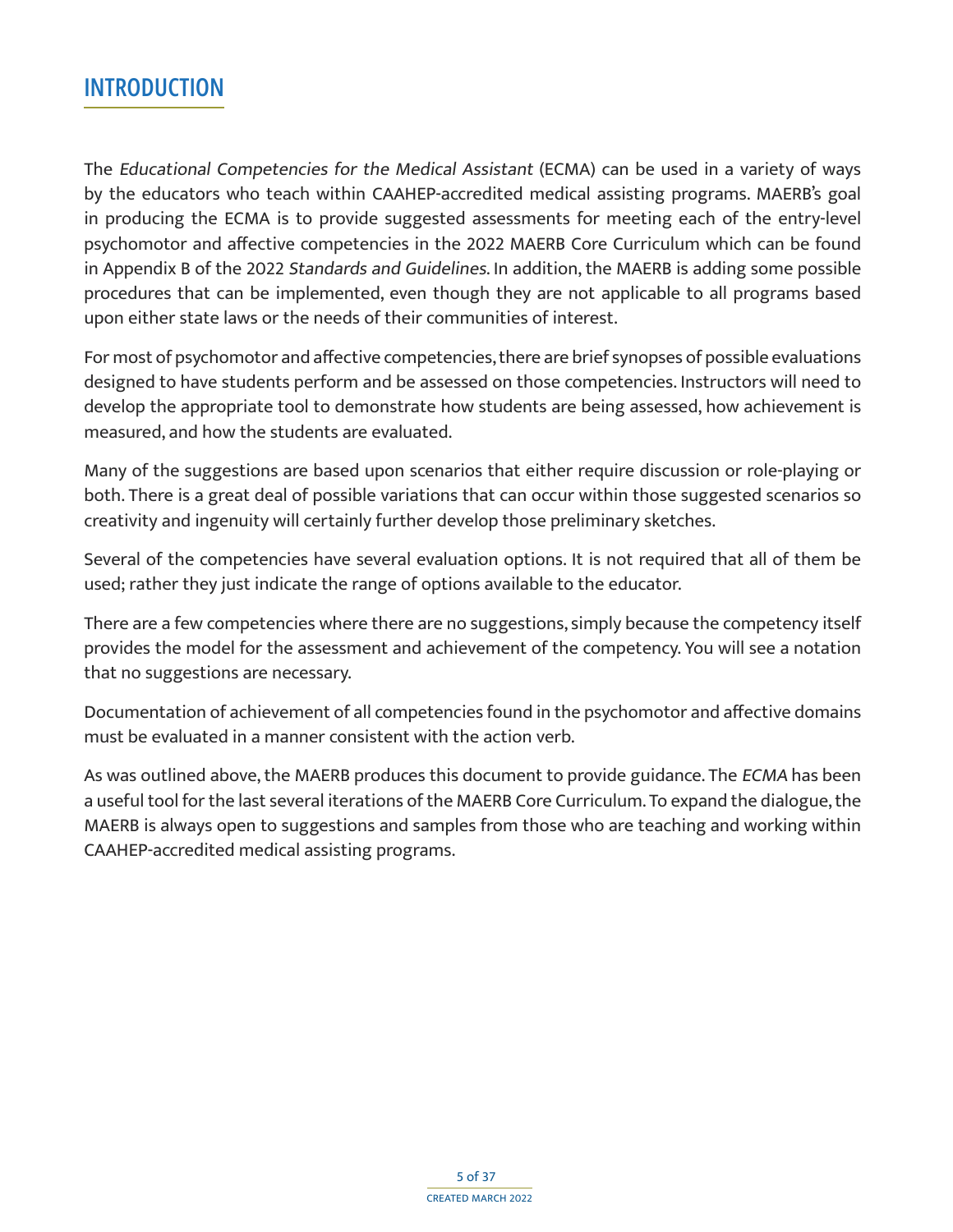<span id="page-5-1"></span><span id="page-5-0"></span>

| and the | n, | . . | - 50 |  |
|---------|----|-----|------|--|

Accurately measure and record:

- a. blood pressure
- b. temperature
- c. pulse
- d. respirations
- e. height
- f. weight (adult and infant)
- g. length (infant)
- h. head circumference (infant)
- i. oxygen saturation

NOTE: Documentation for recording may include:

- 1. Patient chart
- 2. Skill sheet
- 3. Flow Sheet
- 4. Electronic medical record simulation program
- A. Measure and document blood pressure using the following methods:
	- 1. anaerobic blood pressure cuff
	- 2. digital blood pressure cuff (in addition to the manual method)
- B. Measure and document temperatures using the following equipment:
	- 1. Disposable thermometer
	- 2. Digital thermometer
	- 3. Tympanic thermometer
	- 4. Temporal thermometer
- C. Measure and document radial and/or apical pulse
- D. Measure and document respirations
- E. Measure and document height using appropriate scale
- F. Measure and document weight using appropriate scale:
	- 1. Balance scale
	- 2. Electronic scale
- G. Measure and document weight using appropriate scale:
	- 1. Infant meter (length board) or
	- 2. Measuring tape
- H. Measure and document head circumference using appropriate equipment
- I. Measure and document patient's 02 saturation rate using the appropriate equipment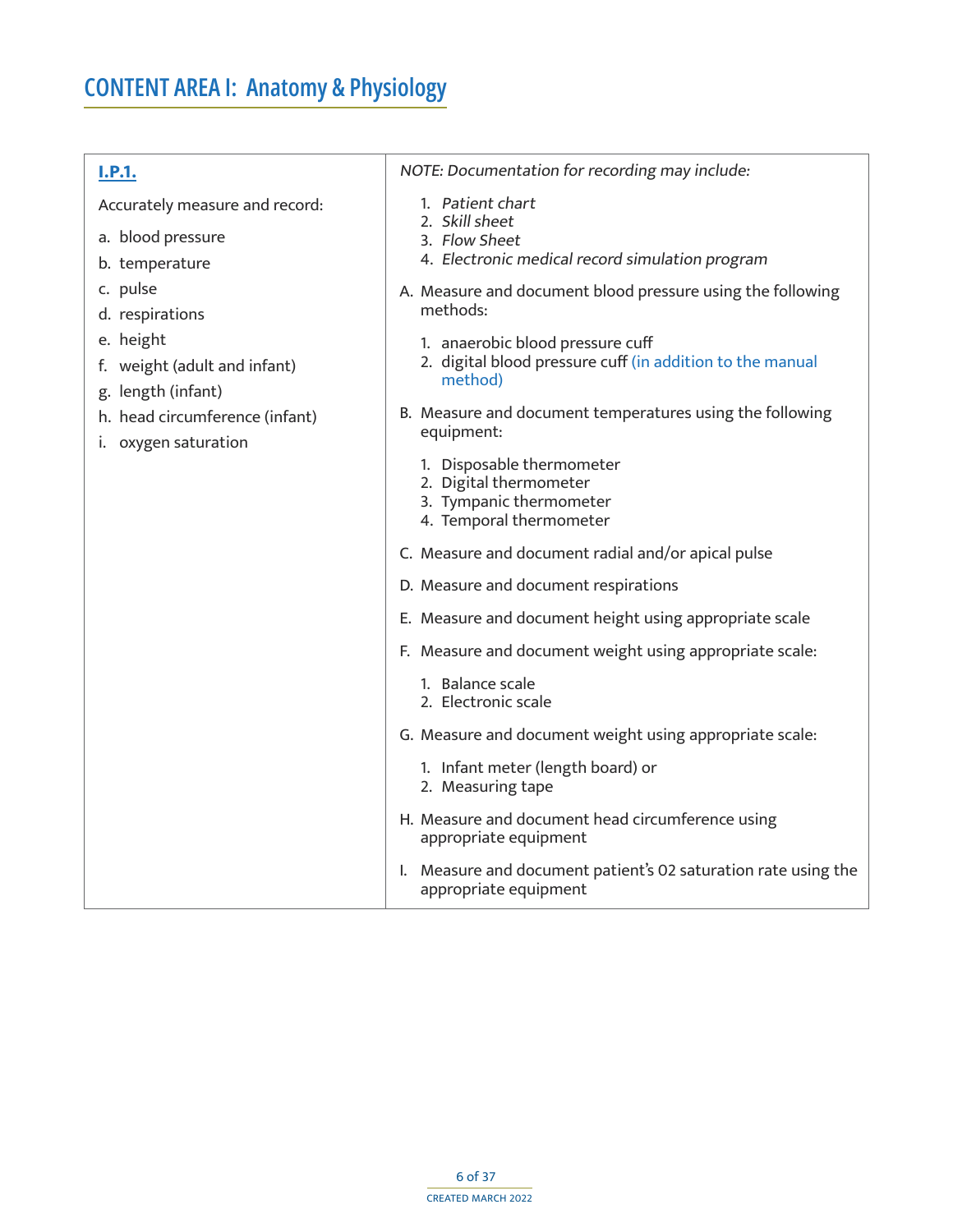<span id="page-6-2"></span><span id="page-6-1"></span><span id="page-6-0"></span>

| I.P.2.                                                                                               | A. No suggestions needed for electrocardiography.                                                                                                                                                                |
|------------------------------------------------------------------------------------------------------|------------------------------------------------------------------------------------------------------------------------------------------------------------------------------------------------------------------|
| Perform the following procedures:                                                                    | B. Venipuncture                                                                                                                                                                                                  |
| a. Electrocardiography<br>b. Venipuncture                                                            | Collect and document venous blood specimen using appropriate<br>techniques:                                                                                                                                      |
| c. Capillary puncture<br>d. Pulmonary function testing                                               | 1. Multi-draw method (vacutainer)<br>2. Winged-infusion method<br>3. Syringe method                                                                                                                              |
|                                                                                                      | Methods may be used in conjunction with obtaining specimens<br>for testing.                                                                                                                                      |
|                                                                                                      | C. Capillary puncture                                                                                                                                                                                            |
|                                                                                                      | Collect and document capillary blood specimen using<br>appropriate techniques:                                                                                                                                   |
|                                                                                                      | 1. Finger stick<br>2. Heel stick                                                                                                                                                                                 |
|                                                                                                      | Methods may be used in conjunction with obtaining specimens<br>for testing.                                                                                                                                      |
|                                                                                                      | D. Pulmonary function testing                                                                                                                                                                                    |
|                                                                                                      | Measure and document lung function using appropriate<br>equipment:                                                                                                                                               |
|                                                                                                      | 1. Spirometry<br>2. Inhalation challenge tests<br>3. Peak flow meter                                                                                                                                             |
| I.P.3.<br>Perform patient screening following<br>established protocols                               | A. Using a provider approved step-by-step screening protocol<br>to determine the next course of action (for example,<br>appointment today, next available, report to hospital, call for<br>emergency transport). |
|                                                                                                      | B. Screen patient for visual acuity.                                                                                                                                                                             |
|                                                                                                      | C. Screen patient for hearing acuity.                                                                                                                                                                            |
| <u>I.P.4.</u>                                                                                        | No suggestions needed.                                                                                                                                                                                           |
| Verify the rules of medication<br>administration:                                                    | This competency can be bundled effectively with I.P.6 and I.P.7                                                                                                                                                  |
| a. Right patient<br>Right medication<br>b.<br>Right dose<br>C.<br>Right route<br>d.<br>e. Right time |                                                                                                                                                                                                                  |
| f. Right documentation                                                                               |                                                                                                                                                                                                                  |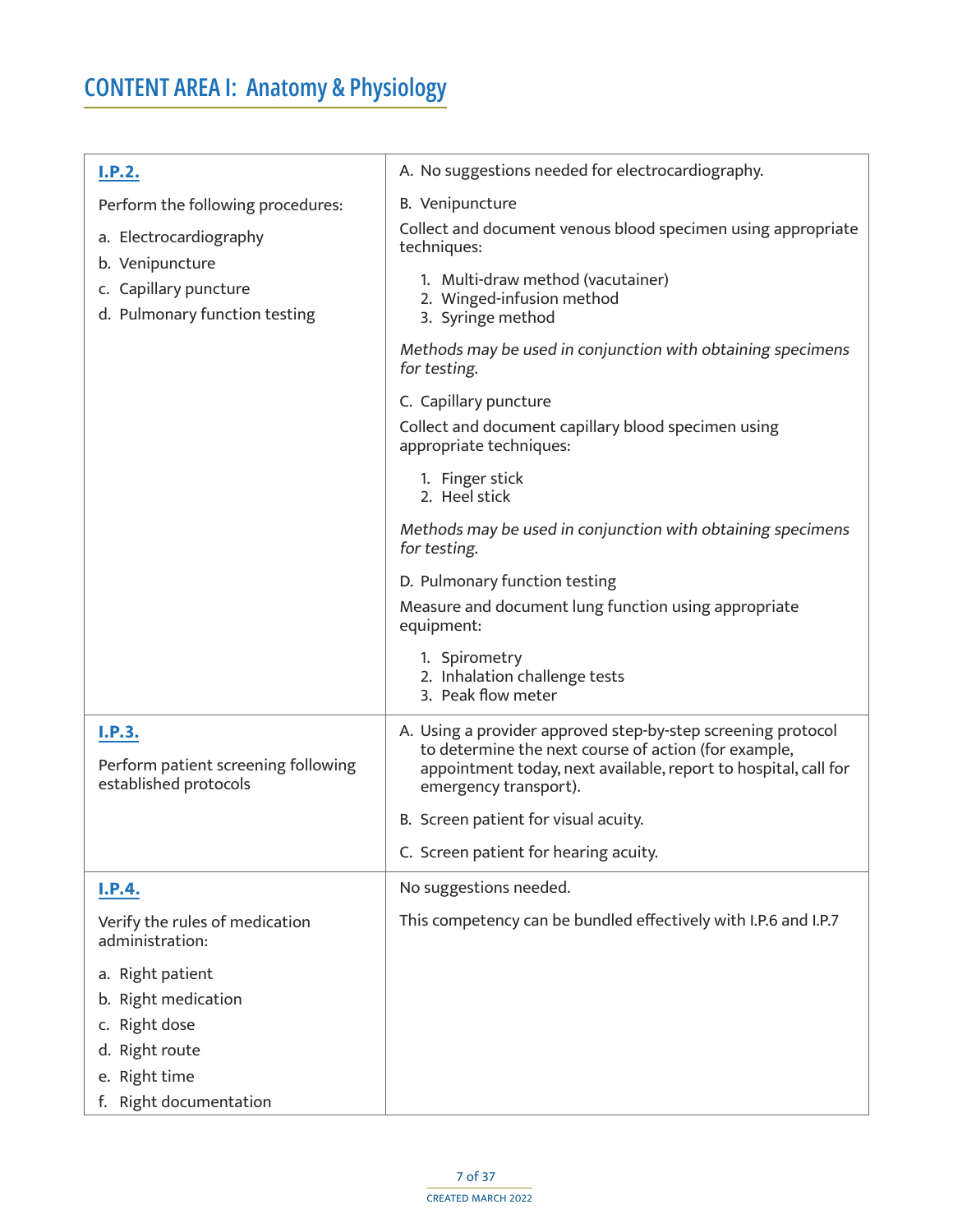<span id="page-7-5"></span><span id="page-7-4"></span><span id="page-7-3"></span><span id="page-7-2"></span><span id="page-7-1"></span><span id="page-7-0"></span>

| I.P.5.<br>Select proper sites for administering<br>parenteral medications         | Using anatomical landmarks, locate sites on infants, children and<br>adults for the following injections:<br>1. intradermal<br>2. subcutaneous<br>3. intramuscular (deltoid, vastus lateralis, ventrogluteal, and<br>dorsogluteal) Please note that there are options. There<br>might be one that would not be appropriate for your<br>students based upon the needs of the communities of<br>interest, so you can plan accordingly. |
|-----------------------------------------------------------------------------------|--------------------------------------------------------------------------------------------------------------------------------------------------------------------------------------------------------------------------------------------------------------------------------------------------------------------------------------------------------------------------------------------------------------------------------------|
| <u>I.P.6.</u><br>Administer oral medications                                      | Administer and document oral medication using the appropriate<br>technique:<br>1. Preparation and administration of solid and liquid<br>medication<br>1. Simulated sublingual medication                                                                                                                                                                                                                                             |
| I.P.7.                                                                            | Administer and document the following:                                                                                                                                                                                                                                                                                                                                                                                               |
| Administer parenteral (excluding IV)<br>medications                               | 1. intradermal injection<br>2. subcutaneous injection                                                                                                                                                                                                                                                                                                                                                                                |
| <b>I.P.8.</b><br>Instruct and prepare a patient for a<br>procedure or a treatment | Instruct, position and prepare a "patient" for a minor office<br>procedure. Examples might include but are not limited to the<br>following: Mole removal, ingrown toenail, EKG, sterile dressing<br>change, Pap smear, etc.                                                                                                                                                                                                          |
| <b>I.P.9.</b><br>Assist provider with a patient exam                              | Scenario; medical assistant assists a provider with a pelvic exam,<br>post-op exams, and/or complete physical exam.                                                                                                                                                                                                                                                                                                                  |
| I.P.10.<br>Perform a quality control measure                                      | A. Run appropriate quality control specimen on CLIA-waived test<br>equipment, such as glucose or cholesterol testing equipment.                                                                                                                                                                                                                                                                                                      |
|                                                                                   | B. Check expiration dates and storage instructions on all<br>reagents and test kits.                                                                                                                                                                                                                                                                                                                                                 |
|                                                                                   | C. Calibrate and document spirometry results.                                                                                                                                                                                                                                                                                                                                                                                        |
|                                                                                   | D. Measure and document the temperature of equipment (i.e.,<br>refrigerator and/or freezer).                                                                                                                                                                                                                                                                                                                                         |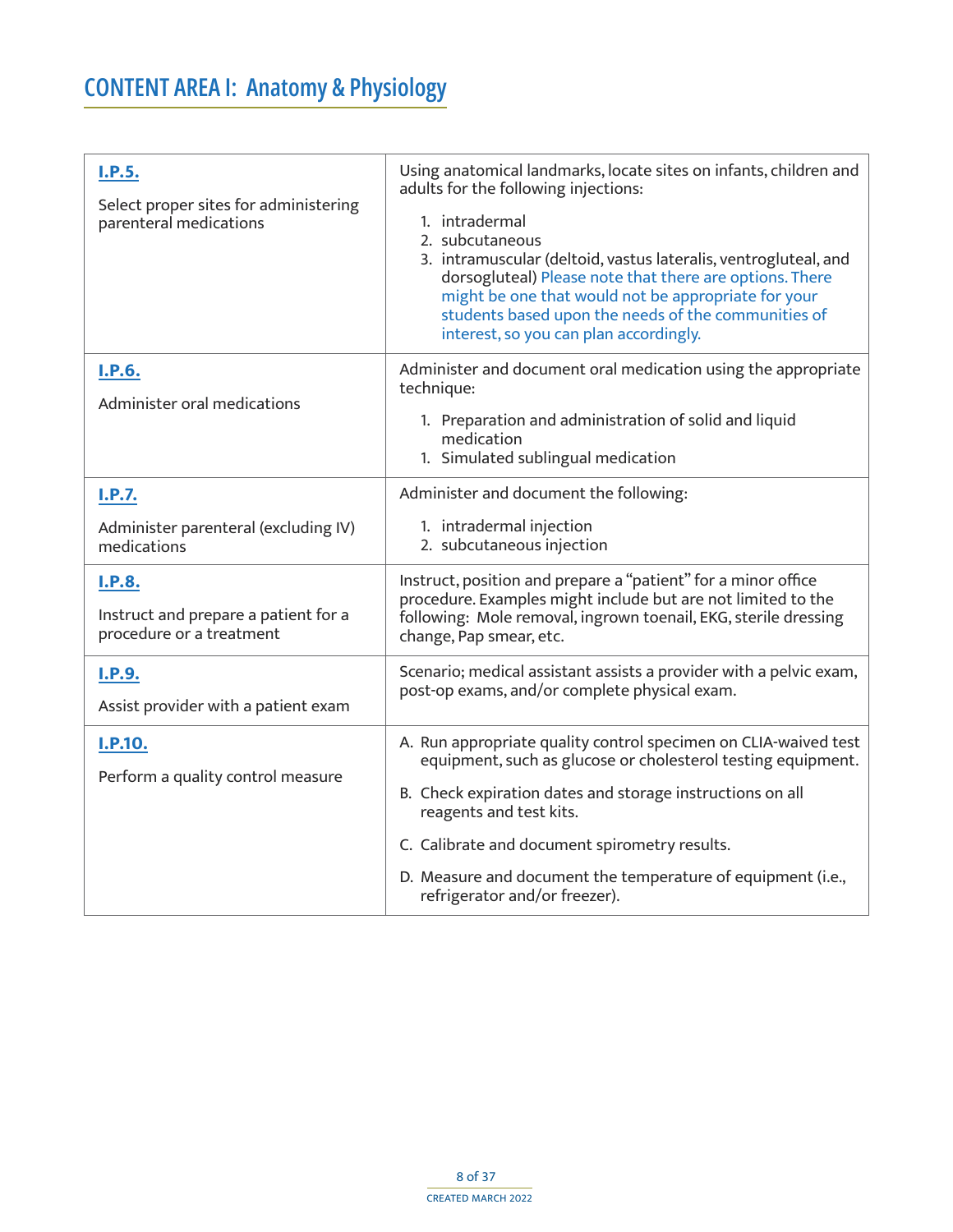<span id="page-8-1"></span><span id="page-8-0"></span>

| <b>I.P.11.</b><br>Collect specimens and perform the<br>following:<br>a. CLIA waived hematology test<br>b. CLIA waived chemistry test<br>c. CLIA waived urinalysis<br>d. CLIA waived immunology test<br>e. CLIA waived microbiology test | You will note that there are a variety of options under each<br>test, and you can pick and choose based upon the needs of your<br>community of interest.<br>A. CLIA waived hematology test<br>1. Perform and document the results of a spun<br>microhematocrit.<br>2. Perform and document the results of an automated<br>hemoglobin by a single analyze instrument.<br>3. Perform and document the results of an erythrocyte<br>sedimentation rate (ESR).<br>B. CLIA waived chemistry test<br>1. Perform and document the results of a blood glucose.<br>2. Perform and document the results of cholesterol testing.<br>3. Perform and document the results of a human thyroid<br>stimulating hormone (TSH).<br>C. CLIA waived urinalysis<br>1. Perform and document the results of a urinalysis<br>Manual<br>a.<br>Automated<br>b.<br>D. CLIA waived immunology test<br>1. Perform and document the results of beta HCG testing<br>(urine)<br>2. Perform and document the results of mononucleosis<br>testing (blood sample)<br>E. CLIA waived microbiology test<br>1. Perform and document the results of rapid strep testing<br>(throat swabbing)<br>2. Perform and document influenza A/B testing (throat or<br>nasopharyngeal swab)<br>3. Perform and document HIV testing (blood or oral swab)<br>4. Perform and document the results for COVID testing |
|-----------------------------------------------------------------------------------------------------------------------------------------------------------------------------------------------------------------------------------------|----------------------------------------------------------------------------------------------------------------------------------------------------------------------------------------------------------------------------------------------------------------------------------------------------------------------------------------------------------------------------------------------------------------------------------------------------------------------------------------------------------------------------------------------------------------------------------------------------------------------------------------------------------------------------------------------------------------------------------------------------------------------------------------------------------------------------------------------------------------------------------------------------------------------------------------------------------------------------------------------------------------------------------------------------------------------------------------------------------------------------------------------------------------------------------------------------------------------------------------------------------------------------------------------------------------------------------------------------------------|
|                                                                                                                                                                                                                                         | (nasopharyngeal swabbing)<br>5. Perform and document the results for H. pylori (throat or<br>nasopharyngeal)                                                                                                                                                                                                                                                                                                                                                                                                                                                                                                                                                                                                                                                                                                                                                                                                                                                                                                                                                                                                                                                                                                                                                                                                                                                   |
| <b>I.P.12.</b><br>Provide up-to-date documentation of<br>current provider/professional level CPR                                                                                                                                        | Participate in and complete healthcare provider/professional<br>level CPR certification offered by an approved organization such<br>as the American Red Cross or the American Heart Association.<br>The certification must assess the students' skills.                                                                                                                                                                                                                                                                                                                                                                                                                                                                                                                                                                                                                                                                                                                                                                                                                                                                                                                                                                                                                                                                                                        |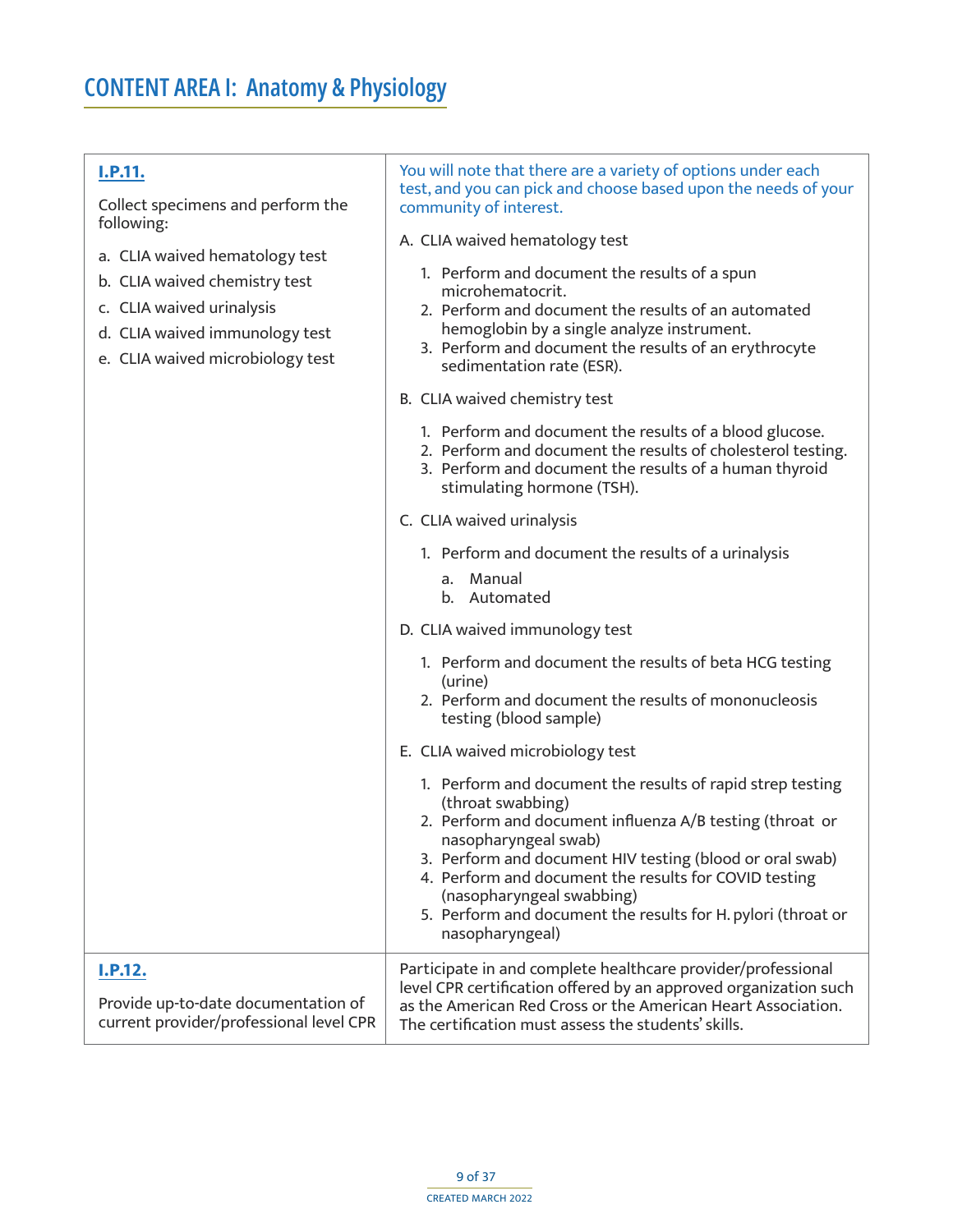<span id="page-9-0"></span>

| I.P.13.                           | A First Aid Card can be sufficient if the certification includes                                                |  |  |
|-----------------------------------|-----------------------------------------------------------------------------------------------------------------|--|--|
| Perform first aid procedures for: | all the competencies outlined, and the course outline clearly<br>indicates that all the components are covered. |  |  |
| a. Bleeding                       | Perform and document first aid procedures for the following:                                                    |  |  |
| b. Diabetic coma or insulin shock | a. Bleeding                                                                                                     |  |  |
| c. Stroke                         | b. Diabetic coma or insulin shock                                                                               |  |  |
| d. Seizures                       | c. Stroke<br>d. Seizures                                                                                        |  |  |
| e. Environmental emergency        | e. Environmental emergency (i.e. broken bones, sprains,                                                         |  |  |
| Syncope                           | bites, stings, hypothermia)                                                                                     |  |  |
|                                   | Syncope<br>f.                                                                                                   |  |  |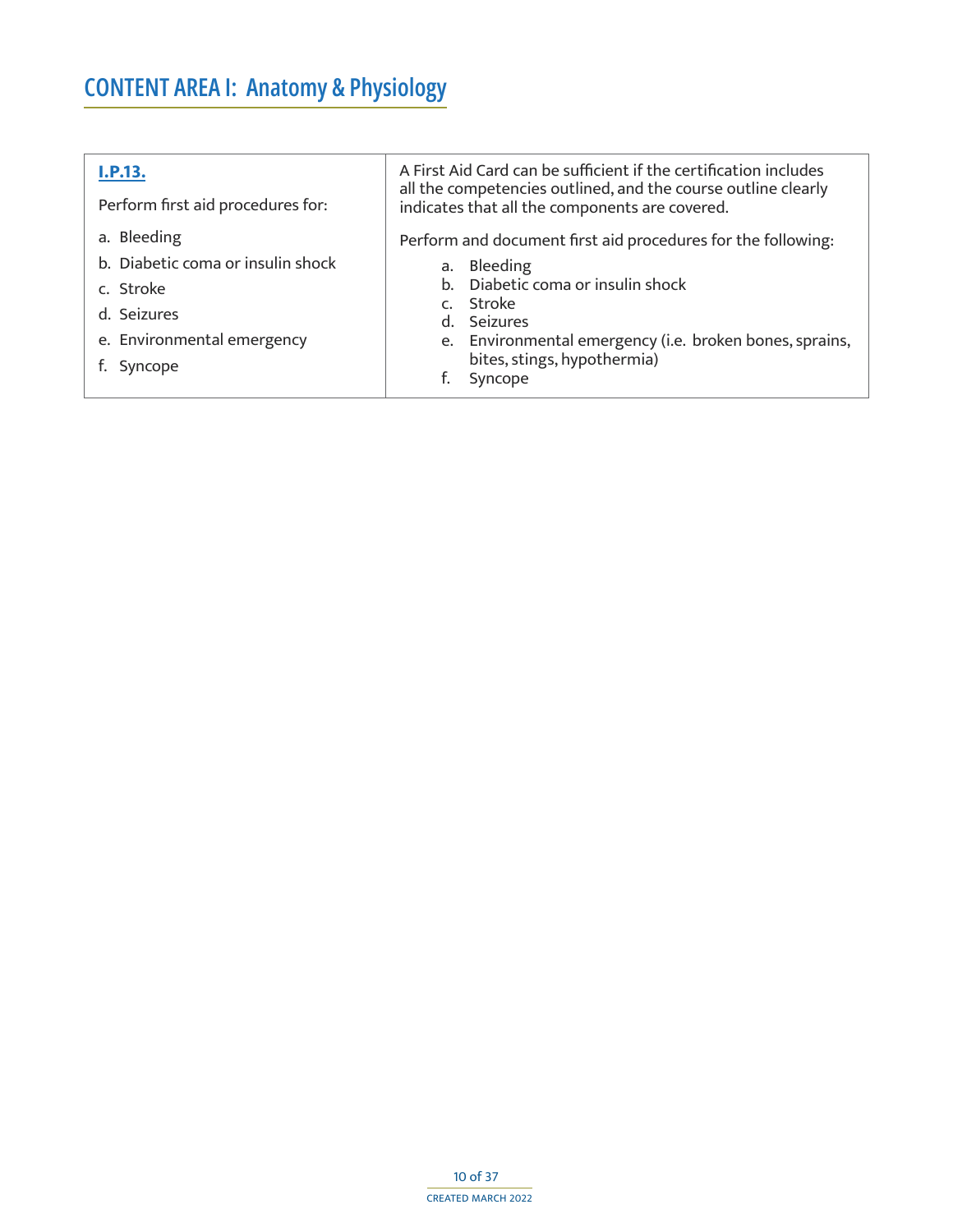# <span id="page-10-0"></span>**CONTENT AREA II: Applied Mathematics**

<span id="page-10-5"></span><span id="page-10-4"></span><span id="page-10-3"></span><span id="page-10-2"></span><span id="page-10-1"></span>

| II.P.1.<br>Calculate proper dosages of<br>medication for administration. | A. Use drug references and medication labels to obtain<br>information on the correct dosage of a medication to be<br>administered.                                                     |
|--------------------------------------------------------------------------|----------------------------------------------------------------------------------------------------------------------------------------------------------------------------------------|
|                                                                          | B. Calculate the correct dose ordered using the appropriate<br>method such as, but not limited to, the following:                                                                      |
|                                                                          | 1. Body Surface Area calculation in metric or household units<br>2. Measurement unit conversion<br>3. Measurement system conversion<br>4. Kilogram of body weight<br>5. Formula method |
|                                                                          | C. Verify calculations.                                                                                                                                                                |
|                                                                          | D. Select appropriate equipment, measure accurately, and<br>dispense/withdraw correct dose.                                                                                            |
|                                                                          | E. Reconstitution of medications                                                                                                                                                       |
| <b>II.P.2.</b>                                                           | A. Record one of the following types of laboratory test results:                                                                                                                       |
| Record laboratory test results into the<br>patient's records             | 1. Prothrombin/INR<br>2. Glucose<br>3. Glycosylated hemoglobin (hemoglobin A1C)<br>4. Lipid panel<br>5. Liver function panel                                                           |
| <b>II.P.3.</b><br>Document on a growth chart                             | A. Measure and record infant length, weight, head, and chest<br>circumference on a growth chart.                                                                                       |
|                                                                          | B. Measure and record height and weight of a child on a growth<br>chart.                                                                                                               |
| <b>II.P.4.</b>                                                           | A. Use a provider order to convert within the metric system.                                                                                                                           |
| Apply mathematical computations to                                       | B. Calculate BMI using proper formula.                                                                                                                                                 |
| solve equations                                                          | C. Use formulas to convert temperature scales.                                                                                                                                         |
|                                                                          | D. Use ratio and proportion to determine appropriate<br>calculations.                                                                                                                  |
| <b>II.P.5.</b><br>Convert among measurement systems                      | Perform a dosage calculation for an oral medication order that<br>needs to be converted from household to metric.                                                                      |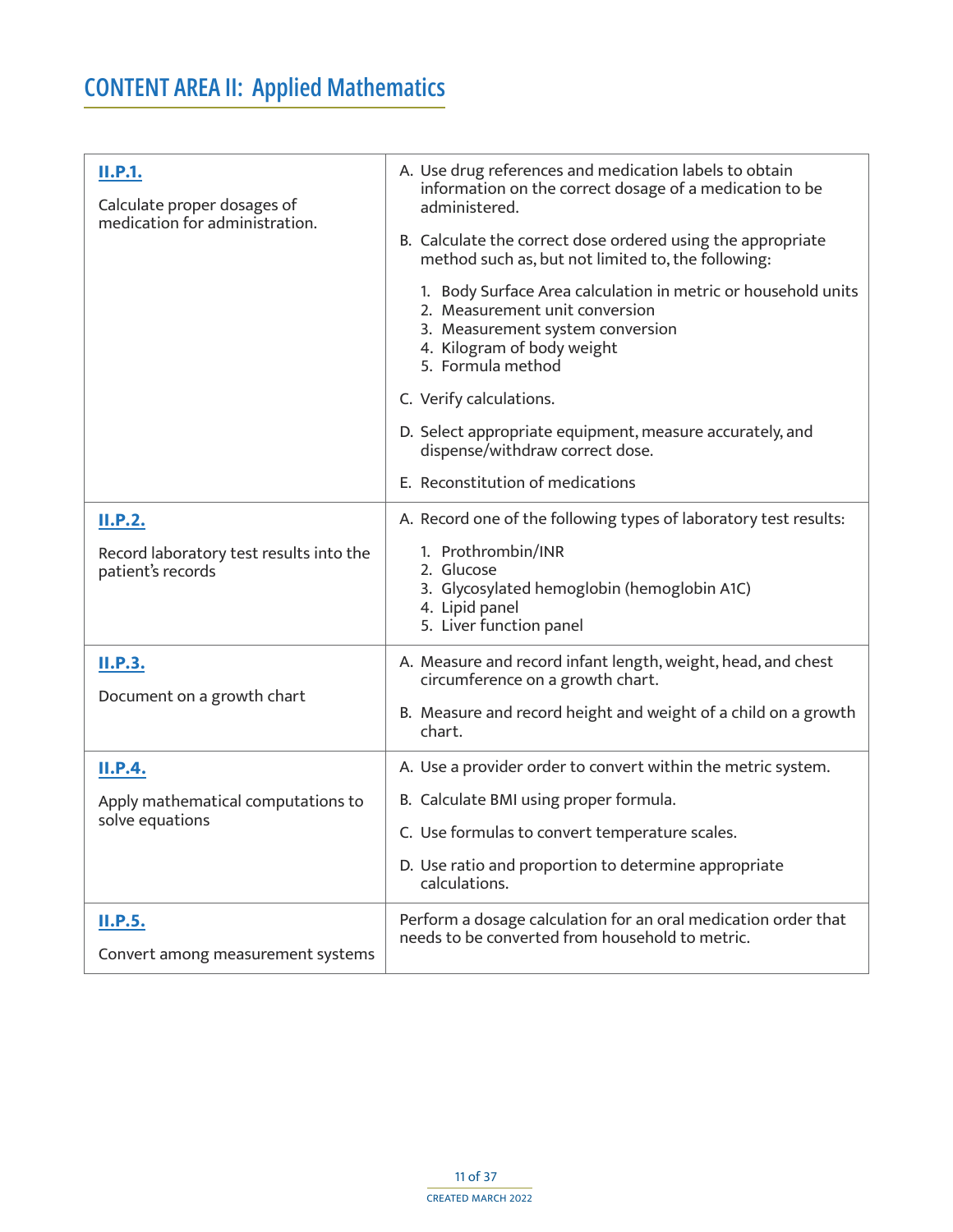## <span id="page-11-0"></span>**CONTENT AREA III: Infection Control**

<span id="page-11-6"></span><span id="page-11-5"></span><span id="page-11-4"></span><span id="page-11-3"></span><span id="page-11-2"></span><span id="page-11-1"></span>

| <b>III.P.1.</b><br>Participate in bloodborne pathogen<br>training                    | A. Participate in bloodborne pathogen training offered by an<br>approved organization such as the American Red Cross or the<br>American Heart Association with documentation.<br>B. Participate in scenario-based bloodborne pathogen training<br>with documentation.                                                                                                                                                                                                                                                                                                                                                                                                                                                                                                      |
|--------------------------------------------------------------------------------------|----------------------------------------------------------------------------------------------------------------------------------------------------------------------------------------------------------------------------------------------------------------------------------------------------------------------------------------------------------------------------------------------------------------------------------------------------------------------------------------------------------------------------------------------------------------------------------------------------------------------------------------------------------------------------------------------------------------------------------------------------------------------------|
| <u>III.P.2.</u><br>Select appropriate barrier/personal<br>protective equipment (PPE) | A. Select appropriate barrier/personal protective equipment<br>for an office or medical procedure. Options could include<br>but are not limited to the following: sanitizing instruments,<br>performing wound care, and performing venipuncture. The<br>protection equipment could include gloves, gowns, masks,<br>and eye protection.<br>B. Role-play a scenario, selecting correct and incorrect PPE:<br>1. Performing vital signs on a patient who has tested<br>positive for tuberculosis and who has not yet initiated<br>antimicrobial treatment.<br>2. Changing a dressing on a patient with second degree<br><b>burns</b><br>3. Performing venipuncture to obtain blood for a CBC and<br>fasting glucose<br>4. Obtaining sample of wound exudate for microbiology |
| <b>III.P.3.</b><br>Perform hand washing                                              | A. Differentiate between direct and indirect contact, and apply<br>to hand washing techniques<br>B. Perform medical septic hand wash and hand sanitization<br>C. Perform a surgical scrub<br>D. Perform hand sanitization using antibacterial gels and foams                                                                                                                                                                                                                                                                                                                                                                                                                                                                                                               |
| <b>III.P.4.</b><br>Prepare items for autoclaving                                     | A. Select a solution and sanitize instruments in preparation for<br>wrapping and sterilization.<br>B. Sanitize and wrap an item or items to be used in autoclave.                                                                                                                                                                                                                                                                                                                                                                                                                                                                                                                                                                                                          |
| III.P.5.<br>Perform sterilization procedures                                         | A. Operate an autoclave, observing instructions for time,<br>temperature and pressure appropriate for the item(s) being<br>sterilized.<br>B. Perform cold sterilization procedures for heat sensitive items.                                                                                                                                                                                                                                                                                                                                                                                                                                                                                                                                                               |
| <b>III.P.6.</b><br>Prepare a sterile field                                           | Prepare a sterile field for a minor office surgery (e.g. cyst<br>removal, ingrown toenail, suturing, mole removal, etc.).                                                                                                                                                                                                                                                                                                                                                                                                                                                                                                                                                                                                                                                  |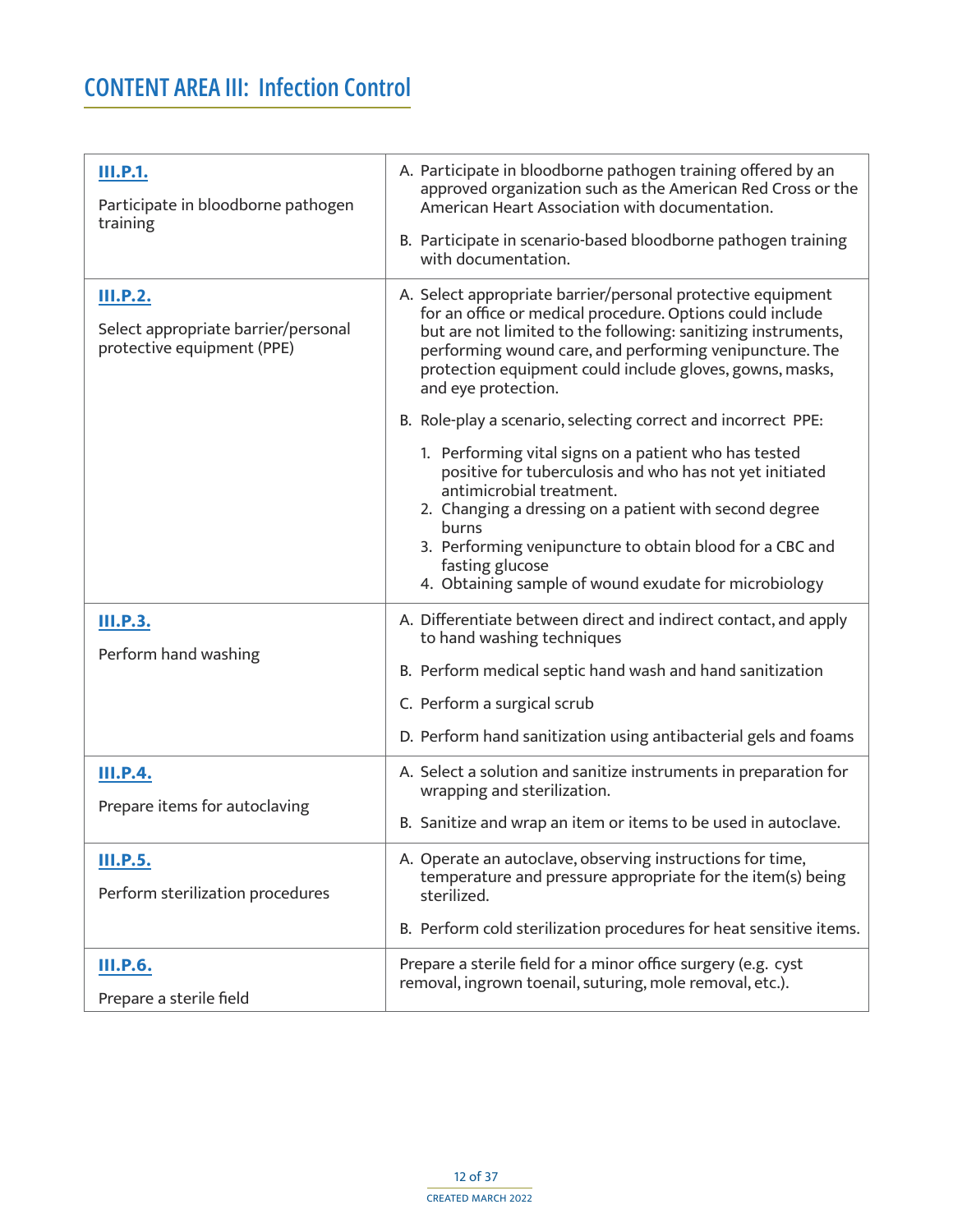<span id="page-12-3"></span><span id="page-12-2"></span><span id="page-12-1"></span><span id="page-12-0"></span>

| A. Assist with minor surgery.                                                                                                                                                                                                                                                                                                                                                                                                                    |
|--------------------------------------------------------------------------------------------------------------------------------------------------------------------------------------------------------------------------------------------------------------------------------------------------------------------------------------------------------------------------------------------------------------------------------------------------|
| B. Provide assistance within a sterile field to physician during a<br>sterile procedure.                                                                                                                                                                                                                                                                                                                                                         |
| C. Maintain a sterile field while donning sterile gloves.                                                                                                                                                                                                                                                                                                                                                                                        |
| Catheterization: Catheterization may not be a common day-<br>to-day task of a medical assistant; however, some communities<br>of interest may see a need for training in this area due to local<br>physician office needs. Laws for catheterization performed by<br>medical assistants will vary by state. It is important to know<br>and follow the specific state regulations for medical assistants<br>performing catheterization procedures. |
| A. Assess and irrigate a wound using one of the following<br>options:                                                                                                                                                                                                                                                                                                                                                                            |
| 1. Chronic and non-healing wounds<br>2. Post-op incision care<br>3. Ostomy care<br>4. Sterile dressing change                                                                                                                                                                                                                                                                                                                                    |
| A. Assess and perform a dressing change.                                                                                                                                                                                                                                                                                                                                                                                                         |
| B. Apply dry dressing after removal of staples or sutures.                                                                                                                                                                                                                                                                                                                                                                                       |
| A. Disposal of injection or phlebotomy needles                                                                                                                                                                                                                                                                                                                                                                                                   |
| B. Disposal of contaminated wound dressing change material<br>C. Prepare a biohazard container for pick-up and transport<br>including the required documentation.                                                                                                                                                                                                                                                                                |
|                                                                                                                                                                                                                                                                                                                                                                                                                                                  |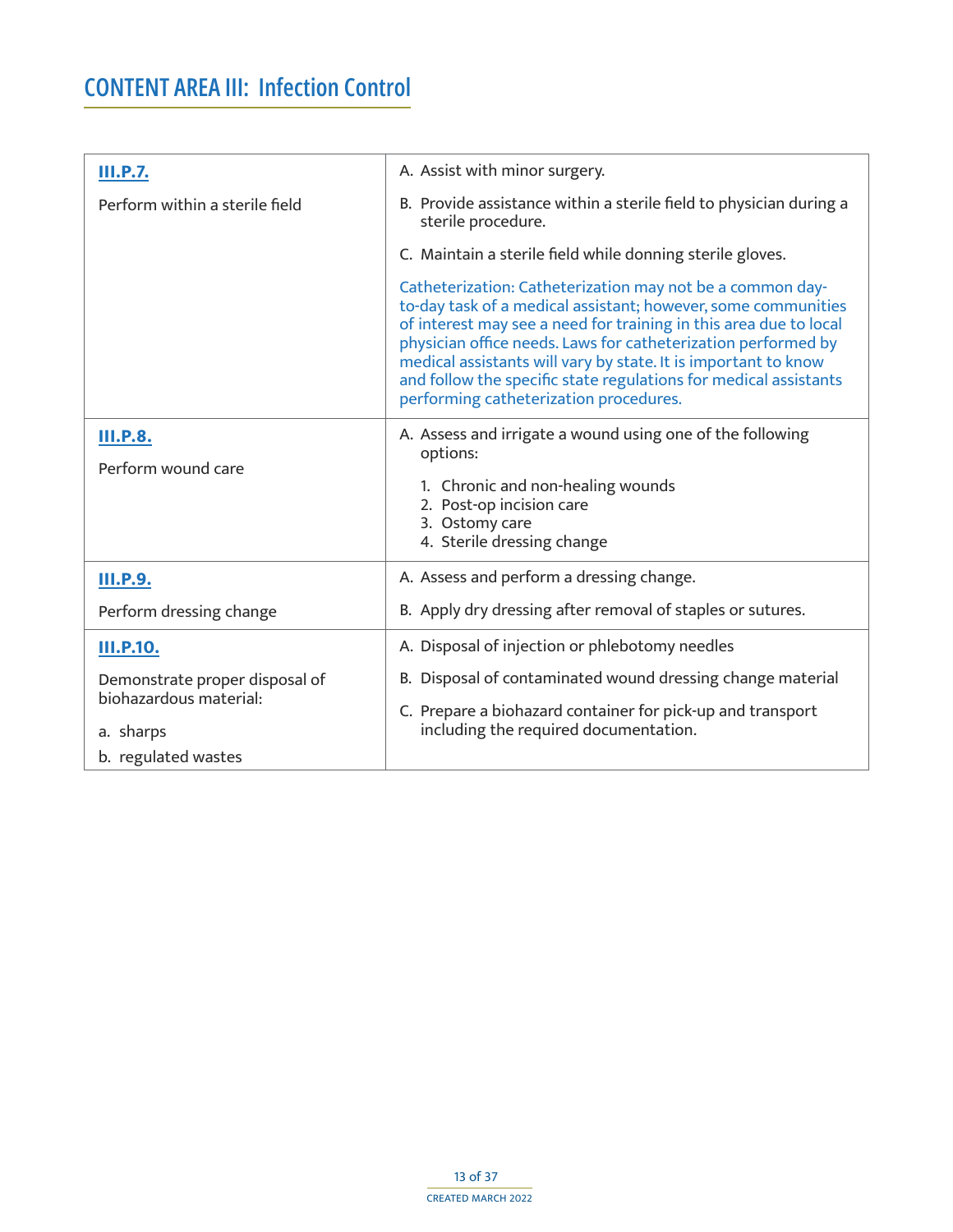## **CONTENT AREA IV: Nutrition**

<span id="page-13-0"></span>

| <b>IV.P.1.</b><br>Instruct a patient according to a<br>patient's special dietary needs. | A. Using a meal plan for a patient's special dietary needs<br>(Diabetes Plate Method, Lactose Intolerance, Gluten free,<br>Heart Healthy), instruct the patient on how to follow the plan.<br>B. Instruct a patient with a newly identified special dietary need<br>(Diabetes Plate Method, Lactose Intolerance, Gluten free,<br>Heart Healthy) in proper nutrition. |
|-----------------------------------------------------------------------------------------|----------------------------------------------------------------------------------------------------------------------------------------------------------------------------------------------------------------------------------------------------------------------------------------------------------------------------------------------------------------------|
|                                                                                         | C. Scenario: Role play providing a patient instruction regarding a<br>heart healthy diet.                                                                                                                                                                                                                                                                            |
|                                                                                         | D. Have the student create a video of themselves providing<br>instructions using My Plate for a special dietary need.                                                                                                                                                                                                                                                |
|                                                                                         | E. Scenario: Explain a food label to patients, considering specific<br>dietary needs.                                                                                                                                                                                                                                                                                |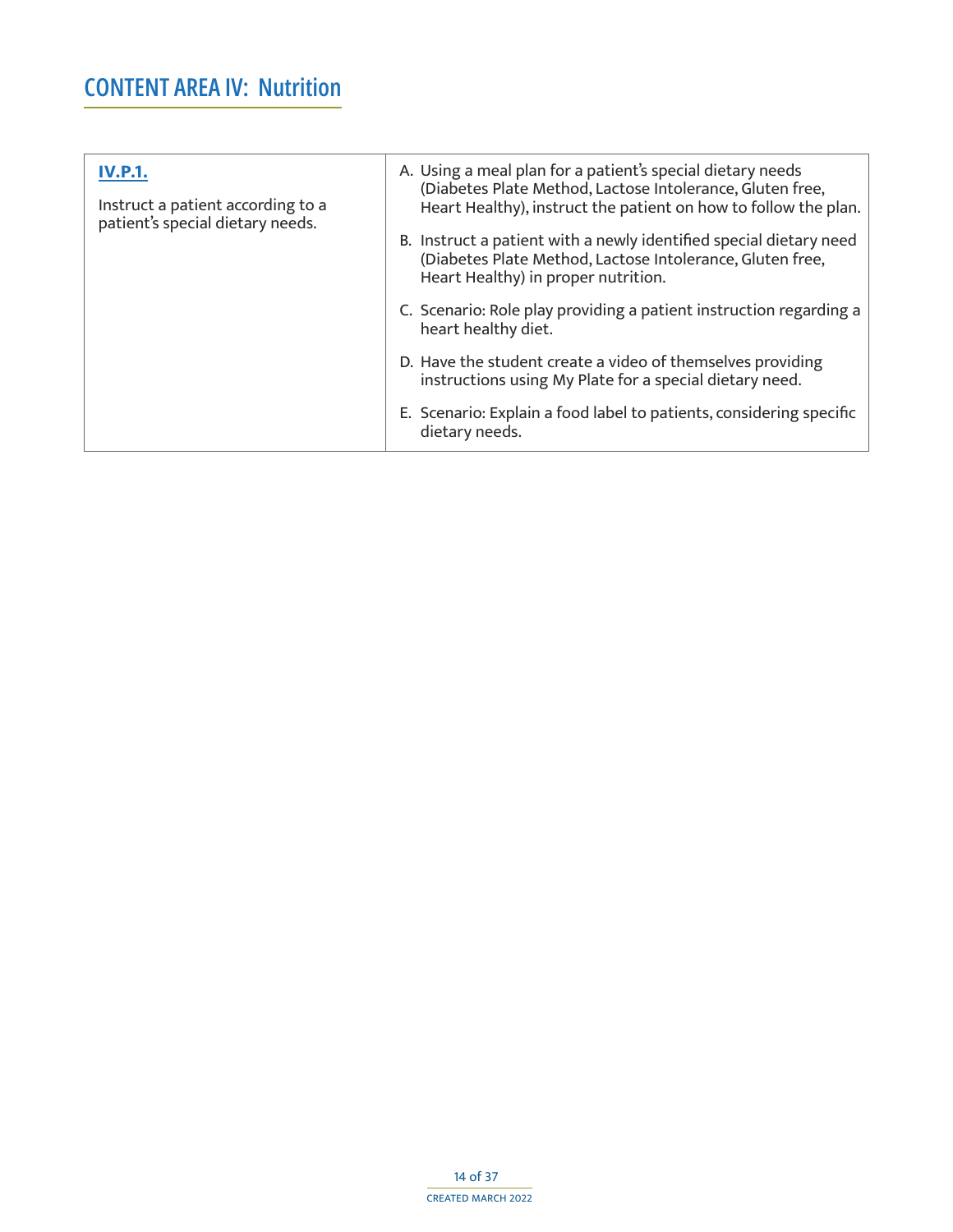<span id="page-14-3"></span><span id="page-14-2"></span><span id="page-14-1"></span><span id="page-14-0"></span>

| <b>V.P.1.</b><br>Respond to nonverbal communication.                                                | A. Scenario: Identify and respond to nonverbal communication<br>such as personal space, posture, facial expressions or<br>gestures.                                                                                                                                                                                                                                                                  |
|-----------------------------------------------------------------------------------------------------|------------------------------------------------------------------------------------------------------------------------------------------------------------------------------------------------------------------------------------------------------------------------------------------------------------------------------------------------------------------------------------------------------|
|                                                                                                     | B. Scenario: Demonstrate interaction with a patient or co-<br>worker using appropriate eye contact, touch, and facial<br>expression.                                                                                                                                                                                                                                                                 |
|                                                                                                     | C. Observe patient for signs of pain by observing the nonverbal<br>communication and respond appropriately. Identity and<br>respond to grimaces, posture, facial expressions, gestures,<br>gait.                                                                                                                                                                                                     |
| <b>V.P.2.</b><br>Correctly use and pronounce<br>medical terminology in health care<br>interactions. | A. Scenario: Communicate with a "patient" about his/her<br>diabetes or other chronic condition, using medical terms<br>appropriately and pronouncing the words correctly. If<br>necessary for understanding, translate the medical terms<br>used for the patient.<br>B. Scenario: Verbally transfer patient information to a<br>healthcare provider using correct pronunciation of medical<br>terms. |
|                                                                                                     |                                                                                                                                                                                                                                                                                                                                                                                                      |
| <u>V.P.3.</u><br>Coach patients regarding:<br>a. office policies                                    | A. Prepare an Office Policy manual or brochure which includes<br>policies regarding "office hours," "appointments," "patient's<br>financial responsibilities," "medication refill policies," and so<br>on and identify how you would communicate the information<br>to a new patient in the practice.                                                                                                |
| b. medical encounters                                                                               | B. Provide patient education on the importance of health and<br>wellness that is age appropriate for the patient and assess<br>the patient's level of understanding.                                                                                                                                                                                                                                 |
|                                                                                                     | C. Provide appropriate office brochure(s) pertaining to a<br>particular condition such as diabetes and the importance of<br>diet, exercise, weight control, and so on, in relation to that<br>disease, assessing the patient's level of understanding.                                                                                                                                               |
|                                                                                                     | D. Scenario: Converse with an elderly patient who does not<br>understand the importance of recommended immunizations,<br>assessing the patient's level of understanding.                                                                                                                                                                                                                             |
|                                                                                                     | E. Scenario: Converse with a patient who does not want to<br>follow physician instructions for a prescribed diet, physical<br>therapy regimen or medication, assessing the patient's level<br>of understanding.                                                                                                                                                                                      |
|                                                                                                     | F. Instruct a patient on how to use a glucometer and ensure<br>their understanding by a return demonstration.                                                                                                                                                                                                                                                                                        |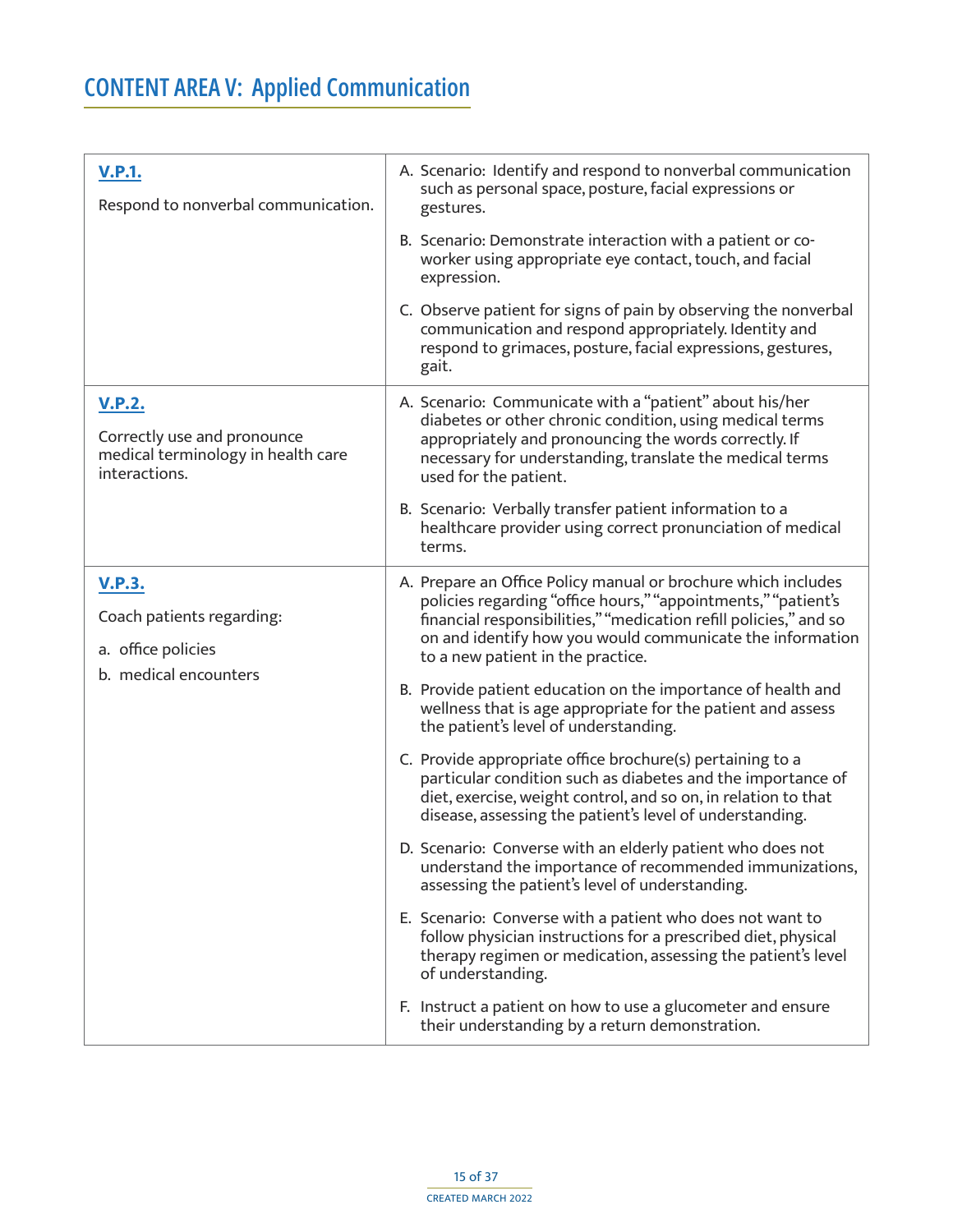# <span id="page-15-0"></span>**CONTENT AREA V: Applied Communication**

<span id="page-15-5"></span><span id="page-15-4"></span><span id="page-15-3"></span><span id="page-15-2"></span><span id="page-15-1"></span>

| <b>V.P.4.</b><br>Demonstrate professional telephone<br>techniques              | A. Demonstrate the correct technique to use when answering<br>the telephone in a medical office.                                                                                                                                                                                                                                                      |
|--------------------------------------------------------------------------------|-------------------------------------------------------------------------------------------------------------------------------------------------------------------------------------------------------------------------------------------------------------------------------------------------------------------------------------------------------|
|                                                                                | B. Demonstrate professional telephone techniques, emphasizing<br>how projecting a professional image as a medical assistant<br>affects the public's impression of the medical facility.                                                                                                                                                               |
|                                                                                | C. Use proper telephone etiquette when receiving calls, making<br>outgoing calls and utilizing telehealth in the medical office,<br>including but not limited to courtesy, attitude, quality of<br>voice, smiling, and so on                                                                                                                          |
| <b>V.P.5.</b><br>Document telephone messages<br>accurately.                    | A. Scenario: The patient reports inability to take the prescribed<br>medication. Obtain the reason for the patient being unable<br>to take the medication and a telephone message for the<br>physician documenting the information.                                                                                                                   |
|                                                                                | B. Scenario: Retrieve simulated phones messages and accurately<br>document specific details.                                                                                                                                                                                                                                                          |
| <b>V.P.6.</b><br>Using technology, compose clear and<br>correct correspondence | A. Prepare a business letter to communicate medical<br>information such as a letter of referral, patient test results, or<br>an insurance prior authorization.                                                                                                                                                                                        |
|                                                                                | B. Respond via email within the patient information system<br>(EHR) sharing directions from the provider for an upcoming<br>procedure.                                                                                                                                                                                                                |
|                                                                                | C. Utilizing electronic technology, complete an electronic form<br>to obtain prior authorization or approval for a workers<br>compensation claim.                                                                                                                                                                                                     |
|                                                                                | D. Using Microsoft Word, compose a dismissal letter to send to a<br>patient.                                                                                                                                                                                                                                                                          |
| <b>V.P.7.</b>                                                                  | A. Generate a referral for a patient, using a list of community<br>resources.                                                                                                                                                                                                                                                                         |
| Use a list of community resources to<br>facilitate referrals                   | B. Scenario: Refer a patient who is unable to afford prescribed<br>medications to an appropriate community resource.                                                                                                                                                                                                                                  |
|                                                                                | C. Work with local social service agencies or other community-<br>based organizations in your area to develop a list of resources<br>for referral.                                                                                                                                                                                                    |
| <b>V.P.8.</b><br>Participate in a telehealth interaction<br>with a patient     | A. Using a communication platform, such as the phone, Zoom,<br>WebEx, or features within the learning management system,<br>implement the following type of scenarios:                                                                                                                                                                                |
|                                                                                | 1. Role play: Conduct a two week follow up with patient on<br>medication change.<br>2. Role play: Screen a patient via telehealth (ex: mini mental<br>state exam, depression, anxiety, or ADHD).<br>3. Role play: Interact with a patient complaining of symptoms<br>that are exhibiting a potentially infectious such as<br>influenza, COVID, or TB. |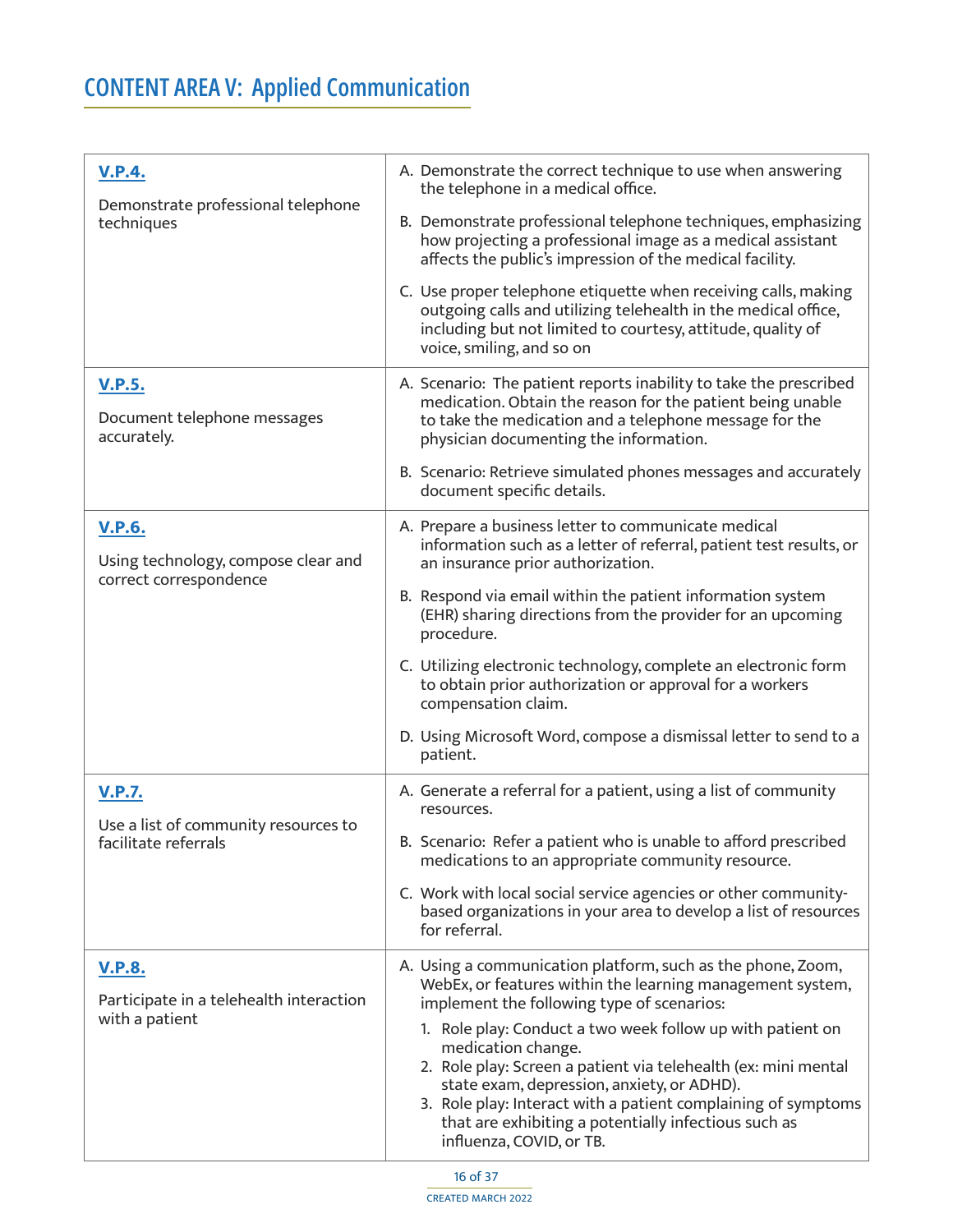<span id="page-16-4"></span><span id="page-16-3"></span><span id="page-16-2"></span><span id="page-16-1"></span><span id="page-16-0"></span>

| <b>VI.P.1.</b><br>Manage appointment schedule, using<br>established priorities | A. Schedule patients' appointments while following established<br>guidelines for the following:<br>1. New patient<br>2. Established patient<br>B. Adhering to the office appointment policy, perform and<br>document appropriately the following scheduling processes:<br>1. A patient cancellation<br>2. A no-show appointment<br>3. A rescheduled appointment                                         |
|--------------------------------------------------------------------------------|---------------------------------------------------------------------------------------------------------------------------------------------------------------------------------------------------------------------------------------------------------------------------------------------------------------------------------------------------------------------------------------------------------|
| <b>VI.P.2.</b><br>Schedule a patient procedure                                 | A. Scenario: Schedule a patient for a diagnostic testing<br>procedure that requires patient preparation such as a<br>colonoscopy, radiology procedures, and so on. Obtain the<br>consent for treatment form.<br>B. Scenario: Schedule a simulated inpatient or outpatient<br>procedure such as a surgical procedure or medical admission.<br>Obtain the consent for treatment form.                     |
| <b>VI.P.3.</b><br>Input patient data using an electronic<br>system             | A. Using an EMR, do the following:<br>1. Enter patient information, such as medical history, social<br>and family history, drug allergies, vital signs, and so on.<br>2. Enter a physician-ordered diagnostic test or prescription.<br>B. Using a practice management system do the following:<br>1. Enter new patient demographic information<br>2. Update established patient demographic information |
| <b>VI.P.4.</b><br>Perform an inventory of supplies                             | A. Utilize an inventory check list of administrative and/or clinical<br>supplies or equipment that includes the following:<br>Date of inventory<br>1.<br>2.<br>Supplies or equipment inventoried<br>3.<br>Location of supplies or equipment<br>Indication if reordering is necessary<br>4.                                                                                                              |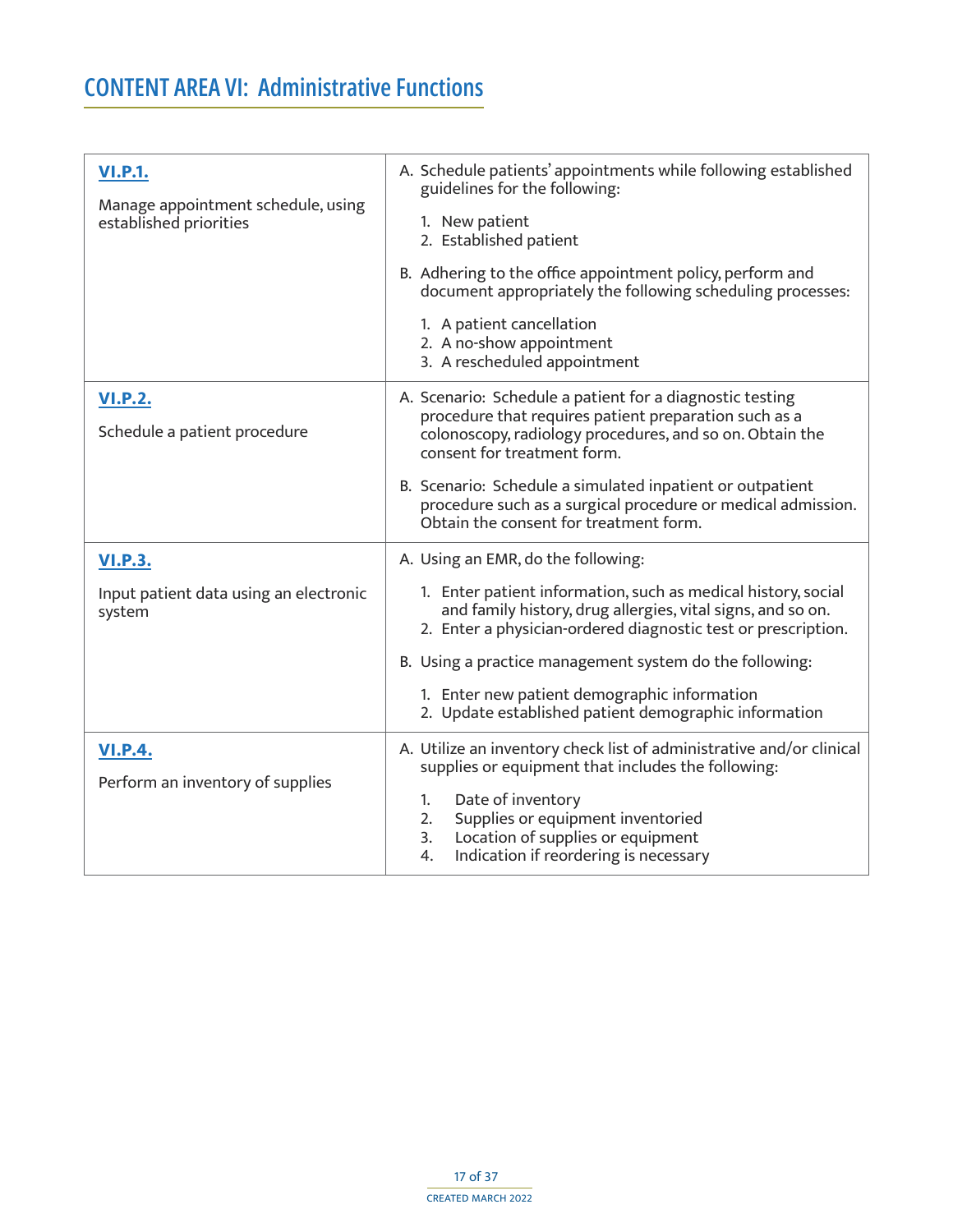## <span id="page-17-0"></span>**CONTENT AREA VII: Basic Practice Finances**

<span id="page-17-3"></span><span id="page-17-2"></span><span id="page-17-1"></span>

| <b>VII.P.1.</b><br>Perform accounts receivable<br>procedures to patient accounts,<br>including posting:<br>a. charges<br>b. payments<br>c. adjustments | Using simulated services, post the following to a patient's<br>account:<br>charges<br>a.<br>payments (personal or third party)<br>b.<br>adjustments (personal or third party)<br>C.                                                                                                                                    |
|--------------------------------------------------------------------------------------------------------------------------------------------------------|------------------------------------------------------------------------------------------------------------------------------------------------------------------------------------------------------------------------------------------------------------------------------------------------------------------------|
| <b>VII.P.2.</b><br>Input accurate patient billing<br>information in an electronic system                                                               | Scenario: Obtain accurate patient billing information (such as<br>a photo ID, insurance card, Explanation of Benefits and so on) in<br>the PMS.                                                                                                                                                                        |
| <b>VII.P.3.</b><br>Inform a patient of financial<br>obligations for services rendered                                                                  | A. Scenario: Using a practice's financial policies, determine the<br>amount owed by a patient for services rendered, and inform<br>the patient of the financial obligation.<br>B. Develop a patient brochure that details the patient's financial<br>obligations in accordance with the practice's financial policies. |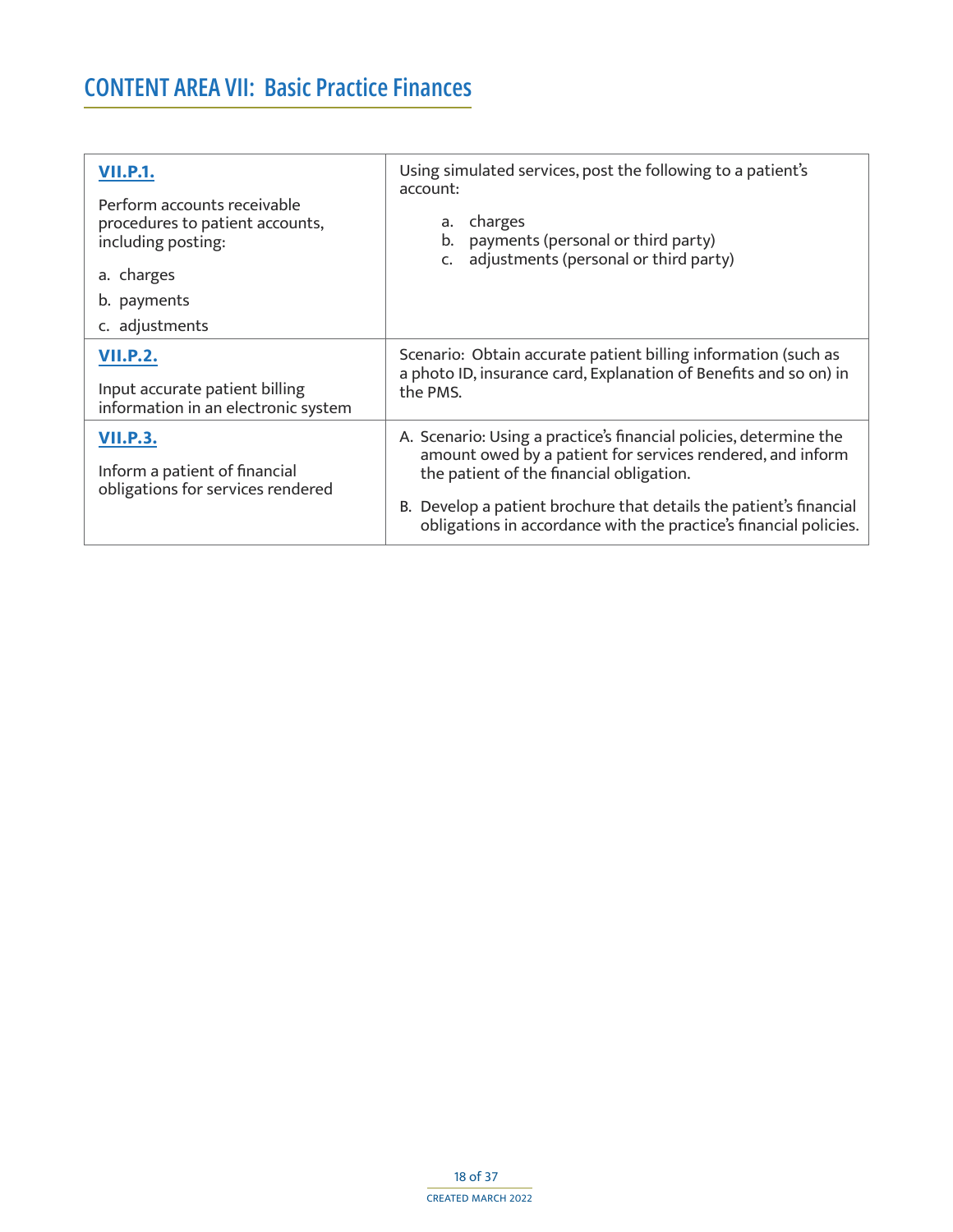# <span id="page-18-0"></span>**CONTENT AREA VIII: Third Party Reimbursement**

<span id="page-18-5"></span><span id="page-18-4"></span><span id="page-18-3"></span><span id="page-18-2"></span><span id="page-18-1"></span>

| <b>VIII.P.1.</b><br>Interpret information on an insurance<br>card                                | A. Scenario: Determine carrier policy requirements based on<br>patient's insurance card.<br>B. Role play: Working with a partner/patient to describe the<br>components of the insurance card.                                                                                                                          |
|--------------------------------------------------------------------------------------------------|------------------------------------------------------------------------------------------------------------------------------------------------------------------------------------------------------------------------------------------------------------------------------------------------------------------------|
| <b>VIII.P.2.</b><br>Verify eligibility for services                                              | A. Scenario: Verify patient eligibility with insurance company<br>using telephone or online systems as available.<br>B. Role play: Interact with a partner engaging in the<br>communication between carrier and office.                                                                                                |
| <b>VIII.P.3.</b><br>Obtain precertification or<br>preauthorization with documentation            | Scenario focused on the following to include all four steps.<br>1. Determine need for precertification or preauthorization.<br>2. Identify information needed to obtain precertification or<br>preauthorization.<br>3. Simulate obtaining the required permission<br>4. Document appropriately in the patient's record |
| <b>VIII.P.4.</b><br>Complete an insurance claim form                                             | Utilizing electronic medical records/practice management<br>software program to generate insurance claims.                                                                                                                                                                                                             |
| <b>VIII.P.5.</b><br>Assist a patient in understanding an<br><b>Explanation of Benefits (EOB)</b> | Scenario: Utilizing sample EOBs role play with a patient<br>explaining patient coverage.                                                                                                                                                                                                                               |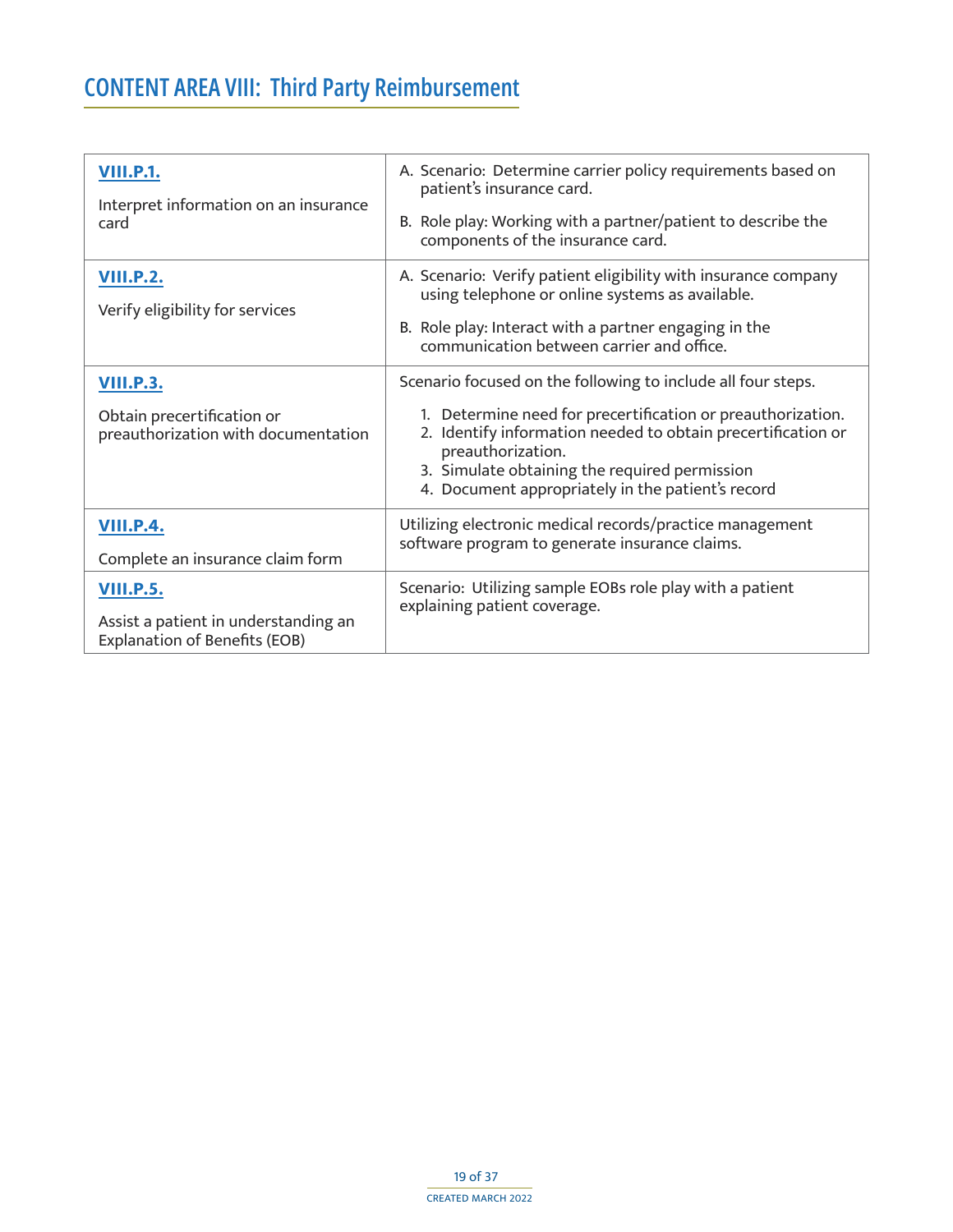<span id="page-19-3"></span><span id="page-19-2"></span><span id="page-19-1"></span><span id="page-19-0"></span>

| <b>IX.P.1.</b><br>Perform procedural coding            | A. Locate and document codes from the current CPT using<br>hardcopy or digital resources.                                                                                                                                                                                                                                                                                                                                                                                                                                                                          |  |
|--------------------------------------------------------|--------------------------------------------------------------------------------------------------------------------------------------------------------------------------------------------------------------------------------------------------------------------------------------------------------------------------------------------------------------------------------------------------------------------------------------------------------------------------------------------------------------------------------------------------------------------|--|
|                                                        | B. Analyze a simulated patient chart and code the procedures<br>from the current CPT manual, using hardcopy or digital<br>resources.                                                                                                                                                                                                                                                                                                                                                                                                                               |  |
|                                                        | C. Develop various case studies (office visit, injection, diagnostic<br>testing, ear lavage, suturing, lesion removal, etc) and find the<br>procedural code in hardcopy or digital resources.                                                                                                                                                                                                                                                                                                                                                                      |  |
| <b>IX.P.2.</b>                                         | A. Locate and document codes from the most current diagnostic<br>coding system using hardcopy or digital resources.                                                                                                                                                                                                                                                                                                                                                                                                                                                |  |
| Perform diagnostic coding                              | B. Extract diagnoses from sample medical records and code<br>to the highest level of specificity, using hardcopy or digital<br>resources.                                                                                                                                                                                                                                                                                                                                                                                                                          |  |
|                                                        | C. Develop various case studies and have students identify the<br>diagnostic codes and order them based on the scenario. As<br>an example, a patient could be seen for chest pain and have<br>a history of diabetes and hyperlipidemia. The student would<br>order the chest pain first followed by the co-morbidities.                                                                                                                                                                                                                                            |  |
| <b>IX.P.3.</b><br>Utilize medical necessity guidelines | A. Using medical necessity guidelines (national or local), review<br>a case study to determine if the documentation supports a<br>physician-ordered diagnostic test.                                                                                                                                                                                                                                                                                                                                                                                               |  |
|                                                        | B. Scenario: Link diagnostic codes to the proper procedure<br>codes based on medical necessity guidelines. Given a list of<br>patient conditions and procedures, identify the code that<br>would be appropriate for reimbursement by the insurance<br>company. For example, if an X-ray of leg revealed fracture,<br>then a splint was provided. For a patient with difficulty<br>hearing, there was an ear lavage or audio screening. If a<br>patient had a foreign body in the eye, then an eye exam with<br>supplies and equipment was used to detect abrasion. |  |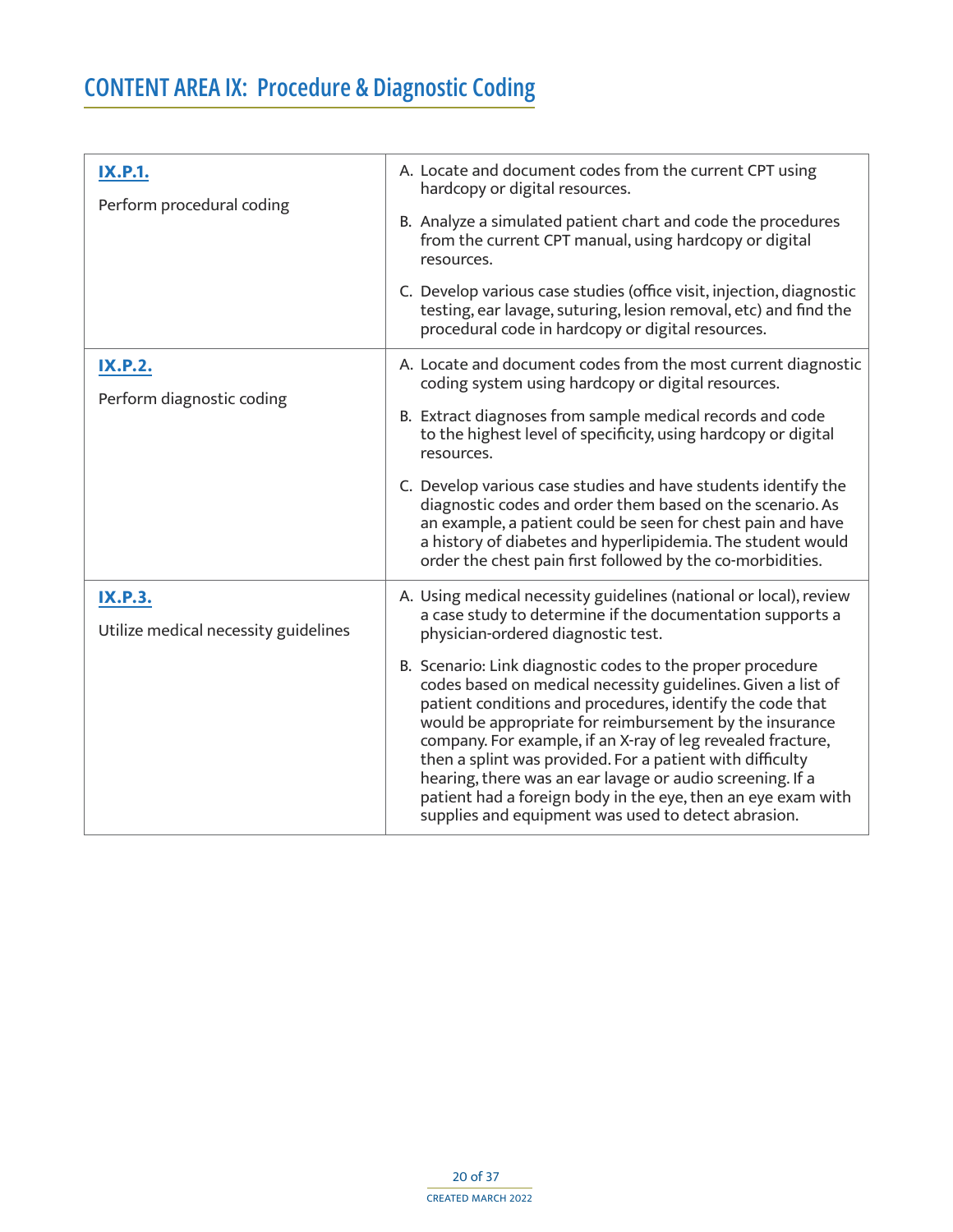# <span id="page-20-0"></span>**CONTENT AREA X: Legal Implications**

<span id="page-20-4"></span><span id="page-20-3"></span><span id="page-20-2"></span><span id="page-20-1"></span>

| <b>X.P.1.</b><br>Locate a state's legal scope of practice<br>for medical assistants | A. Have students research the scope of practice for medical<br>assistants in the state in which they reside or plan to reside<br>and submit a summary of the scope of practice and where it<br>is located.                                 |
|-------------------------------------------------------------------------------------|--------------------------------------------------------------------------------------------------------------------------------------------------------------------------------------------------------------------------------------------|
|                                                                                     | B. Assign students a state to research the scope of practice and<br>then share/present that information to the rest of the class.                                                                                                          |
| <u>X.P.2.</u><br>Apply HIPAA rules in regard to:                                    | A. Scenario (release of information): A family member of a<br>patient calls and requests information regarding the patient.<br>Demonstrate how this situation should be handled.                                                           |
| a. privacy                                                                          | B. Complete an authorization to release medical records.                                                                                                                                                                                   |
| b. release of information                                                           | C. Scenario (privacy): Develop a check-in procedure that includes<br>gathering information from the patient at the front desk, or<br>using a sign-in system that focuses on protecting privacy.                                            |
|                                                                                     | D. Scenario (privacy): Simulate phone interactions to focus on<br>preventing a breach of privacy (two-patient authentication,<br>avoiding others overhearing conversations, etc).                                                          |
| <u>X.P.3.</u><br>Document patient care accurately in<br>the medical record          | A. Record/document vital signs and chief complaint on paper or<br>electronic progress notes.                                                                                                                                               |
|                                                                                     | B. Scenario: Document in a patient's medical record, the<br>removal of sutures, including the number of sutures removed.                                                                                                                   |
|                                                                                     | C. Document the preparation of a patient for a surgical<br>procedure, x-ray or other treatment in an outpatient facility.                                                                                                                  |
|                                                                                     | D. Scenario: Document the results of laboratory tests and<br>treatments using correct medical terminology.                                                                                                                                 |
|                                                                                     | E. Document a phone conversation in which you are delivering<br>instructions from the provider regarding a medication<br>change. Use proper spelling and abbreviations.                                                                    |
| <b>X.P.4.</b><br>Complete compliance reporting based                                | A. Scenario: Follow proper procedure when a reportable<br>communicable disease is confirmed in a patient by identifying<br>and notifying the proper agency.                                                                                |
| on public health statutes                                                           | B. Scenario: A child is seen with suspected physical abuse in<br>your office. Based on office policy and procedures, identify and<br>notify the proper agencies for investigation and document<br>the actions taken in the medical record. |
|                                                                                     | C. Scenario: A patient has presented at the office with an<br>apparent dog bite. Despite the patient's opposition to<br>reporting the incident, describe and complete and document<br>the actions you would take.                          |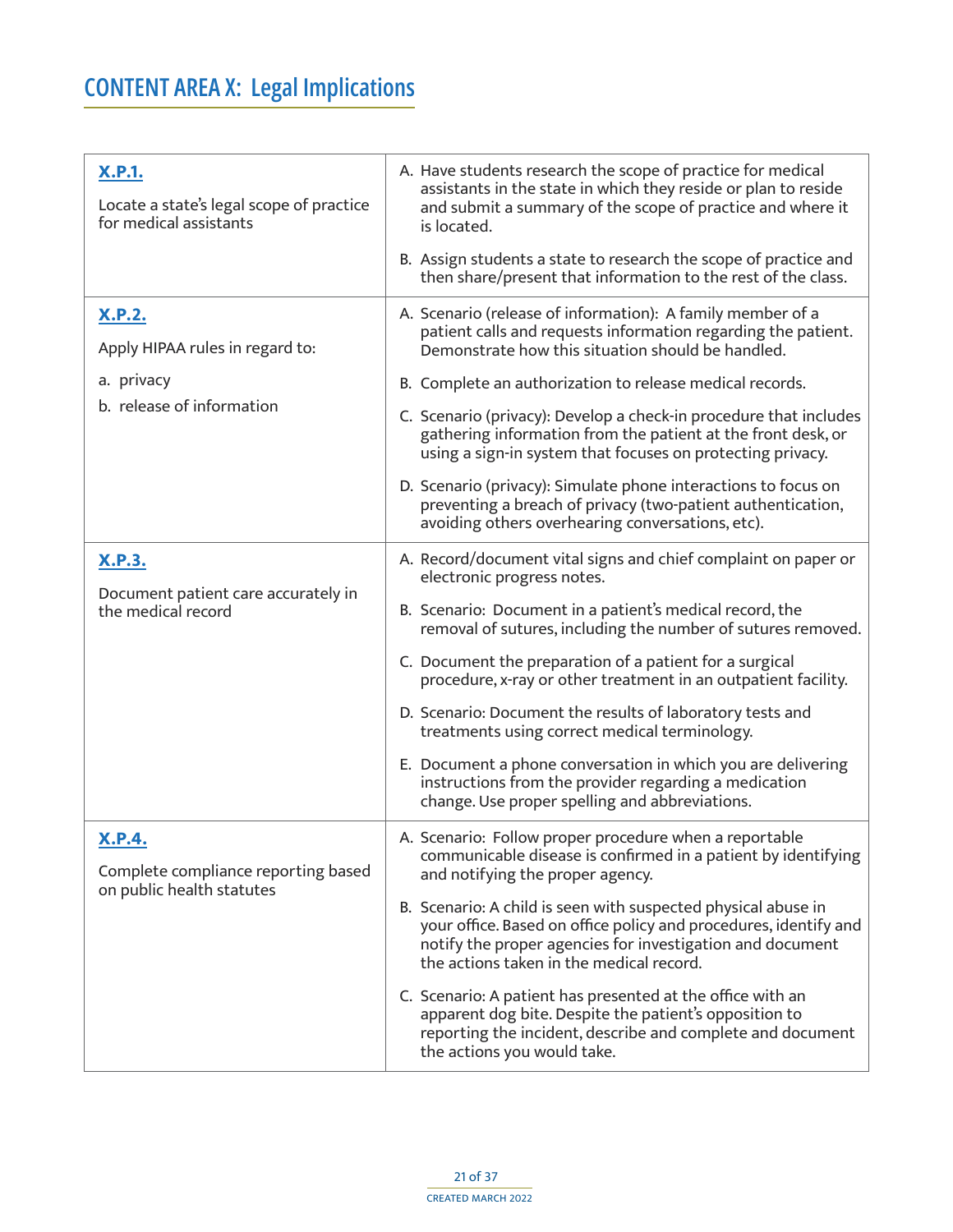# **CONTENT AREA X: Legal Implications**

<span id="page-21-1"></span><span id="page-21-0"></span>

| <b>X.P.5.</b><br>Report an illegal activity following the<br>protocol established by the healthcare<br>setting | A. Scenario: Follow proper reporting protocol when an OSHA<br>violation has occurred.                                                                                                                                                   |
|----------------------------------------------------------------------------------------------------------------|-----------------------------------------------------------------------------------------------------------------------------------------------------------------------------------------------------------------------------------------|
|                                                                                                                | B. Scenario: You have witnessed a co-worker removing<br>scheduled drug samples from the storage cabinet for<br>personal use and distribution to family members. Role-play<br>the steps and chain of command for reporting the incident. |
|                                                                                                                | C. Scenario: Role-play the reporting of a co-worker who is<br>calling in prescriptions for personal use.                                                                                                                                |
|                                                                                                                | D. Scenario: The MA witnesses a co-worker taking petty cash<br>and/or writing checks to themselves for personal use without<br>authorization.                                                                                           |
|                                                                                                                | E. Scenario: A co-worker has accessed medical records of a<br>family member without authorization and is making copies of<br>specific records. Role play the actions to be taken in reporting<br>the incident                           |
| <b>X.P.6.</b>                                                                                                  | A. Document a patient injury, adverse reaction to immunization/<br>medication, or other incident that occurred in the medical                                                                                                           |
| Complete an incident report related to<br>an error in patient care                                             | office.                                                                                                                                                                                                                                 |
|                                                                                                                | A. The wrong tube was used in collecting a blood specimen.<br>Discuss the implications of the incident and follow-up<br>procedures. Complete an incident report.                                                                        |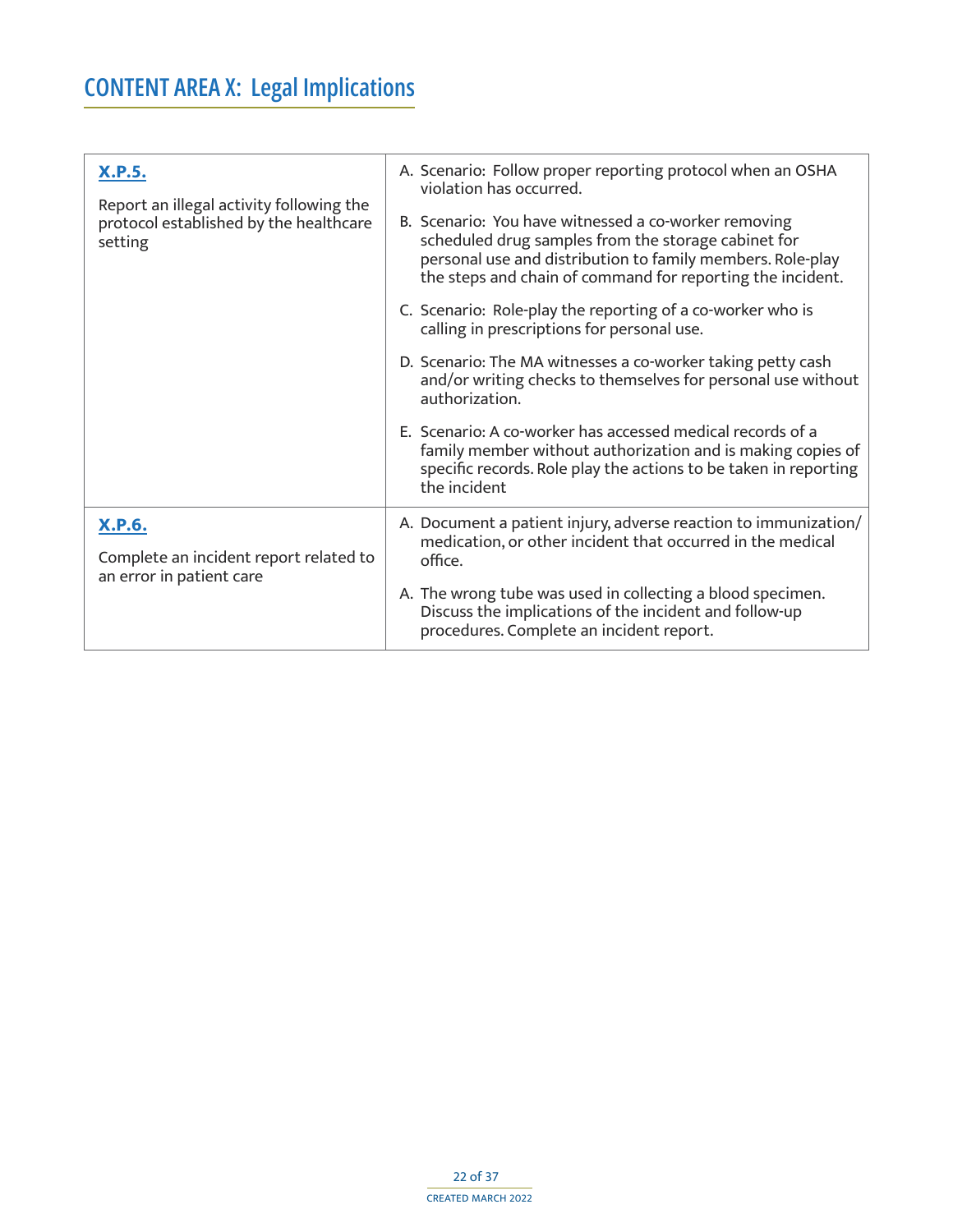<span id="page-22-1"></span><span id="page-22-0"></span>

| <b>XI.P.1.</b><br>Demonstrate professional response(s)<br>to ethical issues | A. Scenario: A patient pays his bill in cash. At the end of the<br>day, the medical assistant discovers that he/she failed to give<br>the correct change to that patient, resulting in a significant<br>cash overage. Identify the ethical issue and demonstrate the<br>appropriate response.                           |
|-----------------------------------------------------------------------------|-------------------------------------------------------------------------------------------------------------------------------------------------------------------------------------------------------------------------------------------------------------------------------------------------------------------------|
|                                                                             | B. Scenario: During a particularly busy day while setting up a<br>sterile field, the medical assistant inadvertently contaminates<br>the field, but continues setting up for the procedure and does<br>not inform the provider of the breach. Identify the ethical<br>issue and demonstrate the appropriate response.   |
|                                                                             | C. Scenario: A patient offers a gratuity to the medical assistant<br>who helped him/her obtain samples of medication. Identify<br>the ethical issue and demonstrate the appropriate response.                                                                                                                           |
|                                                                             | D. Scenario: A medical assistant who is ethically opposed to<br>abortion is asked to refer a patient to a clinic that performs<br>elective abortions. Develop a plan detailing how the medical<br>assistant would fulfill professional duties without allowing<br>personal ethics to influence the care of the patient. |
|                                                                             | E. Scenario: A situation occurs in which the medical assistant<br>would set aside personal beliefs in order to provide<br>compassionate and professional care to a patient who<br>practices a different religion than his/her own and details<br>how he or she would respond.                                           |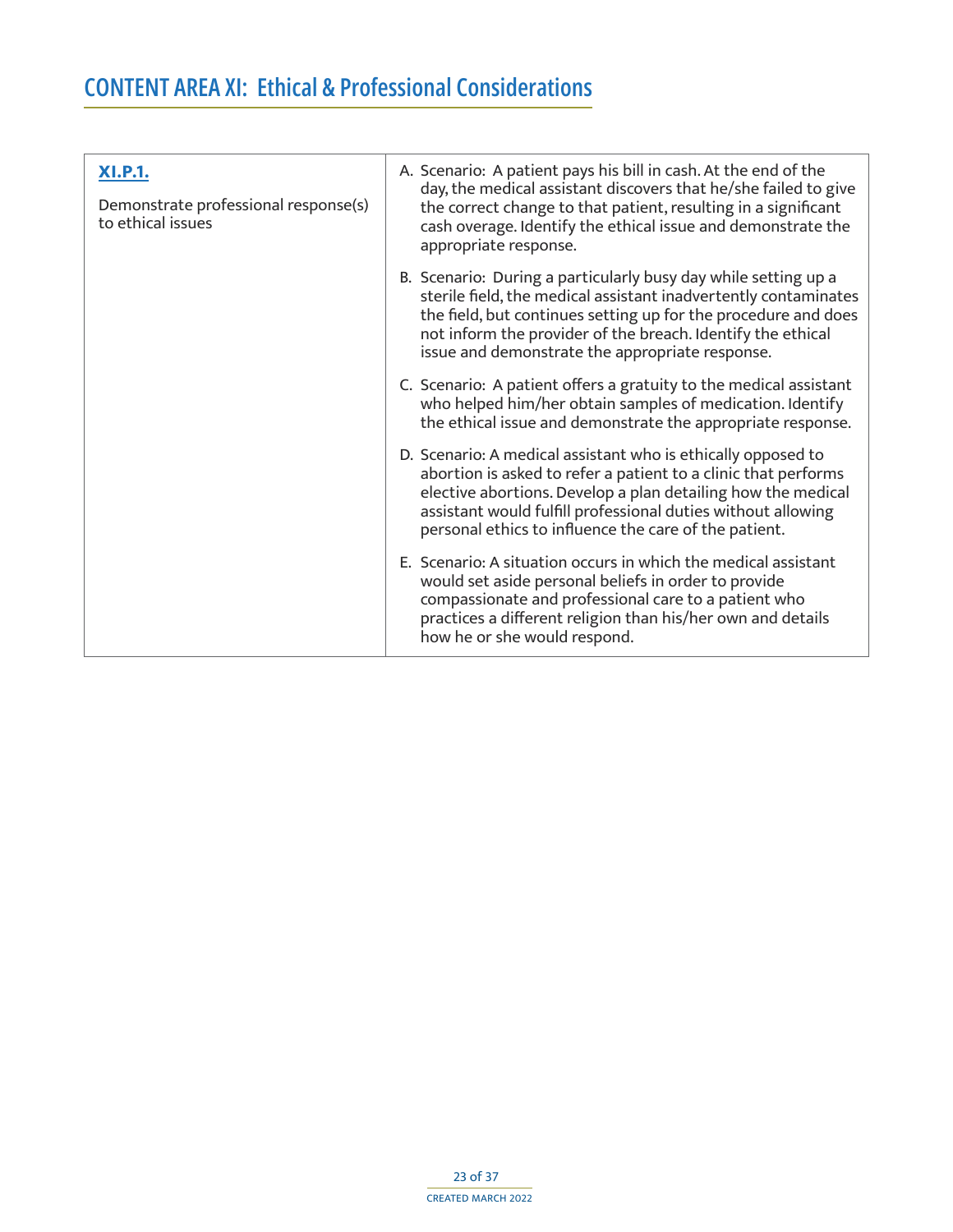<span id="page-23-2"></span><span id="page-23-1"></span><span id="page-23-0"></span>

| <b>XII.P.1.</b><br>Comply with safety practices | A. Scenario: Perform a review of the facility to ensure that<br>the following have the appropriate labels and correct as<br>necessary:                                                                                                                                                                                                                                                                                                                                                                                                                                                                                                                                                                                                                                                                                                                                                                                                                                                                                                                                                                                                                                                                                                                                                                                                                                                                                                                                                                                                                                                                                        |
|-------------------------------------------------|-------------------------------------------------------------------------------------------------------------------------------------------------------------------------------------------------------------------------------------------------------------------------------------------------------------------------------------------------------------------------------------------------------------------------------------------------------------------------------------------------------------------------------------------------------------------------------------------------------------------------------------------------------------------------------------------------------------------------------------------------------------------------------------------------------------------------------------------------------------------------------------------------------------------------------------------------------------------------------------------------------------------------------------------------------------------------------------------------------------------------------------------------------------------------------------------------------------------------------------------------------------------------------------------------------------------------------------------------------------------------------------------------------------------------------------------------------------------------------------------------------------------------------------------------------------------------------------------------------------------------------|
|                                                 | 1. Refrigerator used to store reagents, test kits, or biological<br>specimens are labeled with a biohazard symbol and bear<br>the legend "not for storage of food or medications."<br>2. Biohazard waste receptacles bear the biohazard symbol<br>and are lined with red plastic bags. Biohazard waste is not<br>disposed of in inappropriate receptacles<br>3. Chemicals and reagents are evaluated for hazard<br>category classification and labeled with the National Fire<br>Association's color and number coding.<br>4. Signs are clearly posted in appropriate places for<br>prohibiting smoking, eating, drinking, or application of<br>cosmetics or contact lenses in the facility.<br>5. Identify workplace safeguards utilizing safety signs,<br>symbols and labels.<br>6. Utilize a SDS sheet<br>7. Prepare biohazardous waste for pickup by an outside<br>organization.<br>8. Perform checks on the appropriate fill level on sharps<br>containers.<br>9. Working in teams, discuss various methods of promoting<br>safety for patients and staff and identify potential hazards<br>and how to handle them.<br>10. Perform an inventory for expired supplies.<br>11. Inspect office equipment for damage<br>12. Post wet floor signs at the door when snow or rain is<br>brought in on shoes, or spills are present<br>13. Locate fire extinguishers and review dates of service for<br>compliance with fire standards.<br>14. Locate evacuation plans throughout the building<br>B. Research develop a training on safety practices for co-workers<br>in a health care setting or particular area of the office |
| <b>XII.P.2.</b><br>Demonstrate proper use of:   | A. Demonstrate or simulate the use of the eyewash station and<br>explain how the nature of the contaminant influences the<br>length of time for flushing the eyes after exposure.                                                                                                                                                                                                                                                                                                                                                                                                                                                                                                                                                                                                                                                                                                                                                                                                                                                                                                                                                                                                                                                                                                                                                                                                                                                                                                                                                                                                                                             |
| a. Eyewash equipment<br>b. fire extinguishers   | B. Follow manufacturer procedures and office policies to<br>conduct eye wash station maintenance and testing.                                                                                                                                                                                                                                                                                                                                                                                                                                                                                                                                                                                                                                                                                                                                                                                                                                                                                                                                                                                                                                                                                                                                                                                                                                                                                                                                                                                                                                                                                                                 |
|                                                 | C. Demonstrate or simulate the use of eyewash solution for<br>exposure to an eye contamination.                                                                                                                                                                                                                                                                                                                                                                                                                                                                                                                                                                                                                                                                                                                                                                                                                                                                                                                                                                                                                                                                                                                                                                                                                                                                                                                                                                                                                                                                                                                               |
|                                                 | D. Demonstrate or simulate the proper method of using a fire<br>extinguisher according to the manufacturer's instructions                                                                                                                                                                                                                                                                                                                                                                                                                                                                                                                                                                                                                                                                                                                                                                                                                                                                                                                                                                                                                                                                                                                                                                                                                                                                                                                                                                                                                                                                                                     |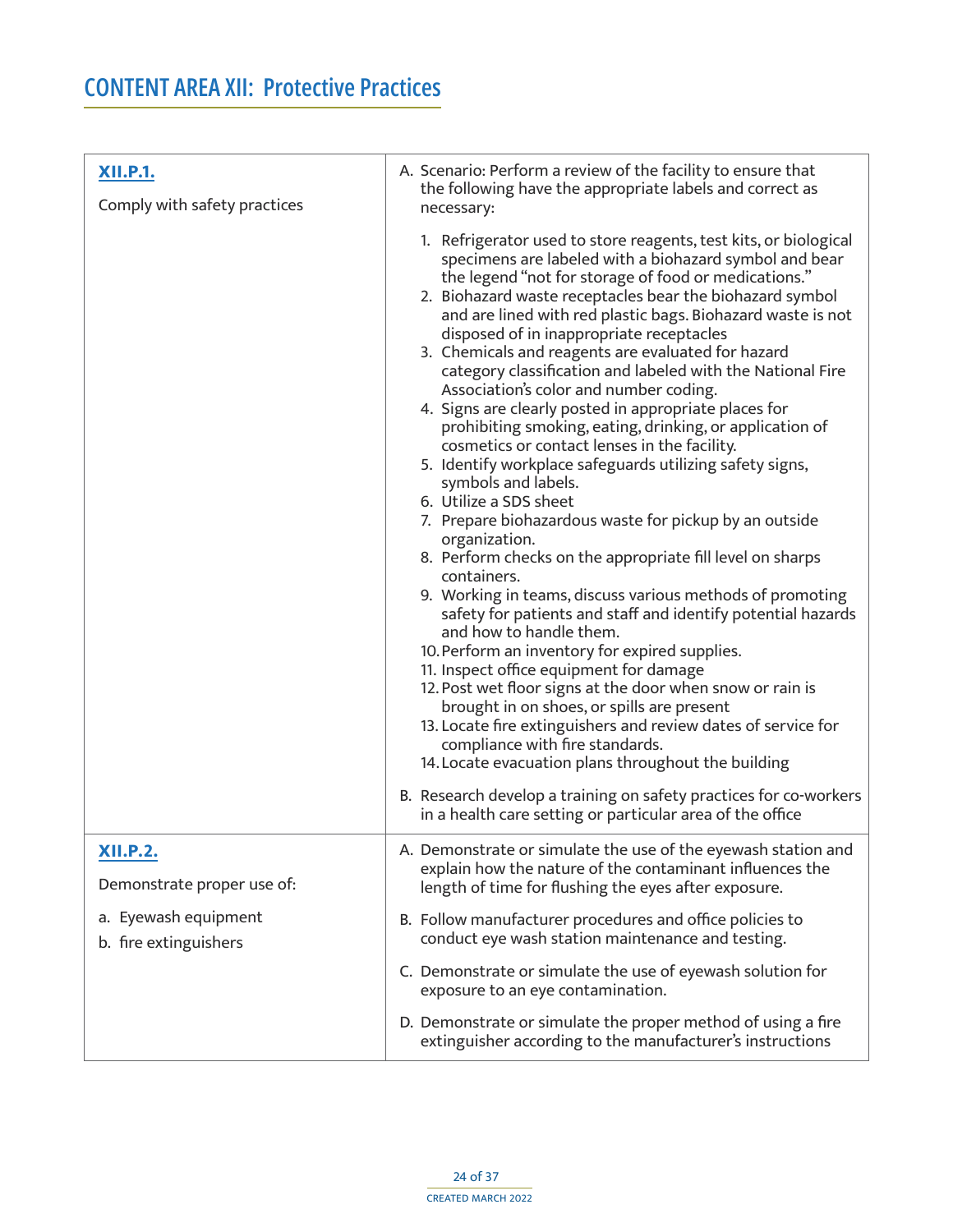<span id="page-24-1"></span><span id="page-24-0"></span>

| <b>XII.P.3.</b><br>Use proper body mechanics                                         | A. Scenario: A female is having a GYN exam, demonstrate<br>correct body mechanics to safely assist the patient to lie<br>down and the physician during an examination.                                                                                                       |
|--------------------------------------------------------------------------------------|------------------------------------------------------------------------------------------------------------------------------------------------------------------------------------------------------------------------------------------------------------------------------|
|                                                                                      | B. Scenario: An elderly patient who is using a walker is asked<br>to stand on the scales. The MA must position themselves<br>to protect the patient and prevent injury to themself.<br>Demonstrate correct body mechanics while assisting the<br>patient on and off a scale. |
|                                                                                      | C. Scenario: A patient is paraplegic and unable to get on the<br>examination table. Demonstrate correct body mechanics<br>while assisting a patient during wheelchair transfer.                                                                                              |
|                                                                                      | D. Scenario: Supplies have been delivered and the MA is<br>tasked with putting them away. Demonstrate correct body<br>mechanics while lifting or moving a heavy box.                                                                                                         |
| <b>XII.P.4.</b><br>Evaluate the environment to identify<br>unsafe working conditions | A. Utilizing a checklist, perform a safety inspection of your<br>facility at intervals according to institution policy and report<br>to your instructor.                                                                                                                     |
|                                                                                      | B. Using scenarios, perform safety inspections of a facility at<br>intervals according to institutional policy and report findings<br>to the instructor.                                                                                                                     |
|                                                                                      | C. Verify that needle stick prevention devices (safety needles)<br>are used, and proper disposal is performed.                                                                                                                                                               |
|                                                                                      | D. Do a safety check of fire extinguishers identifying the<br>location, date of expiration and the fill of the tanks.                                                                                                                                                        |
|                                                                                      | E. Complete a scavenger hunt finding pictures and maps of<br>evacuation maps for emergencies.                                                                                                                                                                                |
|                                                                                      | F. Assess a specified environment for safety hazards<br>documenting the findings and how to correct them.                                                                                                                                                                    |
|                                                                                      | G. Develop a blueprint or floorplan with various hazards and<br>have students circle the unsafe conditions.                                                                                                                                                                  |
|                                                                                      | H. Scenario: Assign students the task to evaluate their home<br>environment and identify any unsafe conditions such<br>excessive use of extension cords, lack of covers in outlets with<br>children in the home, and so on.                                                  |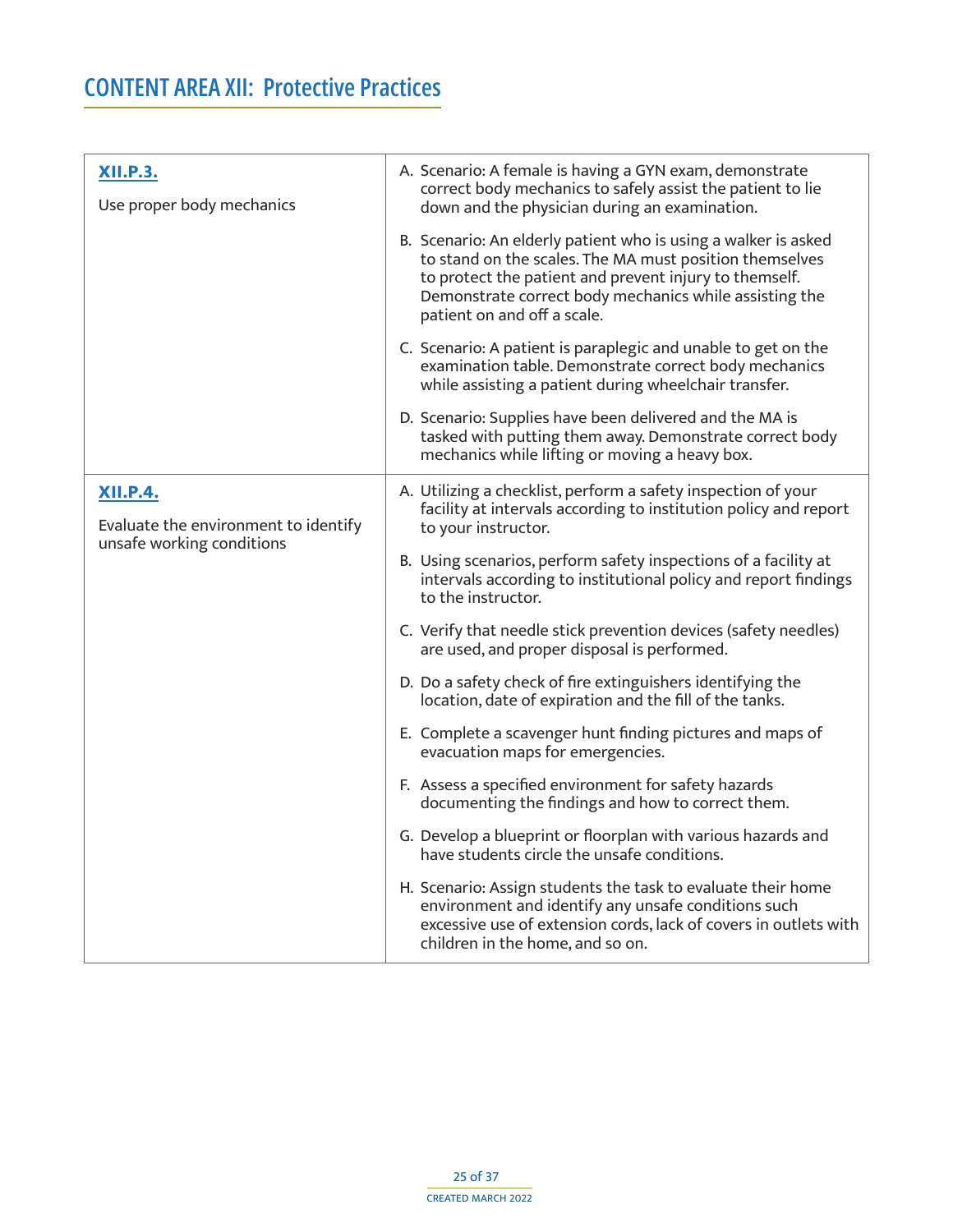#### <span id="page-25-0"></span>**AFFECTIVE SKILLS**

The affective competencies are designed to be bundled with the psychomotor competencies, as medical assistants utilize affective skills with any patient contact, be it physical or virtual. Below the specific required affective competency is listed, with specific scenarios in the second column. In the final column, there is a suggested psychomotor competency that can be bundled with the affective competency.

<span id="page-25-3"></span><span id="page-25-2"></span><span id="page-25-1"></span>

| A.1<br>Demonstrate critical<br>thinking skills          | Using critical thinking skills, screen a patient calling with several<br>symptoms to determine the next course of action (for example,<br>appointment today, next available, report to hospital, call for<br>emergency transport).                                                                                                               | I.P.3          |
|---------------------------------------------------------|--------------------------------------------------------------------------------------------------------------------------------------------------------------------------------------------------------------------------------------------------------------------------------------------------------------------------------------------------|----------------|
| A.2<br>Reassure patients                                | Medical assistant reassures a patient undergoing a blood draw for the<br>first time who expresses concern and apprehension.                                                                                                                                                                                                                      | I.P.2          |
|                                                         | Medical assistant reassures a patient undergoing her first<br>gynecological exam who is nervous and anxious.                                                                                                                                                                                                                                     | I.P.8          |
|                                                         | Respond appropriately to a child who verbalizes fear that a throat<br>culture will be painful.                                                                                                                                                                                                                                                   | I.P.8          |
|                                                         | Respond appropriately to a patient who questions why you are using<br>PPE when changing a wound dressing.                                                                                                                                                                                                                                        | <b>III.P.8</b> |
|                                                         | • Accuracy of blood pressure readings obtained using a home monitor<br>• Accuracy of OTC pregnancy tests<br>• Accuracy of home glucose tests                                                                                                                                                                                                     |                |
| A.3<br>Demonstrate<br>empathy for patients'<br>concerns | New heart patient has been instructed to change diet but is concerned<br>that the change will be difficult to adopt, since the rest of his family<br>has no dietary restrictions. Medical assistant uses appropriate body<br>language and verbal acknowledgment to display empathy, provide<br>supportive resources, and follow proper protocol. | <b>IV.P.1</b>  |
|                                                         | Demonstrate empathy (facial expressions, verbal utterances, gestures<br>and body language) when interacting with a patient who has just been<br>diagnosed with a chronic debilitating disease.                                                                                                                                                   | <b>IV.P.1</b>  |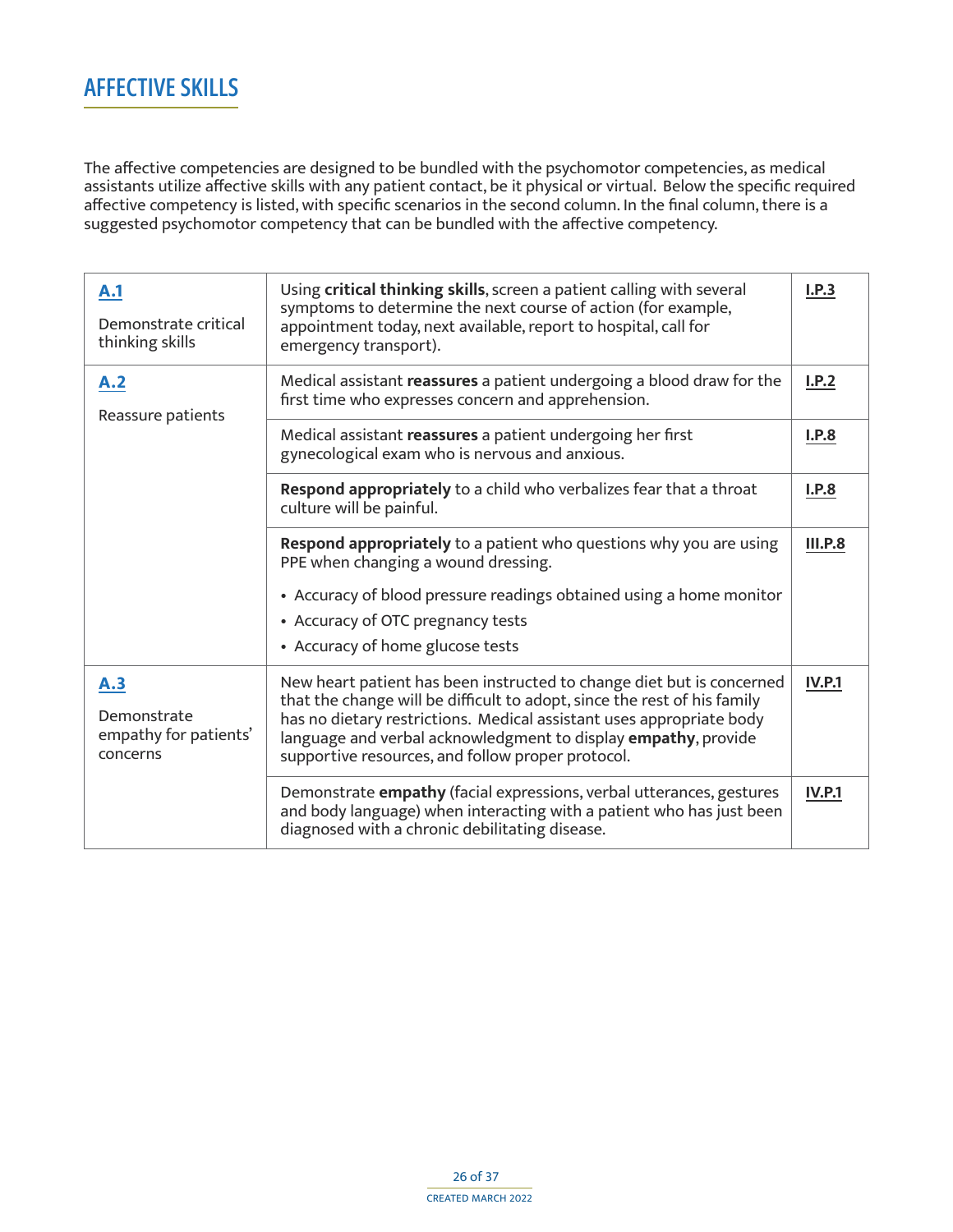#### **AFFECTIVE SKILLS**

<span id="page-26-2"></span><span id="page-26-1"></span><span id="page-26-0"></span>

| A.4<br>Demonstrate active               | Interview a patient and prepare a medical history using active<br>listening skills.                                                                                                                                                                                      | I.P.3         |  |  |
|-----------------------------------------|--------------------------------------------------------------------------------------------------------------------------------------------------------------------------------------------------------------------------------------------------------------------------|---------------|--|--|
| listening                               | Use appropriate body language and other nonverbal skills to<br>demonstrate active listening, when obtaining/updating a patient's<br>medical history or reason for the current visit.                                                                                     | I.P.3         |  |  |
|                                         | Interact with a patient who displays behaviors of anxiety and<br>nervousness. She is fidgeting and has tears in her eyes. How would you<br>determine her needs which would require active listening skills of<br>clarification, reflection, and/or restatement?          |               |  |  |
|                                         | Obtain a patient history asking about allergies. When the patient<br>responds in the affirmative, use a clarification technique to determine<br>the patient's specific allergies.                                                                                        |               |  |  |
|                                         | The provider gave the patient post-procedural instructions. The<br>medical assistant uses reflection, restatement and clarification to<br>verify the patient understands.                                                                                                |               |  |  |
|                                         | During a telehealth phone encounter, reconcile the medications<br>utilizing restatement and clarification.                                                                                                                                                               |               |  |  |
|                                         | Demonstrate assertive but professional, communication with third-<br>party representatives.                                                                                                                                                                              |               |  |  |
| A.5<br>Respect diversity                | Exhibit behaviors and communication techniques that may be<br>necessary when dealing with a diverse range of patients such as a<br>patient who is homeless or a child who has been separated from their<br>parent due to abuse in regard to Maslow's Hierarchy of Needs. |               |  |  |
|                                         | Consider and demonstrate respect for <b>diversity</b> if a patient refuses<br>immunizations or treatments based on their religious background or<br>beliefs.                                                                                                             |               |  |  |
|                                         | Converse with a patient whose cultural beliefs limit understanding of<br>a medical procedure.                                                                                                                                                                            |               |  |  |
|                                         | Gather information for a patient's record on sexual orientation and<br>gender identity.                                                                                                                                                                                  |               |  |  |
| A.6<br>Recognize personal<br>boundaries | Describe a situation in which personal morals and boundaries<br>might interfere with the ability to perform duties as a medical<br>assistant. Respond to this dilemma in a professional manner without<br>compromising patient care or personal integrity.               | <b>XI.P.1</b> |  |  |
|                                         | As a medical assistant you are opposed to vaccines, yet administration<br>of medications is required in your job responsibilities. What impact<br>does your personal ethics/morals/boundaries have on the delivery<br>of healthcare?                                     | <b>XI.P.1</b> |  |  |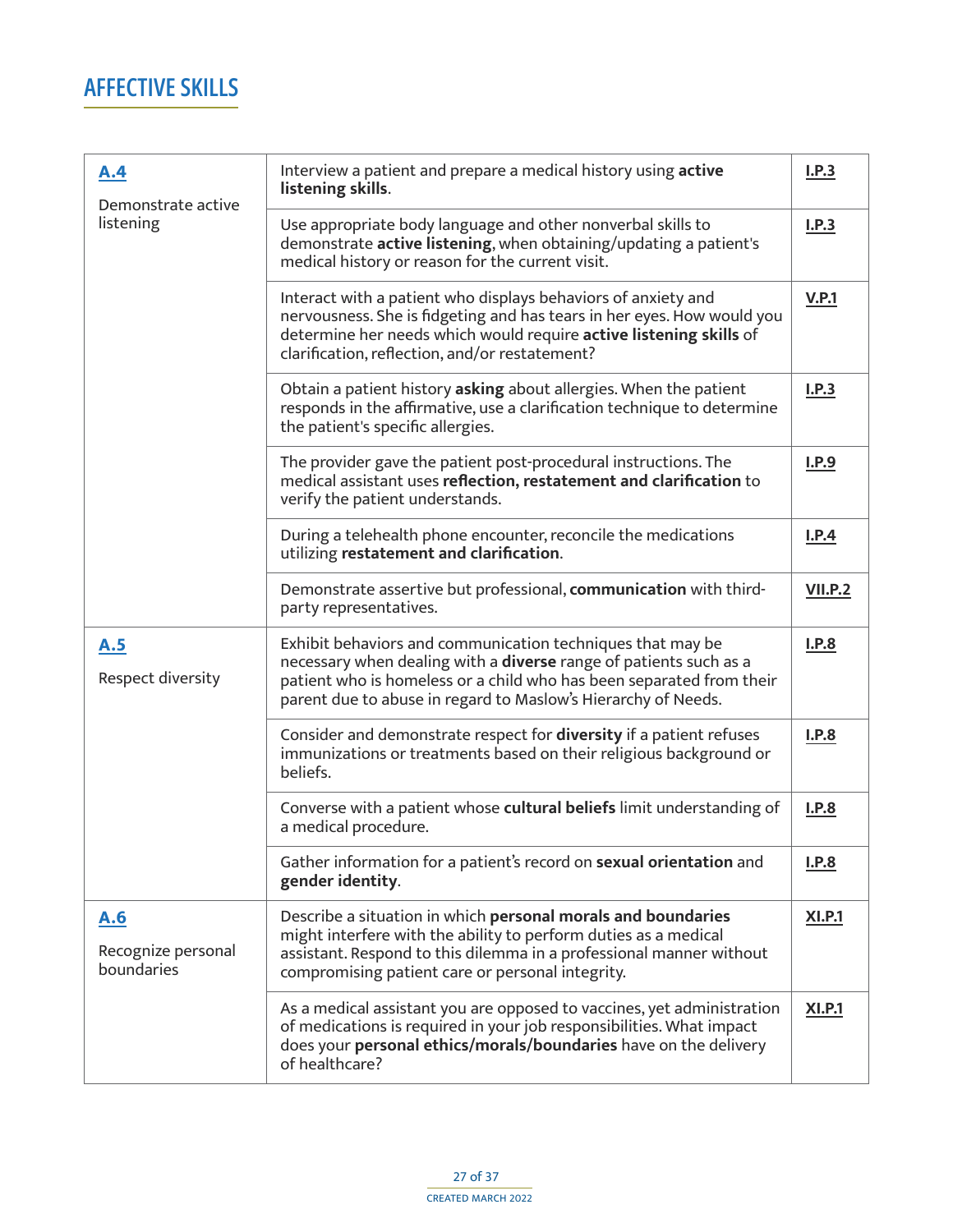#### **AFFECTIVE SKILLS**

<span id="page-27-1"></span><span id="page-27-0"></span>

| A.7<br>Demonstrate<br>tactfulness | A child presents to your office with a parent and you notice abnormal<br>bruising and other suspicious marks on the body. Tactfully ask<br>questions without accusing them of abuse. What steps or professional<br>actions would you take next?                                        |                                                       |  |
|-----------------------------------|----------------------------------------------------------------------------------------------------------------------------------------------------------------------------------------------------------------------------------------------------------------------------------------|-------------------------------------------------------|--|
|                                   | Using tact, respond to a patient's request when he/she requests your<br>personal number, in case of questions after hours.                                                                                                                                                             | <b>XI.P.1</b>                                         |  |
|                                   | Communicate tactfully with medical providers regarding third-party<br>requirements:                                                                                                                                                                                                    | <b>VIII.P.2</b>                                       |  |
|                                   | • additional documentation needed to support medical necessity<br>• preauthorization for prescribed medications<br>• second opinion before elective surgery                                                                                                                            |                                                       |  |
|                                   | Demonstrate tactfulness when communicating with patients<br>regarding third-party requirements such as copyaments, coinsurance<br>amounts, deductibles, or a past due bill. Role play the dialogue if a<br>patient indicates that they have no available funds.                        | <b>VIII.P.1</b><br><b>VIII.P.5</b>                    |  |
|                                   | Demonstrate <b>tactfulness</b> when explaining to the patient (in terms<br>that they can understand) regarding third-party requirements:<br>• preauthorization or precertification requirements<br>• copayments, coinsurance, deductibles<br>• second surgical opinions<br>$\cdot$ EOB | <b>VIII.P.1</b><br><b>VIII.P.2</b><br><b>VIII.P.4</b> |  |
|                                   | Demonstrate tactfulness when making an appointment for a patient<br>with an abnormal mammogram.                                                                                                                                                                                        | <b>VI.P.2</b>                                         |  |
| A.8<br>Demonstrate self-          | Perform a self-evaluation of your knowledge and skills required in<br>an emergency situation.                                                                                                                                                                                          | <b>XI.P.1</b>                                         |  |
| awareness                         | Create scenarios of how you would handle emergency situations.                                                                                                                                                                                                                         | <b>XII.P.4</b>                                        |  |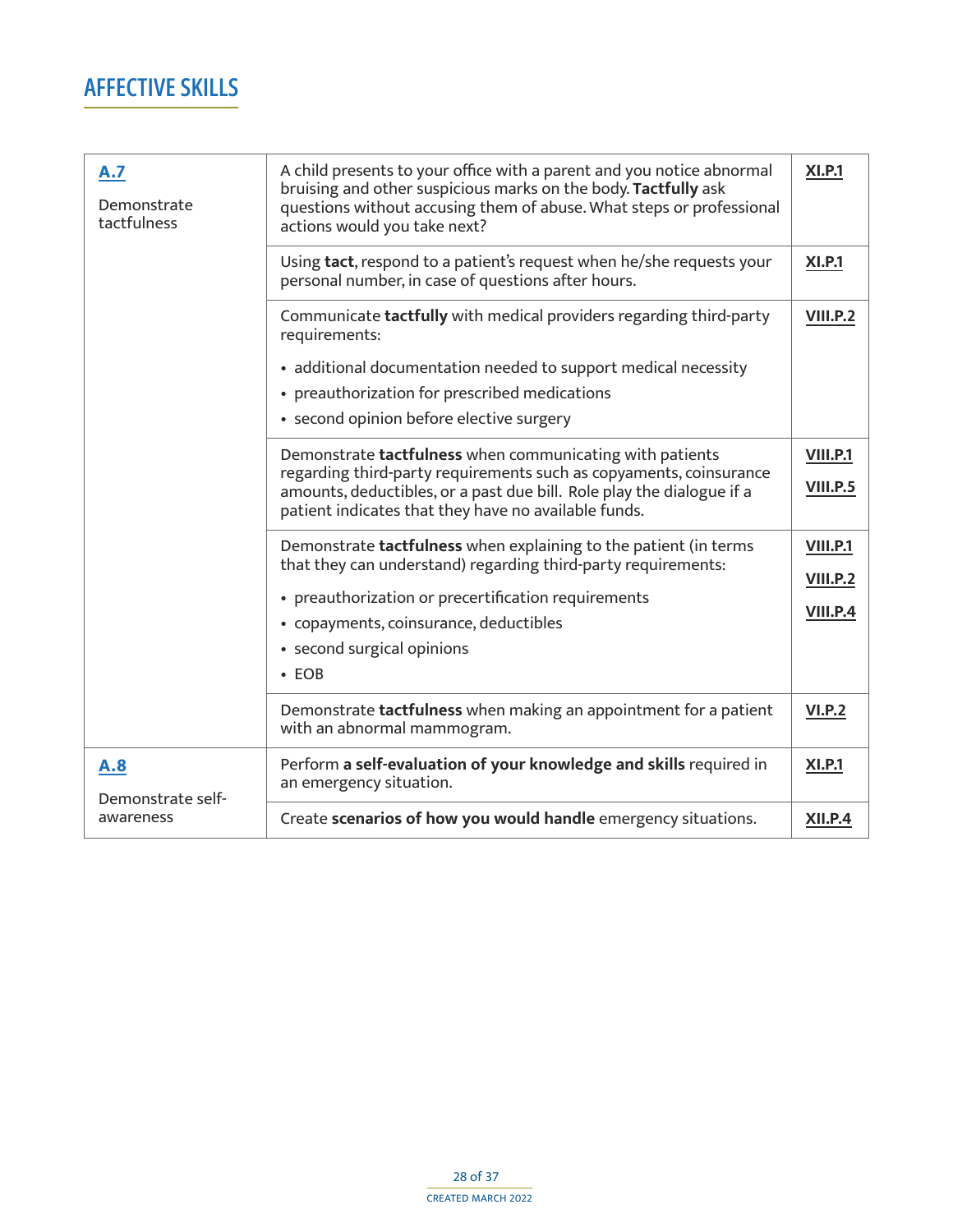<span id="page-28-0"></span>The MAERB has received several comments from CAAHEP-accredited Program Directors that the affective competencies are very difficult to measure and to evaluate. In response to those comments, the MAERB has put together these materials to help CAAHEP-accredited Program Directors with developing affective rubrics. It is important to note that these materials are not definitive. These rubrics can work in conjunction with the sample assignments in the Educational Competencies for Medical Assistants (ECMA), even though they will certainly need to be adapted and refined according to the individual needs of the programs. In fact, these sample rubrics are designed to help Program Directors generate their own ideas about designing rubrics for individual assignments. Just as with the ECMA, these rubrics are optional for Program Directors to use, and they are not formally part of the MAERB Core Curriculum.

<span id="page-28-3"></span><span id="page-28-2"></span><span id="page-28-1"></span>

|     |                                               | <b>ACHIEVEMENT</b>                                                                                                                                                                                                                                                                                                                                                                                  |
|-----|-----------------------------------------------|-----------------------------------------------------------------------------------------------------------------------------------------------------------------------------------------------------------------------------------------------------------------------------------------------------------------------------------------------------------------------------------------------------|
| A.1 | Demonstrate critical thinking<br>skills       | • Recognize the specific area of ambiguity.<br>• Identify all the options available to address the situation.<br>• Determine what is most relevant.<br>• Evaluate the plusses and negatives of each option.<br>• Draw a conclusion based upon the information presented to<br>you.<br>• Reflect upon that conclusion to assure that it is appropriate.                                              |
| A.2 | Reassure patients                             | • Be personable and approachable.<br>• Ask about the patients' concerns and fears.<br>• Determine what the patient understands about the upcoming<br>process and/or diagnosis.<br>• Explain the processes or implications clearly, using language<br>that is appropriate for the audience.<br>• Recognize when the provider may need to provide more<br>information and make the necessary contact. |
| A.3 | Demonstrate empathy for<br>patients' concerns | • Make eye contact.<br>• Indicate with alert, responsive facial expressions that the<br>concerns are being heard.<br>• Use open body language that indicates you are interested and<br>have the time to respond.<br>• Read their body language and non-verbals to follow up on the<br>concern.                                                                                                      |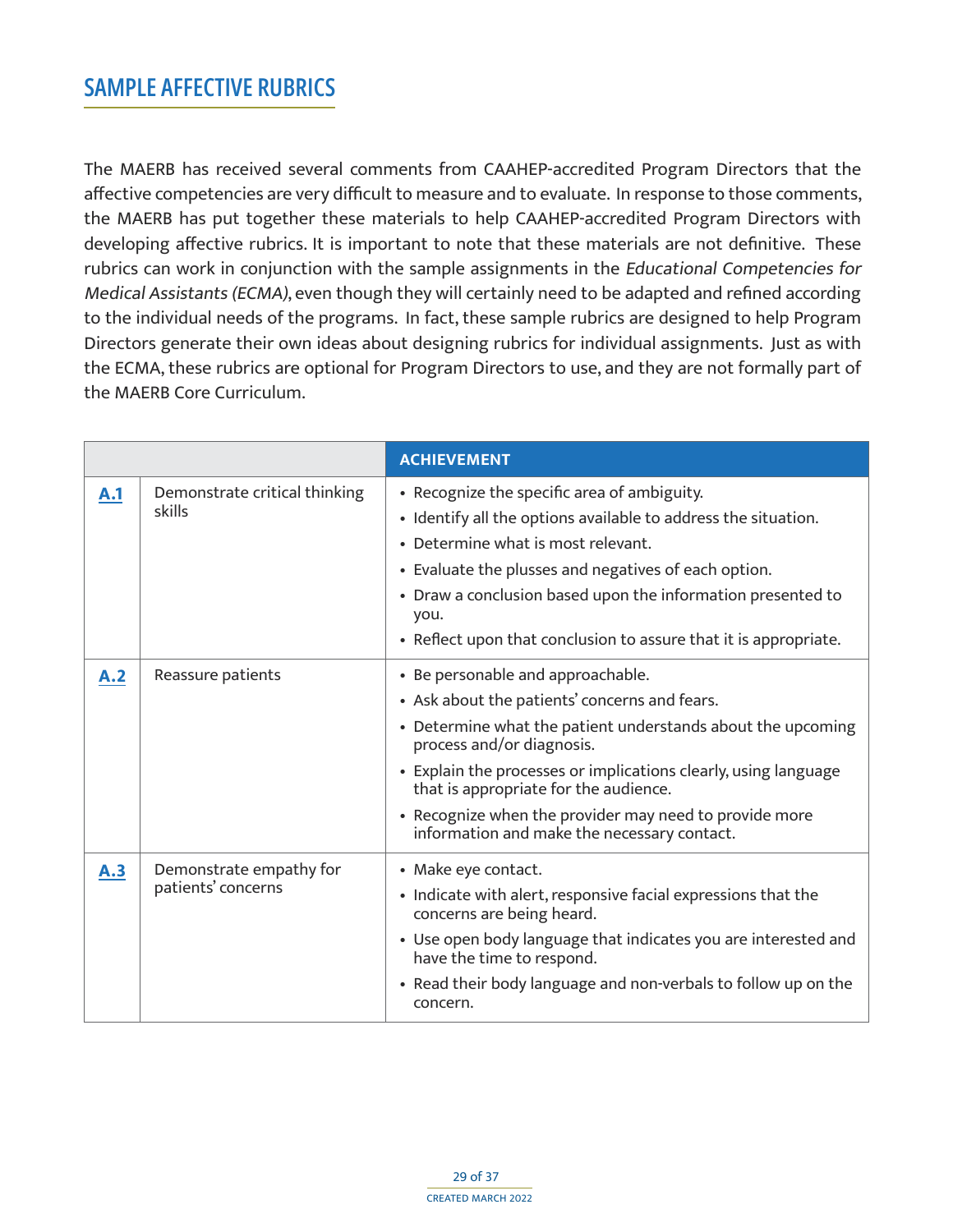<span id="page-29-4"></span><span id="page-29-3"></span><span id="page-29-2"></span><span id="page-29-1"></span><span id="page-29-0"></span>

|     |                               | <b>ACHIEVEMENT</b>                                                                                                                                                                                                                                                                                                                                                                                                                                                                   |
|-----|-------------------------------|--------------------------------------------------------------------------------------------------------------------------------------------------------------------------------------------------------------------------------------------------------------------------------------------------------------------------------------------------------------------------------------------------------------------------------------------------------------------------------------|
| A.4 | Demonstrate active listening  | • Give the speaker your undivided attention.<br>• Observe body language and other non-verbals to hear what is<br>not being said.<br>• Ask relevant, thoughtful, open-ended questions.<br>• Use a variety of communication skills (summarizing,<br>paraphrasing, clarifying) to reflect back to the speaker.<br>• Provide positive reinforcement without judgment, bias, or<br>condescension.                                                                                         |
| A.5 | Respect diversity             | • Recognize the specific area(s) of difference (gender, gender<br>identification, race, culture, religion, age, economic status,<br>appearance).<br>• Ask about the patient's preferences (pronouns, nomenclature)<br>regarding those differences.<br>• Ask respectful open-ended questions about those differences<br>and how they relate to the patients' expectations or concerns.<br>• Be sincere and authentic in responding to those differences<br>without judgement or bias. |
| A.6 | Recognize personal boundaries | • Identify your personal boundaries regarding physical<br>contact, verbal interaction, professional identity, workplace<br>interactions, emotional attachments, spiritual beliefs, and<br>other identity issues.<br>• Communicate those personal boundaries clearly and<br>thoughtfully.<br>• Ask open-ended questions to learn of other people's personal<br>boundaries.<br>• Show respect for the personal boundaries of others.                                                   |
| A.7 | Demonstrate tactfulness       | • Reflect upon the language that you use to consider how it is<br>perceived in responding to a patient's questions or concerns.<br>• Choose language that avoids criticism or judgement and<br>responds to the sensitivities and fears of patients.<br>• Consider the timing of your comments when need to share<br>suggestions for improvement.<br>• Choose your body language carefully, making eye contact,<br>facing the person, and leaning forward.                            |
| A.8 | Demonstrate self-awareness    | • Acknowledge your emotional and intellectual responses to<br>specific healthcare issues.<br>• Identify personal habits or defense mechanisms that are<br>detrimental to professionalism.<br>• Recognize personal prejudices and biases that affect the<br>health care environment.                                                                                                                                                                                                  |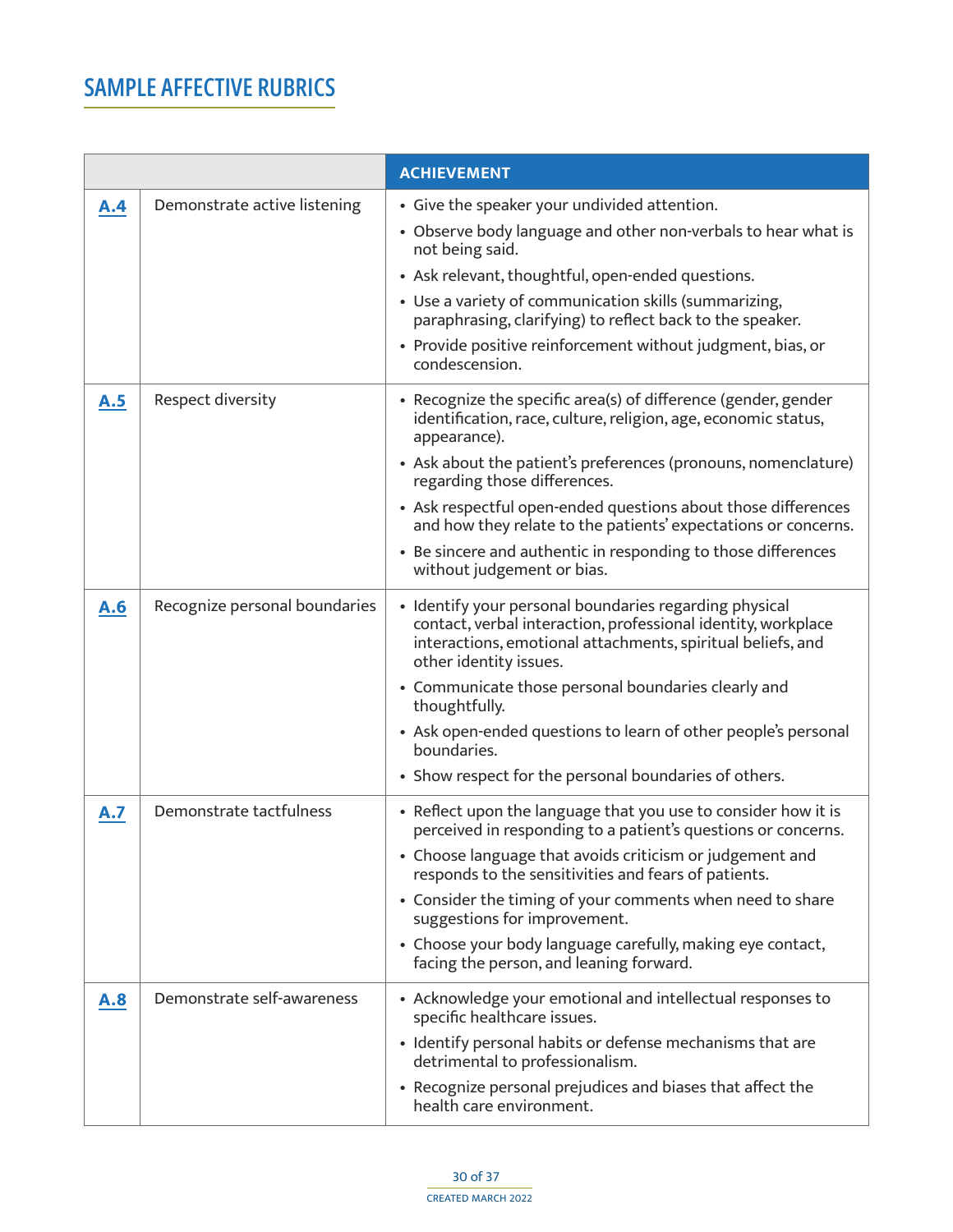#### <span id="page-30-0"></span>Rubric for Professional Behaviors

All of the cognitive objectives and psychomotor and affective competencies contribute to the larger professionalism that you seek to instill in your students. You teach that professionalism in several different ways. It is embedded into your program's rules with the dress code, the appearance regulations, the insistence on timeliness, and so on. It is also embedded into all the psychomotor and affective competencies. Below you will find some helpful designations within a rubric format to help your students understand those professional behaviors.

|          | <b>RUBRIC: AFFECTIVE BEHAVIORS</b>                                                                                                                                                                   |                                                                                                                                                                                                                                                                                     |                                                                                                                                                                                                     |                                                                                                                                                                                                                                                                          |                                                                                                                                                                                                                                                                |
|----------|------------------------------------------------------------------------------------------------------------------------------------------------------------------------------------------------------|-------------------------------------------------------------------------------------------------------------------------------------------------------------------------------------------------------------------------------------------------------------------------------------|-----------------------------------------------------------------------------------------------------------------------------------------------------------------------------------------------------|--------------------------------------------------------------------------------------------------------------------------------------------------------------------------------------------------------------------------------------------------------------------------|----------------------------------------------------------------------------------------------------------------------------------------------------------------------------------------------------------------------------------------------------------------|
|          | Does not meet<br>expectations                                                                                                                                                                        | <b>Needs</b><br>Improvement                                                                                                                                                                                                                                                         | <b>Meets</b><br><b>Expectations</b>                                                                                                                                                                 | <b>Sometimes</b><br>exceeds<br>expectations                                                                                                                                                                                                                              | Consistently<br>exceeds<br>expectations                                                                                                                                                                                                                        |
| ntegrity | Does not always<br>demonstrate<br>honesty and<br>trustworthiness<br>and/or provides<br>incomplete<br>documentation.                                                                                  | Honest and<br>trustworthy<br>with property<br>and confidential<br>information but<br>does not always<br>completely<br>and accurately<br>document patient<br>care and learning<br>activities.                                                                                        | Consistent<br>honesty, being<br>able to be trusted<br>with property<br>and confidential<br>information,<br>complete<br>and accurate<br>documentation of<br>patient care and<br>learning activities. | Consistent<br>honesty, assists<br>other classmates<br>in understanding<br>confidential<br>issues and in<br>developing their<br>documentation<br>skills.                                                                                                                  | Always honest,<br>leads by example<br>and models<br>exemplary<br><b>behaviors</b><br>regarding integrity.<br>Consistently turns<br>in paperwork that<br>is complete and<br>accurate.                                                                           |
| Empathy  | Being deliberately<br>disrespectful of<br>others, making fun<br>of others, being<br>condescending<br>or sarcastic to<br>others, clearly<br>uncomfortable<br>dealing with<br>emotions of<br>patients. | <b>Being</b><br>uncompassionate<br>to others or<br>responding<br>inappropriately<br>to emotional<br>responses<br>because you are<br>uncomfortable with<br>their emotional<br>displays. Acting<br>coolly towards<br>patients in distress<br>and not acting as a<br>patient advocate. | Showing<br>compassion to<br>others, responding<br>appropriately<br>to emotional<br>responses<br>by others,<br>demonstrating<br>respect to others,<br>being supportive<br>and reassuring.            | Able to show<br>compassion<br>and respond<br>appropriately<br>while maintaining<br>professional<br>demeanor,<br>demonstrating a<br>strong desire to<br>advocate for the<br>patient, can direct<br>patients and their<br>families to available<br>community<br>resources. | Seeks out<br>opportunities<br>to serve in the<br>community when<br>the situation arises<br>can provide contact<br>information on<br>assistance agencies,<br>can set troubled<br>patients at ease and<br>actively listens to<br>their problems and<br>concerns. |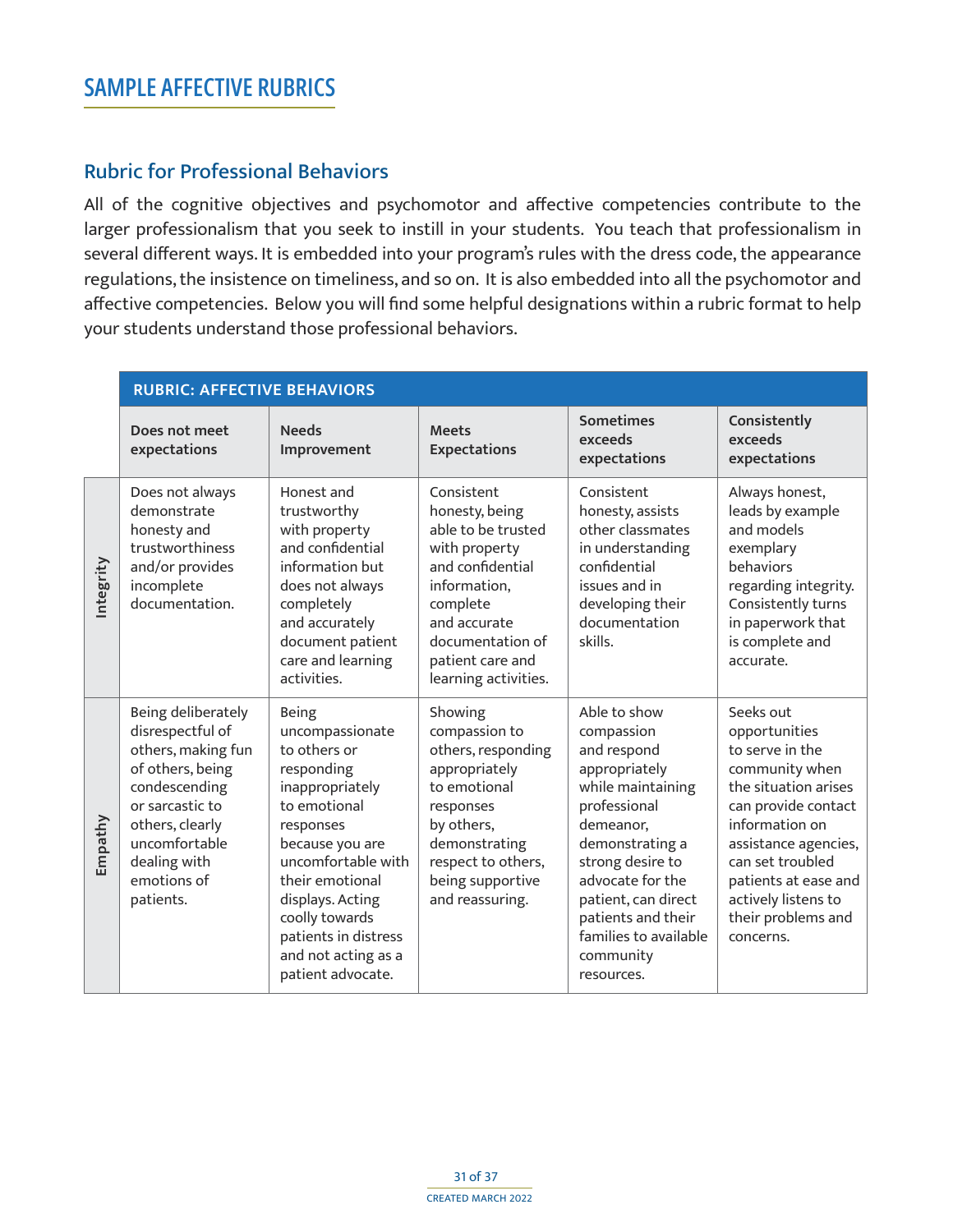<span id="page-31-0"></span>

|                                      | <b>RUBRIC: AFFECTIVE BEHAVIORS</b>                                                                                                                                                                                                                                                                                                                                                                                     |                                                                                                                                                                                                                                                                                           |                                                                                                                                                                                                                                                                                                                                                                                                                                                                                                      |                                                                                                                                                                                                                                                                                                                                                                                                           |                                                                                                                                                                                                                                                                                                                                                                                                                                               |
|--------------------------------------|------------------------------------------------------------------------------------------------------------------------------------------------------------------------------------------------------------------------------------------------------------------------------------------------------------------------------------------------------------------------------------------------------------------------|-------------------------------------------------------------------------------------------------------------------------------------------------------------------------------------------------------------------------------------------------------------------------------------------|------------------------------------------------------------------------------------------------------------------------------------------------------------------------------------------------------------------------------------------------------------------------------------------------------------------------------------------------------------------------------------------------------------------------------------------------------------------------------------------------------|-----------------------------------------------------------------------------------------------------------------------------------------------------------------------------------------------------------------------------------------------------------------------------------------------------------------------------------------------------------------------------------------------------------|-----------------------------------------------------------------------------------------------------------------------------------------------------------------------------------------------------------------------------------------------------------------------------------------------------------------------------------------------------------------------------------------------------------------------------------------------|
|                                      | Does not meet<br>expectations                                                                                                                                                                                                                                                                                                                                                                                          | <b>Needs</b><br>Improvement                                                                                                                                                                                                                                                               | <b>Meets</b><br><b>Expectations</b>                                                                                                                                                                                                                                                                                                                                                                                                                                                                  | <b>Sometimes</b><br>exceeds<br>expectations                                                                                                                                                                                                                                                                                                                                                               | Consistently<br>exceeds<br>expectations                                                                                                                                                                                                                                                                                                                                                                                                       |
| Self-motivation                      | Consistently failing<br>to meet established<br>deadlines, unable<br>to demonstrate<br>intrinsic motivating<br>factors requiring<br>extra extrinsic<br>motivation from<br>instructors, failing<br>to improve even<br>after corrective<br>feedback has been<br>provided by faculty,<br>requiring constant<br>supervision to<br>complete tasks<br>or being asked<br>to repeat a task<br>that is incorrectly<br>performed. | Not actively taking<br>the initiative to<br>improve behavior,<br>or follow through<br>on tasks, or seeking<br>improvement but<br>obviously making<br>attempts to<br>attain acceptable<br>standards.                                                                                       | Taking initiative<br>to complete<br>assignments,<br>taking initiative to<br>improve or correct<br>behavior, taking<br>on and following<br>through on tasks<br>without constant<br>supervision,<br>showing<br>enthusiasm for<br>learning and<br>improvement,<br>consistently striving<br>for improvement<br>in all aspects<br>of patient care<br>and professional<br>activities, accepting<br>constructive<br>criticism in a<br>positive manner,<br>taking advantage<br>of learning<br>opportunities. | Occasionally<br>completing<br>and turning in<br>assignments<br>before the<br>scheduled deadline,<br>volunteering for<br>additional duties,<br>consistently striving<br>for excellence<br>in all aspects<br>of patient care<br>and professional<br>activities, seeking<br>out a mentor or<br>faculty member<br>to provide<br>constructive<br>criticism, informing<br>faculty of learning<br>opportunities. | Never missing<br>a deadline and<br>often completing<br>assignments well<br>ahead of deadlines,<br>reminding<br>other students<br>of deadlines,<br>supporting faculty<br>in upholding<br>the rules and<br>regulations of<br>the program,<br>taking seriously<br>opportunities<br>to provide<br>feedback to fellow<br>students, seeking<br>opportunities to<br>obtain feedback,<br>assisting in<br>arranging and<br>coordinating<br>activities. |
| giene<br>Personal Hy<br>Appearance & | Inappropriate<br>uniform or clothing<br>worn to class or<br>clinical settings.<br>Poor hygiene or<br>grooming.                                                                                                                                                                                                                                                                                                         | Appropriate<br>clothing or<br>uniform is selected<br>generally, but the<br>uniform may be<br>unkempt (wrinkled),<br>mildly soiled, or<br>in need of minor<br>repairs, appropriate<br>personal hygiene<br>is common, but<br>occasionally<br>the individual<br>is unkempt or<br>disheveled. | Clothing and<br>uniform is<br>appropriate, neat,<br>clean and well-<br>maintained, good<br>personal hygiene<br>and grooming.                                                                                                                                                                                                                                                                                                                                                                         | Clothing and<br>uniform are above<br>average. Uniform<br>is pressed and<br>business casual<br>is chosen when<br>uniform is not worn.<br>Grooming and<br>hygiene is good or<br>above average.                                                                                                                                                                                                              | Uniform is always<br>above average. Non-<br>uniform clothing<br>is businesslike.<br>Grooming and<br>hygiene is<br>impeccable. Hair<br>is worn in an<br>appropriate manner<br>for the environment<br>and student is<br>free of excessive<br>jewelry. Make-up<br>and perfume or<br>cologne usage<br>is discreet and<br>tasteful.                                                                                                                |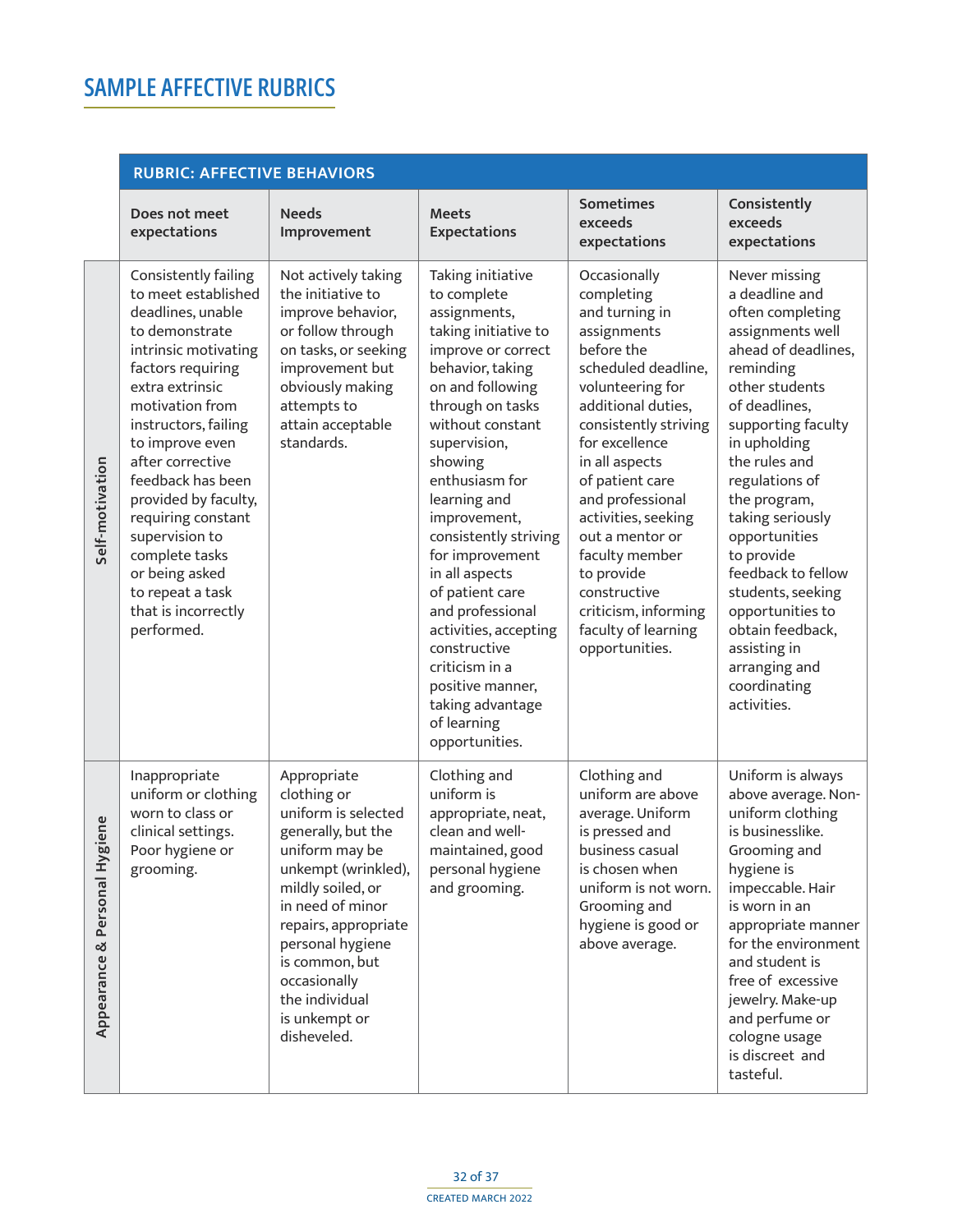<span id="page-32-0"></span>

|                 | <b>RUBRIC: AFFECTIVE BEHAVIORS</b>                                                                                                                                                                                                                                                                                         |                                                                                                                                                                                                                                                                                                                                            |                                                                                                                                                                                                                                                                                                                      |                                                                                                                                                                                                                                                                           |                                                                                                                                                                                                                                                                                                                                                                              |
|-----------------|----------------------------------------------------------------------------------------------------------------------------------------------------------------------------------------------------------------------------------------------------------------------------------------------------------------------------|--------------------------------------------------------------------------------------------------------------------------------------------------------------------------------------------------------------------------------------------------------------------------------------------------------------------------------------------|----------------------------------------------------------------------------------------------------------------------------------------------------------------------------------------------------------------------------------------------------------------------------------------------------------------------|---------------------------------------------------------------------------------------------------------------------------------------------------------------------------------------------------------------------------------------------------------------------------|------------------------------------------------------------------------------------------------------------------------------------------------------------------------------------------------------------------------------------------------------------------------------------------------------------------------------------------------------------------------------|
|                 | Does not meet<br>expectations                                                                                                                                                                                                                                                                                              | <b>Needs</b><br>Improvement                                                                                                                                                                                                                                                                                                                | <b>Meets</b><br><b>Expectations</b>                                                                                                                                                                                                                                                                                  | <b>Sometimes</b><br>exceeds<br>expectations                                                                                                                                                                                                                               | Consistently<br>exceeds<br>expectations                                                                                                                                                                                                                                                                                                                                      |
| Self-confidence | Does not trust<br>personal judgment,<br>is unaware of<br>strengths or<br>weaknesses, and<br>frequently exercises<br>poor personal<br>judgement.                                                                                                                                                                            | <b>Needs</b><br>encouragement<br>before trusting<br>personal judgment,<br>is aware of<br>strengths but<br>does not readily<br>recognize<br>weaknesses,<br>sometimes makes<br>poor personal<br>choices.                                                                                                                                     | Demonstrating<br>the ability to trust<br>personal judgment,<br>demonstrating<br>an awareness<br>of strengths<br>and limitations,<br>exercises<br>good personal<br>judgement.                                                                                                                                         | Stands by his/<br>her choices when<br>challenged by an<br>authority figure,<br>aware of strengths<br>and weaknesses<br>and seeks to<br>improve, exercises<br>good personal<br>judgement, and<br>often serves as<br>a mentor for<br>classmates.                            | Stands by and can<br>defend personal<br>choices when<br>challenged by an<br>authority figure,<br>actively seeks<br>to improve on<br>weaknesses, seeks<br>out opportunities<br>to assist other<br>classmates in<br>developing their<br>self-confidence.                                                                                                                       |
| Communications  | Unable to speak<br>or write clearly<br>and is unable<br>to correct their<br>behavior despite<br>intervention<br>by instructors,<br>does not actively<br>listen (requires<br>instructions to<br>be repeated or<br>appears unable to<br>follow directions),<br>resistant to<br>learning new<br>communications<br>strategies. | Needs work to<br>speak or write<br>clearly, knows<br>how to actively<br>listen although<br>sometimes is<br>unable to model<br>good listening<br>skills, able to<br>identify alternative<br>communication<br>strategies<br>needed in various<br>situations but is<br>still developing the<br>skill to perform<br>alternative<br>strategies. | Speaking clearly<br>with good pace and<br>volume, writing<br>legibly, listening<br>actively, adjusting<br>communications<br>strategies to<br>various situations,<br>uses appropriate<br>vocabulary,<br>complete<br>sentences, and<br>correct grammar,<br>defines specialized<br>terms for complete<br>comprehension. | Working on<br>improving speaking<br>and writing abilities,<br>models active<br>listening skills,<br>able to modify<br>communication<br>strategies<br>easily in various<br>situations and<br>able to effectively<br>communicate a<br>message in these<br>various settings. | Demonstrates<br>exemplary<br>communication<br>skills by adapting<br>the pace and<br>volume to the<br>recipient's needs,<br>writing clearly<br>and coherently,<br>patterning strong<br>active listening<br>skills, and is<br>comfortable<br>utilizing a variety<br>of communication<br>styles, may have<br>proficiency in<br>another language,<br>including sign<br>language. |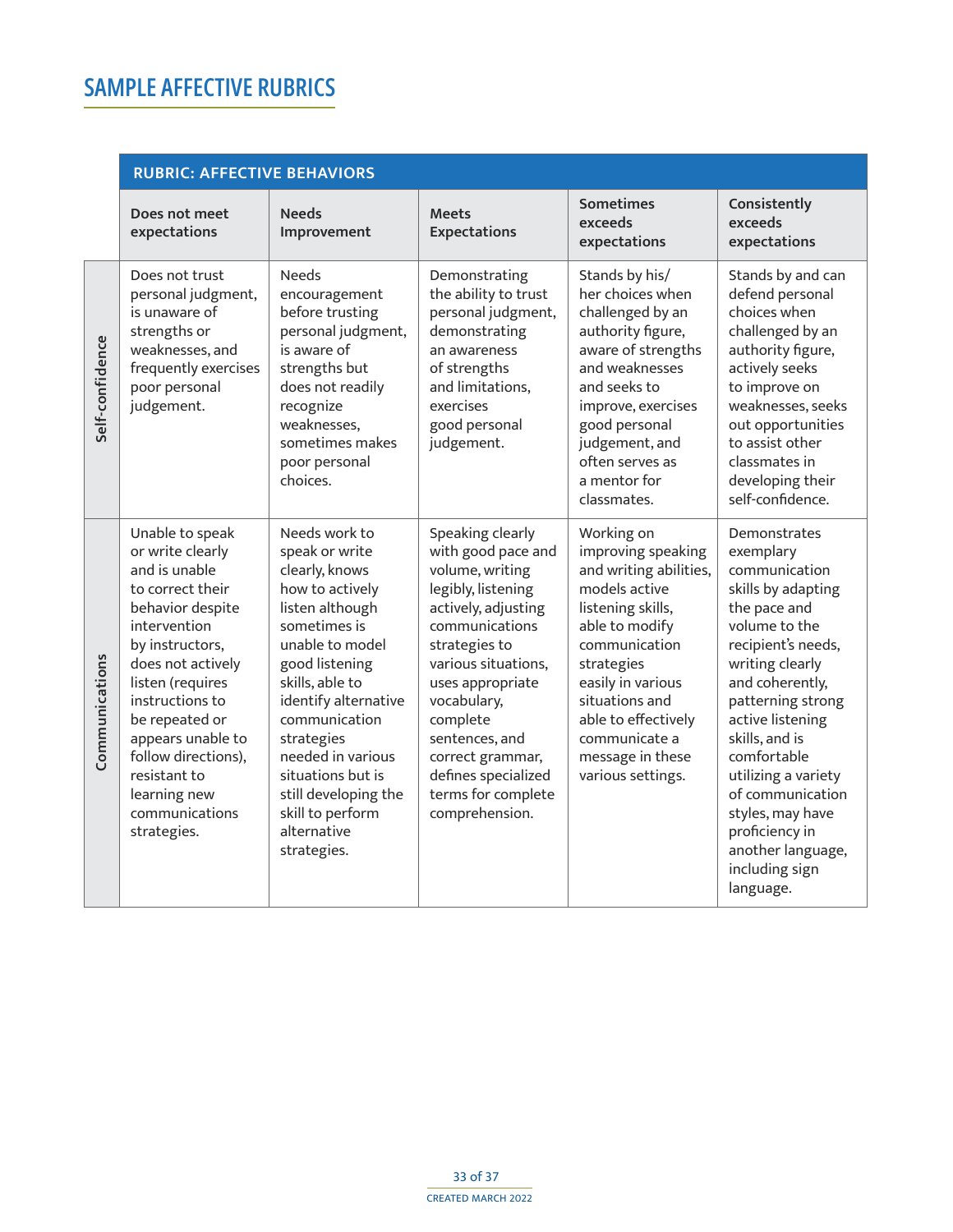<span id="page-33-0"></span>

|                  | <b>RUBRIC: AFFECTIVE BEHAVIORS</b>                                                                                                                                                                                                                                                                                                              |                                                                                                                                                                                                                                                                                                                                                                                                                                                                                                                                                                                                                                                                                                 |                                                                                                                                                                                                                                                                                                                                                                                                                                                                                                                                                                                                                                                                        |                                                                                                                                                                                                                                                                                                                                                                                                                                                                                                                                                                                                                                                                                   |                                                                                                                                                                                                                                                                                                                                                                                                                                                                                                                                                                                                                    |
|------------------|-------------------------------------------------------------------------------------------------------------------------------------------------------------------------------------------------------------------------------------------------------------------------------------------------------------------------------------------------|-------------------------------------------------------------------------------------------------------------------------------------------------------------------------------------------------------------------------------------------------------------------------------------------------------------------------------------------------------------------------------------------------------------------------------------------------------------------------------------------------------------------------------------------------------------------------------------------------------------------------------------------------------------------------------------------------|------------------------------------------------------------------------------------------------------------------------------------------------------------------------------------------------------------------------------------------------------------------------------------------------------------------------------------------------------------------------------------------------------------------------------------------------------------------------------------------------------------------------------------------------------------------------------------------------------------------------------------------------------------------------|-----------------------------------------------------------------------------------------------------------------------------------------------------------------------------------------------------------------------------------------------------------------------------------------------------------------------------------------------------------------------------------------------------------------------------------------------------------------------------------------------------------------------------------------------------------------------------------------------------------------------------------------------------------------------------------|--------------------------------------------------------------------------------------------------------------------------------------------------------------------------------------------------------------------------------------------------------------------------------------------------------------------------------------------------------------------------------------------------------------------------------------------------------------------------------------------------------------------------------------------------------------------------------------------------------------------|
|                  | Does not meet<br>expectations                                                                                                                                                                                                                                                                                                                   | <b>Needs</b><br>Improvement                                                                                                                                                                                                                                                                                                                                                                                                                                                                                                                                                                                                                                                                     | <b>Meets</b><br><b>Expectations</b>                                                                                                                                                                                                                                                                                                                                                                                                                                                                                                                                                                                                                                    | <b>Sometimes</b><br>exceeds<br>expectations                                                                                                                                                                                                                                                                                                                                                                                                                                                                                                                                                                                                                                       | Consistently<br>exceeds<br>expectations                                                                                                                                                                                                                                                                                                                                                                                                                                                                                                                                                                            |
| Active Listening | Does not<br>demonstrate<br>active listing skills<br>either verbally or<br>non-verbally by<br>trying to "mind<br>read" without<br>listening, rehearsing<br>what is to be<br>said rather than<br>listening, judging,<br>and lecturing.<br>Nonverbally, there<br>is a defensiveness<br>and guardedness<br>in body movement<br>and facial gestures. | Generally<br>demonstrates<br>active listening<br>skills both verbally<br>and non-verbally<br>by mastering at<br>least half of the<br>characteristics<br>listed below.<br>Verbally by asking<br>appropriate open-<br>ended questions,<br>repeating back/<br>paraphrasing<br>statements for<br>clarification of<br>facts and feelings,<br>recognizing when<br>to provide positive<br>reinforcement.<br>and responding<br>to questions and<br>statements without<br>judgment, bias,<br>or condescension.<br>Non-verbally by<br>developing and<br>maintaining eye<br>contact, physically<br>"leaning in" or<br>"opening up,"<br>and effectively<br>mirroring or<br>reflecting facial<br>expression. | Demonstrates<br>active listening<br>skills both verbally<br>and non-verbally by<br>mastering most of<br>the characteristics<br>listed below.<br>Verbally by asking<br>appropriate open-<br>ended questions,<br>repeating back/<br>paraphrasing<br>statements for<br>clarification of<br>facts and feelings,<br>recognizing when<br>to provide positive<br>reinforcement,<br>and responding<br>to questions and<br>statements without<br>judgment, bias,<br>or condescension.<br>Non-verbally by<br>developing and<br>maintaining eye<br>contact, physically<br>"leaning in" or<br>"opening up,"<br>and effectively<br>mirroring or<br>reflecting facial<br>expression. | Demonstrates<br>strong active<br>listening skills<br>both verbally and<br>non-verbally but<br>the characteristics<br>are not completely<br>natural yet.<br>Verbally by asking<br>appropriate open-<br>ended questions,<br>repeating back/<br>paraphrasing<br>statements for<br>clarification of<br>facts and feelings,<br>recognizing when<br>to provide positive<br>reinforcement,<br>and responding<br>to questions and<br>statements without<br>judgment, bias,<br>or condescension.<br>Non-verbally by<br>developing and<br>maintaining eye<br>contact, physically<br>"leaning in" or<br>"opening up,"<br>and effectively<br>mirroring or<br>reflecting facial<br>expression. | Demonstrates<br>exemplary active<br>listening skills<br>both verbally<br>and non-verbal.<br>Verbally by asking<br>appropriate open-<br>ended questions,<br>repeating back/<br>paraphrasing<br>statements for<br>clarification of<br>facts and feelings,<br>recognizing when<br>to provide positive<br>reinforcement,<br>and responding<br>to questions and<br>statements without<br>judgment, bias,<br>or condescension.<br>Non-verbally by<br>developing and<br>maintaining eye<br>contact, physically<br>"leaning in" or<br>"opening up,"<br>and effectively<br>mirroring or<br>reflecting facial<br>expression. |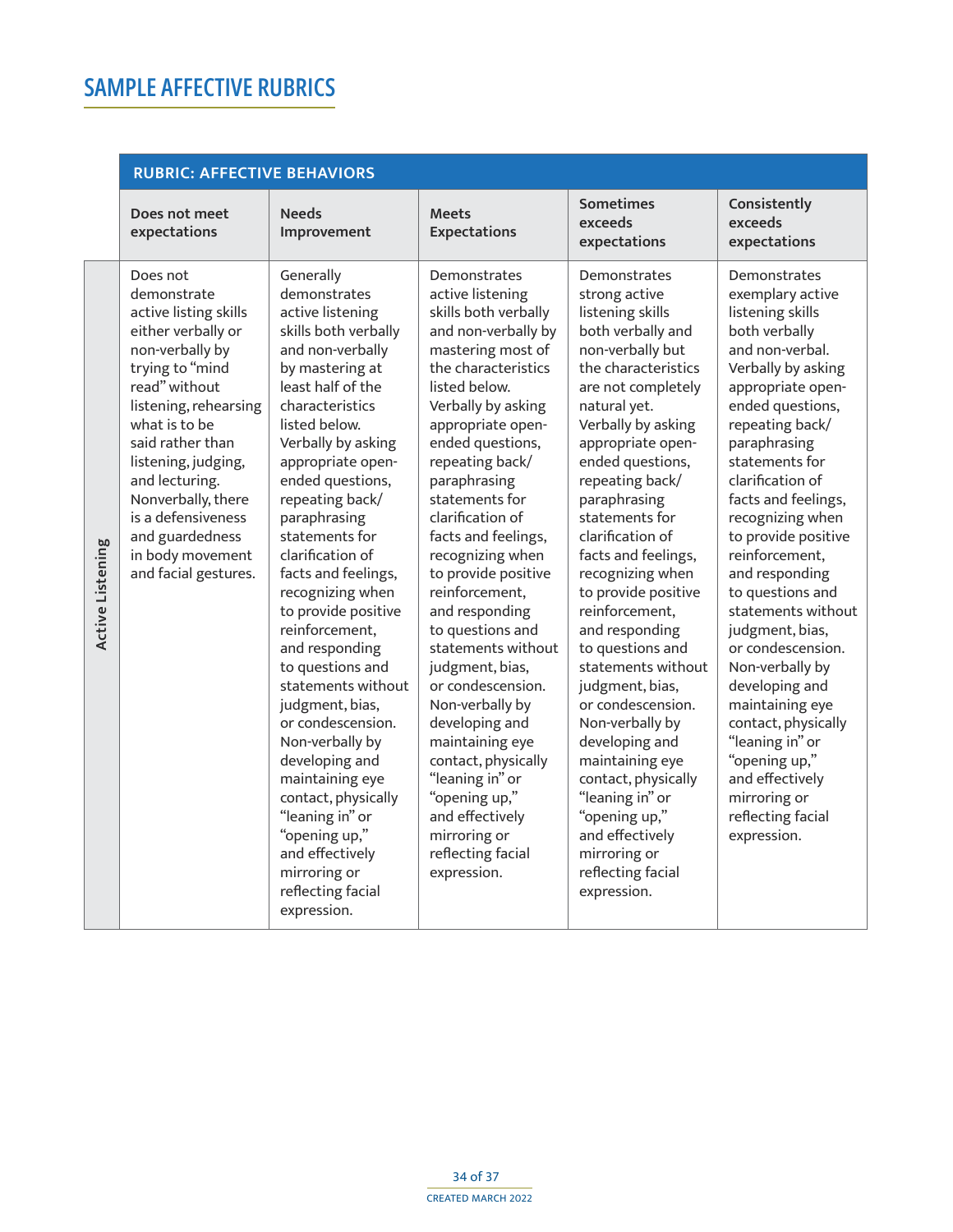<span id="page-34-0"></span>

|                         | <b>RUBRIC: AFFECTIVE BEHAVIORS</b>                                                                                                                                                                                                                                                                                                   |                                                                                                                                                                                                                                                                                                                                                                                                                                                         |                                                                                                                                                                                                                                                                                                                                                                                                                                       |                                                                                                                                                                                                                                                                                                                                                                                                                         |                                                                                                                                                                                                                                                                                                                                                                                                  |
|-------------------------|--------------------------------------------------------------------------------------------------------------------------------------------------------------------------------------------------------------------------------------------------------------------------------------------------------------------------------------|---------------------------------------------------------------------------------------------------------------------------------------------------------------------------------------------------------------------------------------------------------------------------------------------------------------------------------------------------------------------------------------------------------------------------------------------------------|---------------------------------------------------------------------------------------------------------------------------------------------------------------------------------------------------------------------------------------------------------------------------------------------------------------------------------------------------------------------------------------------------------------------------------------|-------------------------------------------------------------------------------------------------------------------------------------------------------------------------------------------------------------------------------------------------------------------------------------------------------------------------------------------------------------------------------------------------------------------------|--------------------------------------------------------------------------------------------------------------------------------------------------------------------------------------------------------------------------------------------------------------------------------------------------------------------------------------------------------------------------------------------------|
|                         | Does not meet<br>expectations                                                                                                                                                                                                                                                                                                        | <b>Needs</b><br>Improvement                                                                                                                                                                                                                                                                                                                                                                                                                             | <b>Meets</b><br><b>Expectations</b>                                                                                                                                                                                                                                                                                                                                                                                                   | <b>Sometimes</b><br>exceeds<br>expectations                                                                                                                                                                                                                                                                                                                                                                             | Consistently<br>exceeds<br>expectations                                                                                                                                                                                                                                                                                                                                                          |
| Nonverbal Communication | Does not maintain<br>eye contact and<br>use appropriate<br>gestures and facial<br>expressions that<br>match the verbal<br>statements, speaks<br>artificially, and does<br>not respond to non-<br>verbal behaviors.                                                                                                                   | Generally<br>demonstrates<br>strong nonverbal<br>communication<br>skills by mastering<br>at least half of<br>the following:<br>maintaining eye<br>contact to establish<br>rapport, using<br>gestures, facial<br>expressions, and<br>posture to reinforce<br>the verbal message,<br>using an authentic<br>tone and a natural<br>pitch and volume,<br>and recognizing<br>and responding<br>to the non-verbal<br>behaviors within a<br>specific situation. | Demonstrates<br>strong nonverbal<br>communication<br>skills and has<br>mastered most<br>of the following:<br>maintaining eye<br>contact to establish<br>rapport, using<br>gestures, facial<br>expressions, and<br>posture to reinforce<br>the verbal message,<br>using an authentic<br>tone and a natural<br>pitch and volume,<br>and recognizing<br>and responding<br>to the non-verbal<br>behaviors within a<br>specific situation. | Demonstrates<br>strong nonverbal<br>communication<br>skills, but needs<br>more practice, by<br>maintaining eye<br>contact to establish<br>rapport, using<br>gestures, facial<br>expressions, and<br>posture to reinforce<br>the verbal message,<br>using an authentic<br>tone and a natural<br>pitch and volume,<br>and recognizing<br>and responding<br>to the non-verbal<br>behaviors within a<br>specific situation. | Demonstrates<br>exemplary<br>nonverbal<br>communication<br>skills by maintaining<br>eye contact to<br>establish rapport,<br>using gestures,<br>facial expressions,<br>and posture to<br>reinforce the<br>verbal message,<br>using an authentic<br>tone and a natural<br>pitch and volume,<br>and recognizing<br>and responding<br>to the non-verbal<br>behaviors within a<br>specific situation. |
| Time management         | Often late to class<br>or clinical sites,<br>upon arrival needs<br>additional time<br>to be ready to<br>begin (changing<br>into uniform,<br>gathering supplies,<br>etc.), frequently<br>late in turning<br>in assignments,<br>requires constant<br>reminders about<br>due dates and will<br>blame others if a<br>due date is missed. | Occasionally late<br>in arriving to<br>class or clinical<br>sites, occasionally<br>late in turning in<br>assignments or<br>requires reminding<br>about deadlines.                                                                                                                                                                                                                                                                                       | Consistent<br>punctuality,<br>completing tasks<br>and assignments on<br>time.                                                                                                                                                                                                                                                                                                                                                         | Seldom late to<br>class or clinical,<br>generally ready<br>to begin class or<br>clinical prior to the<br>actual start time,<br>completes tasks<br>and assignments<br>by due date (and<br>occasionally in<br>advance of due<br>date) with minimal<br>need for reminders<br>of due dates.                                                                                                                                 | Punctual (or<br>early) nearly<br>100% of the time,<br>completes tasks<br>and assignments<br>prior to the due<br>date, seldom<br>requires reminding<br>about deadlines<br>or due dates, may<br>assist instructor<br>in reminding<br>classmates about<br>due dates.                                                                                                                                |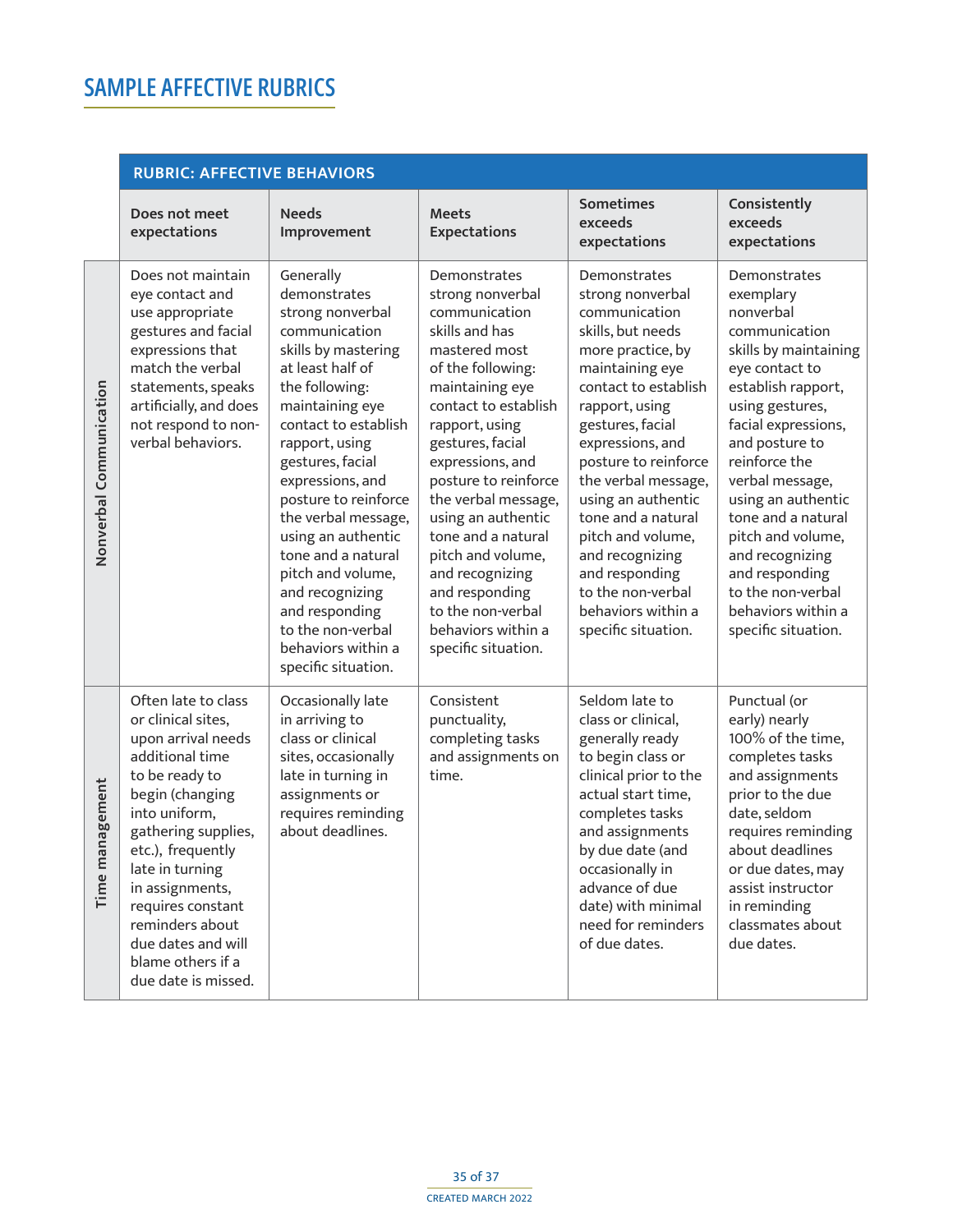<span id="page-35-0"></span>

|                      | <b>RUBRIC: AFFECTIVE BEHAVIORS</b>                                                                                                                                                                                                                                                 |                                                                                                                                                                                                                                                         |                                                                                                                                                                                                                                                                                              |                                                                                                                                                                                                                                                                                                                                                                               |                                                                                                                                                                                                                                                                                                                                                                                                                               |
|----------------------|------------------------------------------------------------------------------------------------------------------------------------------------------------------------------------------------------------------------------------------------------------------------------------|---------------------------------------------------------------------------------------------------------------------------------------------------------------------------------------------------------------------------------------------------------|----------------------------------------------------------------------------------------------------------------------------------------------------------------------------------------------------------------------------------------------------------------------------------------------|-------------------------------------------------------------------------------------------------------------------------------------------------------------------------------------------------------------------------------------------------------------------------------------------------------------------------------------------------------------------------------|-------------------------------------------------------------------------------------------------------------------------------------------------------------------------------------------------------------------------------------------------------------------------------------------------------------------------------------------------------------------------------------------------------------------------------|
|                      | Does not meet<br>expectations                                                                                                                                                                                                                                                      | <b>Needs</b><br>Improvement                                                                                                                                                                                                                             | <b>Meets</b><br><b>Expectations</b>                                                                                                                                                                                                                                                          | <b>Sometimes</b><br>exceeds<br>expectations                                                                                                                                                                                                                                                                                                                                   | Consistently<br>exceeds<br>expectations                                                                                                                                                                                                                                                                                                                                                                                       |
| Teamwork & Diplomacy | Manipulating the<br>team or acting<br>with disregard to<br>the team, being<br>disrespectful of<br>team members,<br>being resistant to<br>change or refusing<br>to cooperate in<br>attempts to work<br>out solutions.                                                               | Sometimes acting<br>for personal<br>interest at the<br>expense of the<br>team, acting<br>independent of the<br>team or appearing<br>non-supportive,<br>being somewhat<br>resistant to change<br>or occasionally<br>unwilling to work<br>out a solution. | Placing the success<br>of the team above<br>self-interest, not<br>undermining the<br>team, helping and<br>supporting other<br>team members,<br>showing respect for<br>all team members,<br>remaining flexible<br>and open to change,<br>communicating<br>with others to<br>resolve problems. | Placing success of<br>the team above<br>self-interest,<br>supporting and<br>holding up the team<br>by shouldering<br>additional<br>responsibilities,<br>actively seeking<br>to include all<br>members of the<br>team in decision<br>making processes<br>were appropriate,<br>welcoming change<br>and remaining<br>flexible, helping to<br>open the lines of<br>communication. | Placing success of<br>the team above<br>self-interest (even<br>if that means a<br>negative outcome<br>to self), taking a<br>leadership role<br>and using good<br>management skills<br>while leading,<br>involving all<br>appropriate team<br>members in the<br>decision-making<br>process, suggesting<br>and implementing<br>changes to benefit<br>the team, seeking<br>ways to keep<br>communications<br>and dialogue going. |
| Respect              | Disrespectful of<br>authority, being<br>argumentative,<br>using inappropriate<br>words or<br>outbursts of<br>anger, deliberately<br>undermining<br>authority in words<br>or actions or<br>trying to provoke<br>others, frequently<br>unable to act in<br>a professional<br>manner. | Being polite<br>when required,<br>occasionally<br>overheard using<br>demeaning<br>or derogatory<br>language but<br>confining it to<br>situations other<br>than in patient<br>care settings,<br>occasionally acting<br>unprofessional on<br>the job.     | Being polite<br>to others, not<br>using derogatory<br>or demeaning<br>terms, behaving<br>in a manner that<br>brings credit to the<br>profession.                                                                                                                                             | Being polite even<br>when a situation is<br>not going in his/her<br>favor, always using<br>respectful language<br>when describing<br>situations even<br>when not in public<br>areas, modeling<br>good professional<br>behaviors.                                                                                                                                              | Serving as a<br>"peacemaker" in<br>volatile situations,<br>able to take<br>abusive language<br>or disrespect from<br>patients without<br>reacting negatively<br>towards the<br>individual, modeling<br>good professional<br>behaviors even<br>when outside of the<br>classroom or off the<br>job.                                                                                                                             |